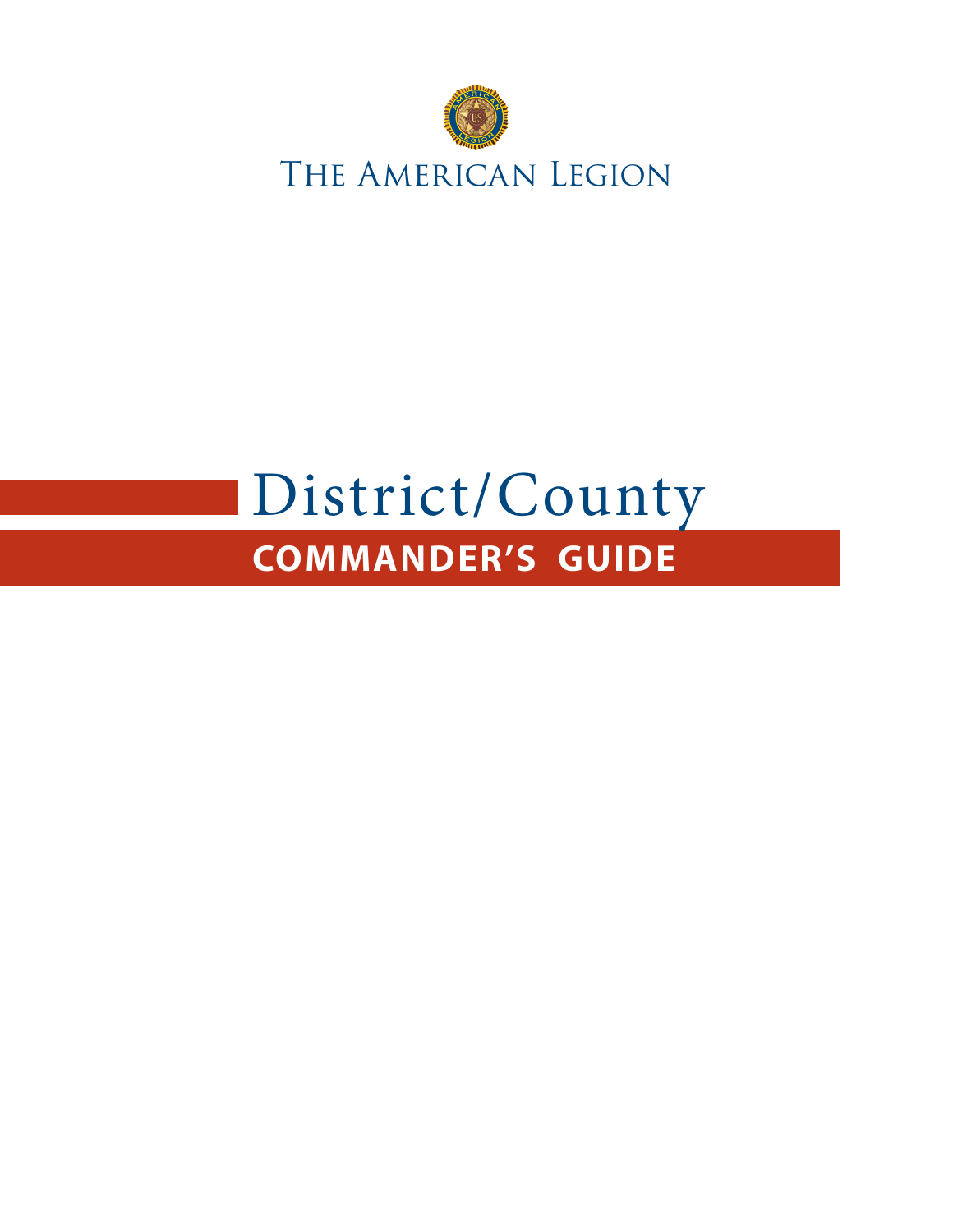# **Membership eligibility dates**



# **Gulf War / War on Terrorism**

August 2, 1990, to cessation of hostilities as determined by the United States government

# **Panama**

December 20, 1989 to January 31, 1990

# **Lebanon & Grenada**

August 24, 1982 to July 31, 1984

# **Vietnam War**

February 28, 1961 to May 7, 1975

# **Korean War**

June 25, 1950 to January 31, 1955

# **World War II**

December 7, 1941 to December 31, 1946 (including the Merchant Marine)

# **World War I**

April 6, 1917 to November 11, 1918

# **Disclaimer of liability**

With respect to information contained in this document, neither The American Legion nor any of its employees makes any warranty, express or implied, nor assumes any legal liability or responsibility for the accuracy, completeness or usefulness of any information, apparatus, product or process implemented at the post or department level. All items of information contained in this document are suggestions except for the National Constitution and By-laws. You should consult your own counsel for "best practices" when dealing with any business operations or American Legion programs, even those which are covered by resolutions approved by the National Executive Committee or National Convention.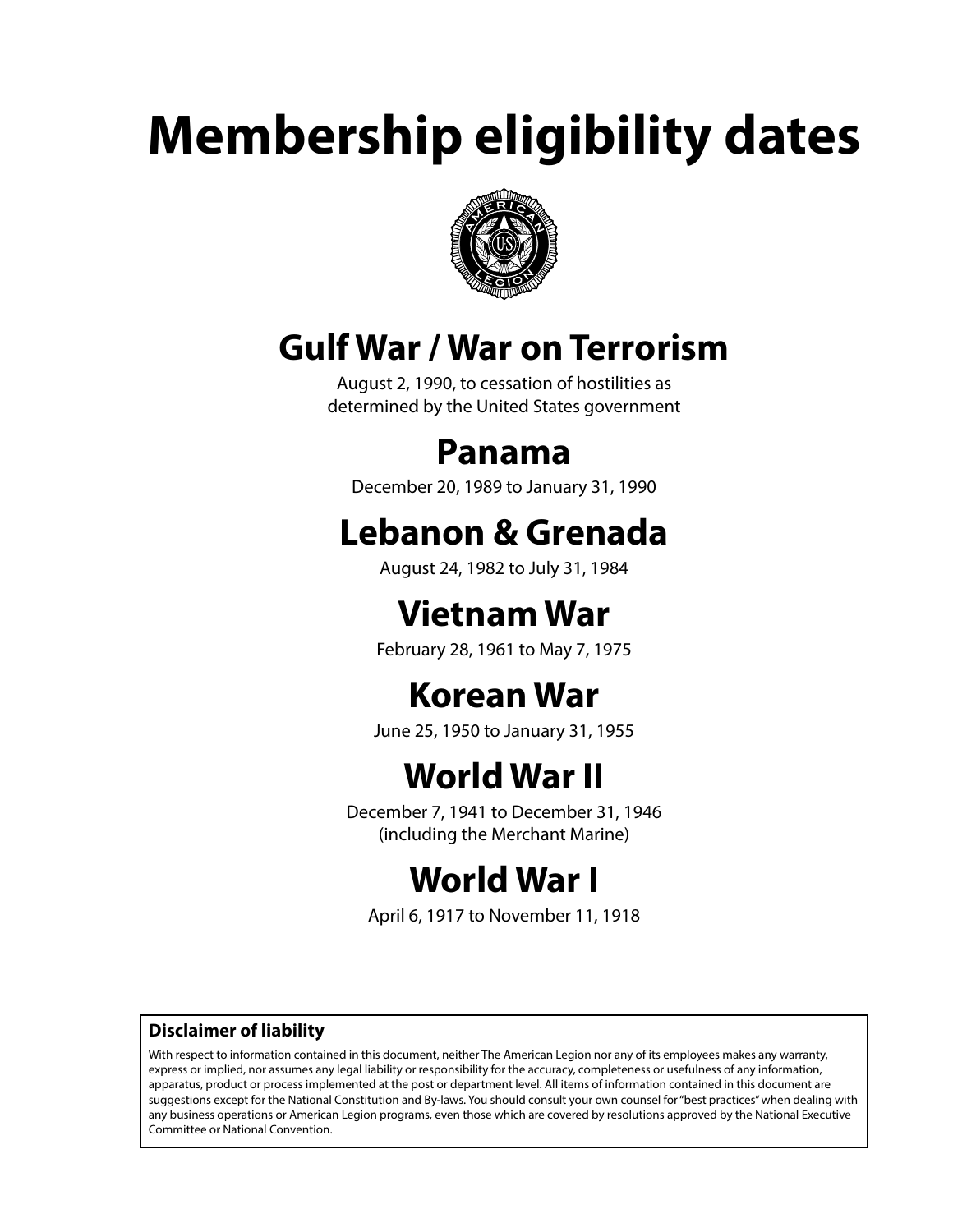# **TABLE OF CONTENTS**

| SECTION III - POST EVALUATIONS AND ANALYSIS, MOTIVATION & RECOGNITION <b></b> 22 |  |
|----------------------------------------------------------------------------------|--|
|                                                                                  |  |
|                                                                                  |  |
|                                                                                  |  |
|                                                                                  |  |
|                                                                                  |  |
|                                                                                  |  |
|                                                                                  |  |
|                                                                                  |  |
|                                                                                  |  |
|                                                                                  |  |
|                                                                                  |  |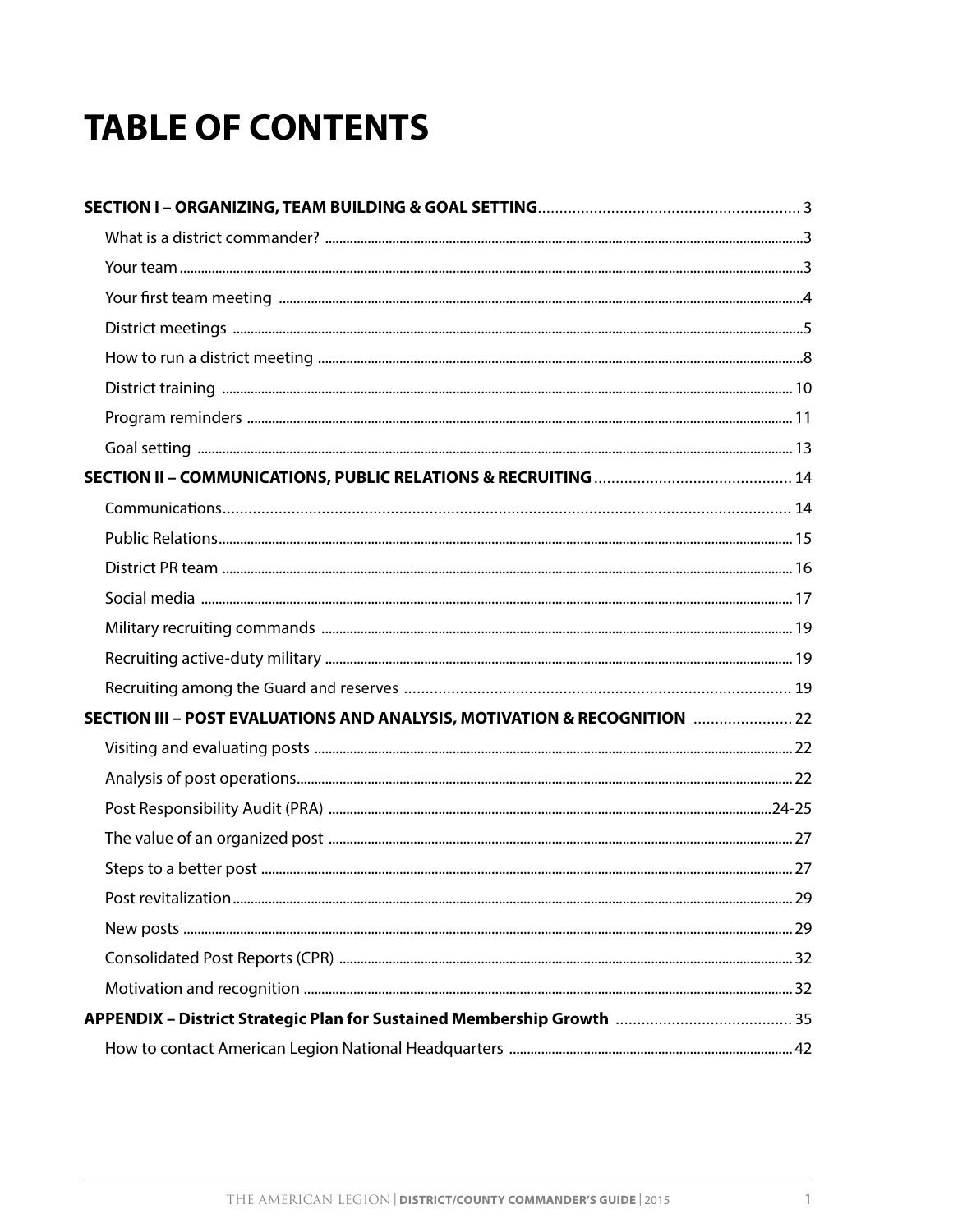# **FOREWORD**

According to Article VIII of The American Legion Constitution, departments have the authority to create intermediate bodies between the post and department to assist as a liaison between the two, and for the purpose of promoting American Legion programs.

The most common division is a department's partition into districts. However, many departments do provide for county organizations, inter-county councils and other subdivisions below the district level. In one department, county organizations substitute for districts.

The department executive committee or constitution defines the powers of these bodies, which in no way are to infringe on the prerogatives vested in the post, department or national organization. Depending upon the powers delegated, the district does have some supervisory powers over posts within it, but its primary purpose is to promote, stimulate and coordinate programs so the posts' work is made more effective.

The District/County Commander's Guide is published annually to assist newly elected district and county commanders, and is sent to the departments for distribution. The guide is also available online at **www.legion.org/publications**.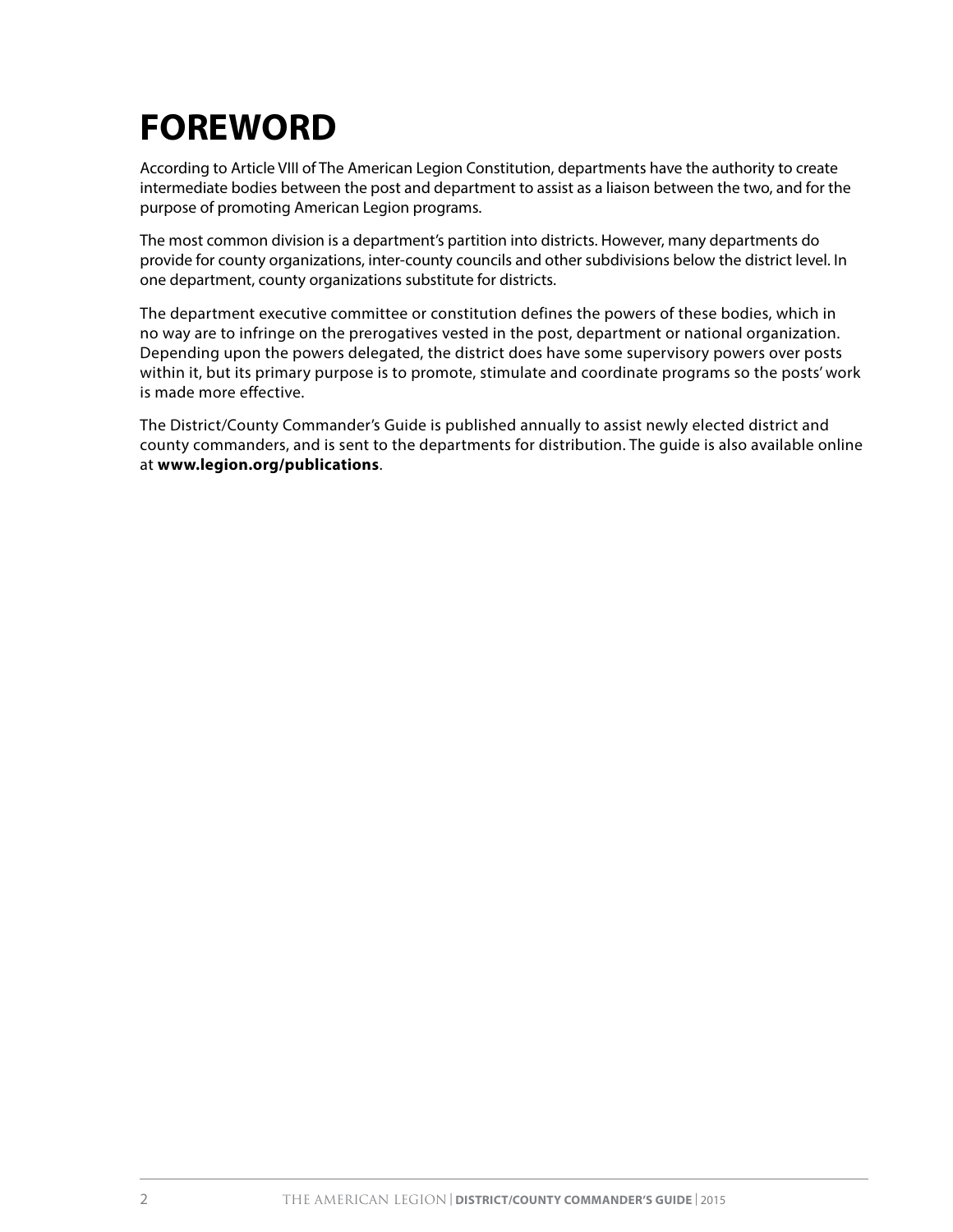# **SECTION I – ORGANIZING, TEAM BUILDING & GOAL SETTING**

- **The district commander's job**
- **Selecting a team**
- **Selection and use of committees**
- **How to run a district meeting**
- **District training**
- **Program reminders**

# **What is a district commander?**

The title "district commander" is interchangeable with county or area commander. Every year, more than 750 Legionnaires across the nation are elected to this position, and very few have experience. As a district commander, you have a unique opportunity to serve The American Legion and in turn serve America. Your term as district commander can be one of the most rewarding and satisfying experiences of your life.

Each American Legion post is a separate and distinct unit, functioning independently of other posts. As district commander, you are the link between individual members, posts and the department. The department, in turn, is the link between districts, and National Headquarters connects the 55 departments. With your leadership, the posts in your district are better able to link their programs and operations to the state and national organization. Much of the Legion's success depends on posts' being connected to the larger whole.

A district commander is usually the elected representative of the posts in the district, but with that comes a duty to provide guidance and supervision. Posts are responsible for carrying out the Legion's objectives and programs, and fully complying with the obligations assumed under the post, department and national constitutions. When a post is inactive, begins to falter or fails, the district commander must be prepared to give direction and take control. Such supervision requires organization.

# **Your team**

Your first two months in office can and often do determine success or failure. This is the time to select key people to assist you, set a timetable of events, and encourage posts to get organized. Choose people with whom you can work well and who can best perform the tasks necessary for a successful year.

Here are some tips:

- Advance the most important projects, following a definite timetable.
- **•** Determine the district's long-range and immediate objectives.
- Organize fully and communicate clearly your ideas and your enthusiasm.
- Make sure the lines of communication are open so that information flows quickly and easily to the public, post, district, department and National Headquarters.

If your district has had a successful past few years, by all means carry on. Consult with past district commanders about what worked and what didn't, but if you can identify areas that need attention (i.e., membership, programs, committees), you can make the necessary adjustments to turn them around. You are the commander of your district, and your leadership and skill set could be the key to success.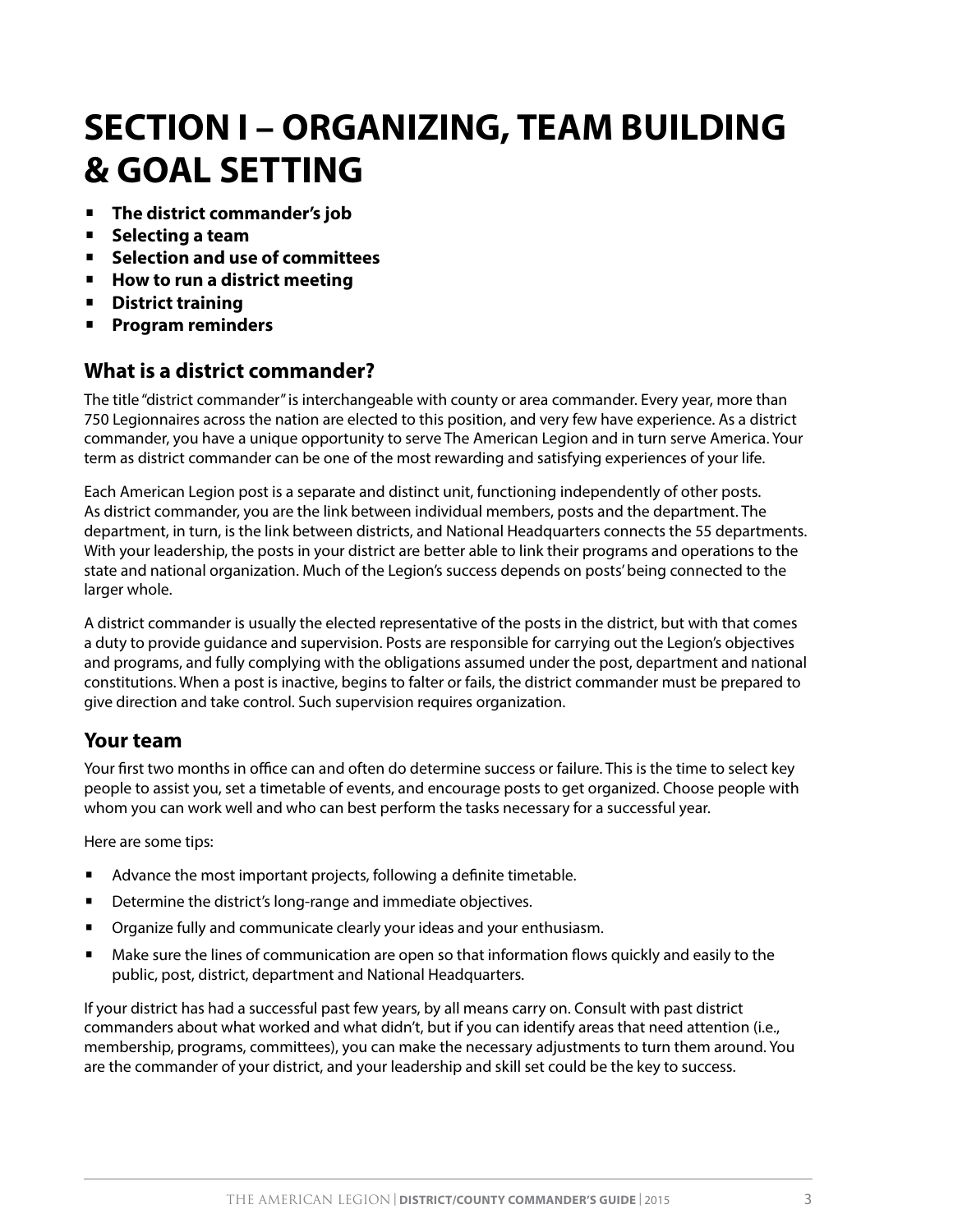### **Organize your district**

- Know the boundaries and post officers of your district or division.
- Select and use your committee members.
- Set a schedule of events at the start of your year, not in the middle.
- Have frequent communication with your posts.
- Establish deadlines.
- Remember that teamwork is essential, from the post level up to the national commander.

#### **Encourage participation**

- Challenge new and long-time members by asking them to serve on committees.
- Appoint proven achievers to more challenging positions.
- Build future leaders through direct mentoring.

#### **Communicate**

- Newsletters, email blasts and social media are excellent ways to get the word out.
- **•** Encourage every post to attend district meetings.
- Personal contact is still the most effective way to communicate.
- **•** Use the Hubmaster system and keep it current.
- Remember that many times you will be the one who makes things happen.

### **District adjutant**

The district adjutant has the same position in the district as the secretary of any other organized body, and maybe a bit more. Just as at a post, an adjutant may provide continuity in the district. While the commander's duties are largely inspirational and executive, an adjutant's duties are administrative, including keeping the minutes of meetings, assisting the work of other officers and committees, and publishing official orders, announcements and instructions.

#### **District finance officer**

- A finance officer/treasurer must be a person of proven integrity and experience in handling financial affairs. He or she usually serves as chairman of the district finance committee and is in charge of receiving and disbursing all funds.
- Accounting forms are designed to meet the requirements of American Legion posts and districts in maintaining a correct and permanent membership and finance record. Because of their simplicity, they require no special knowledge of bookkeeping or accounting.
- Since districts are not chartered organizations, they must use the department's EIN for all financial accounts.
- All account information and funds must be reported to the department headquarters to be included in the department's annual filing of IRS Form 990.

# **Your first team meeting**

A well-prepared agenda will establish a pattern for all future meetings and go far toward getting the district functioning quickly and effectively. Give responsibility to district vice commanders, and see that other district officers clearly understand the duties of their office. Prior to your first meeting, know the past programs and objectives of the district and its posts, and their success or failure. Consult past district commanders. Learn all you can about the district. Assign district officers to regularly attend post meetings on a rotating basis within the district, with someone present at nearly every one.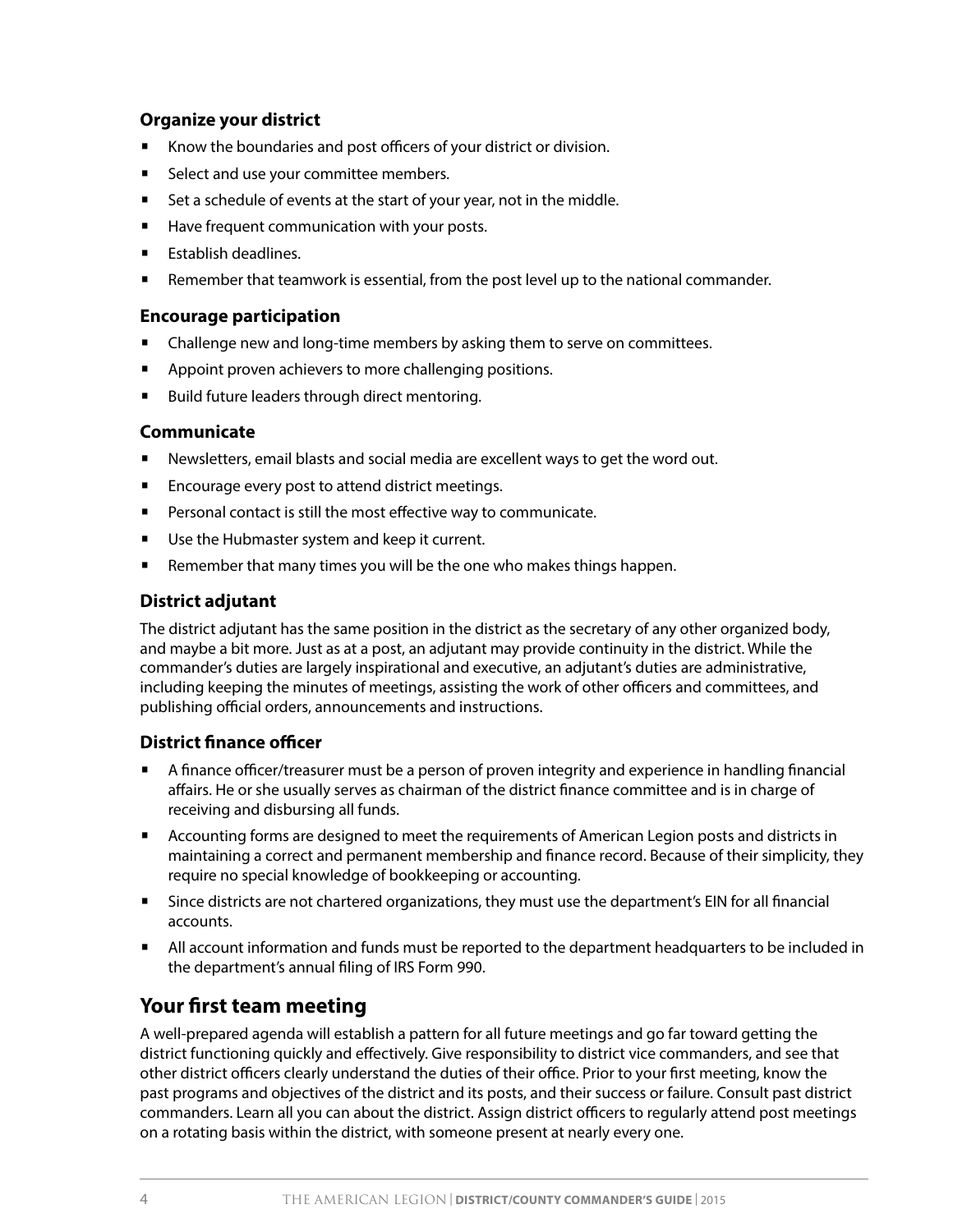### **The agenda**

- Membership potential, goals, target dates, distribution of posts and the need for more posts
- General discussion of programs' status throughout the district
- Your personal objectives as district commander
- Assignments for officers, chairmen and committees
- Initial planning for district meetings
- Visitation schedule of the district's commander, vice commanders and other officers

#### **Selection and use of committees**

The key to a smoothly functioning district is the selection and proper use of committee chairs and committees. Whenever possible, a chairman should be someone with personal interests in the program at hand, and with enough stature to make effective contacts throughout the community with others of like interests. While it's important to distribute appointments over the entire district, give consideration to where a particular chairman lives and where a job needs be done. Once you have a list of potential committee chairmen, personally contact each one to determine their willingness to serve.

Arrange a meeting with the key chairs and their committees to establish a program for the coming year. As district commander, you are responsible for seeing that each has the necessary information and materials to do his or her job, which includes building a timetable of events that fits into the overall district program and can offer a projection for the year at the first district meeting. Also, as the year draws to a close, give careful attention to the selection of a nominating committee. This committee will be responsible for finding qualified people to carry on the work you've started.

#### **Sources of assistance**

Your department adjutant will have information and resources available from the department and National Headquarters. Other valuable sources of assistance are within your own district. Don't be too proud to consult with past district officers. In fact, you may wish to establish an advisory committee of past district commanders. When properly sought and utilized, the experience of this group will help you avoid pitfalls.

### **Value of reporting**

Preparing reports is rarely pleasant, except when results are favorable. But a district commander's performance is in no small part measured by his or her ability to report favorable and unfavorable situations in the district to department officers, and to report department and national actions to district and post officers. This is a two-way street, emphasizing the importance of the district commander as a link in a chain. You are the key to communication. Check membership results monthly for each of the district's posts. Results will frequently indicate the need for a visit.

#### **Timetable**

Not all programs are handled on a district-wide basis, but such a calendar is necessary. List activities and report dates so post and district chairmen know them well in advance.

# **District meetings**

The district meeting is the largest American Legion meeting the average member ever attends. Not all Legionnaires attend state conventions, and fewer attend national conventions. Therefore, the district meeting is a special opportunity to impress the average Legionnaire and to highlight the Legion's accomplishments and aims. If your first two months are spent properly preparing, organizing a district meeting is easy. Committee chairs should be ready to make concise reports on their programs, and posts should be alerted so that their officers can outline their plans as they fit individual communities and relate to the district program.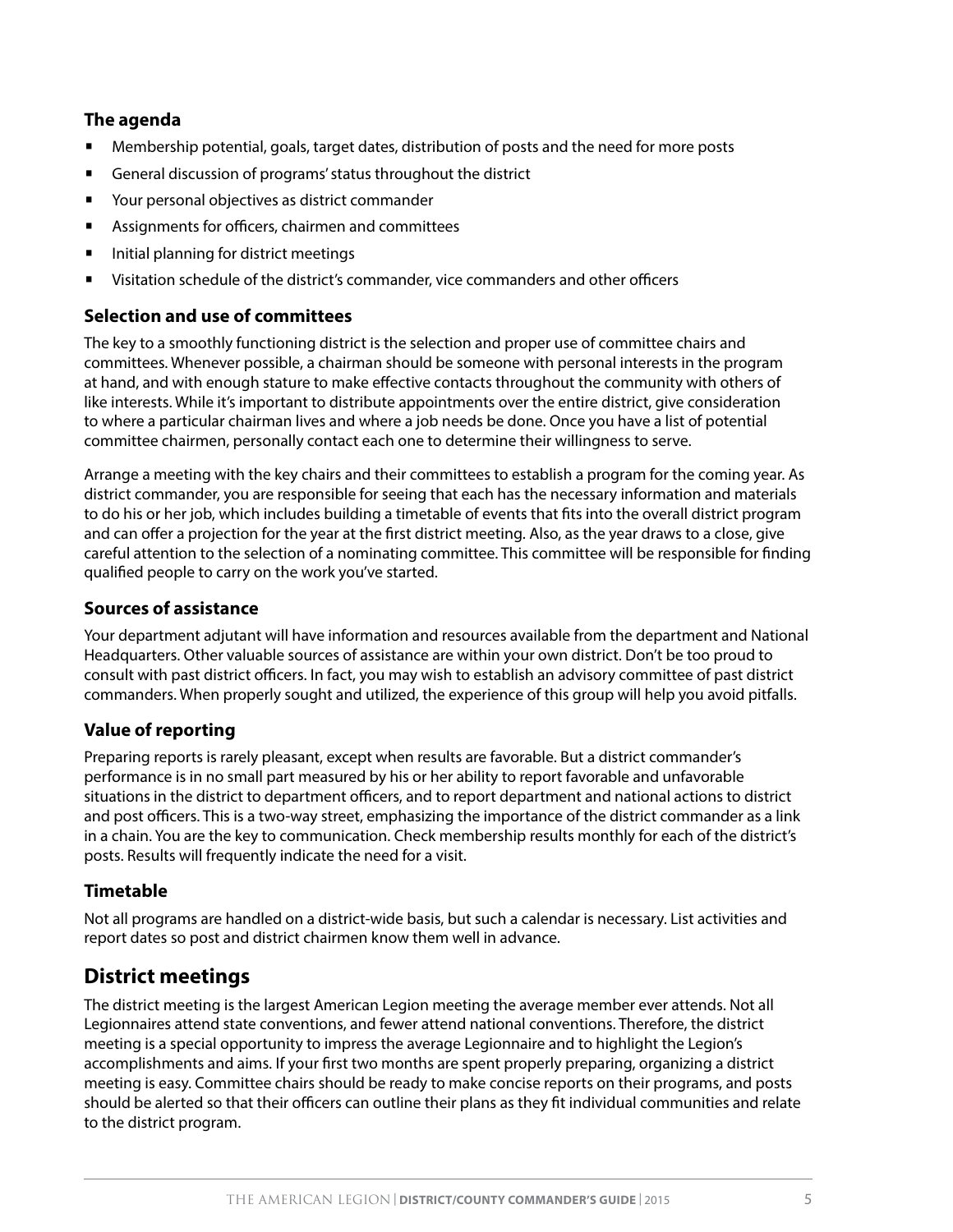District commanders should meet with the host post's officers to work out the meeting's details, including a banquet and entertainment (if desired). Send notices to all posts well in advance, informing them of the start time, location, whether or not there will be a meal or social hour, and any other information that would make for a better informed district membership. Use the *Officer's Guide and Manual of Ceremonies*  to conduct a district meeting in the same way that a post commander follows it to conduct a good post meeting. Be sure to notify all district chairs, and those who are expected to report should receive a followup call to confirm they will be present and prepared. Conduct elections carefully, giving all candidates an equal chance to speak.

American Legion or American Legion Auxiliary dignitaries usually attend district meetings. Know how to properly introduce them, and know the proper time for receiving any message they might have. Out of courtesy to them and to those attending the meeting, do not permit competing activities that will only serve as a distraction. Restrict bar activities to social hours. The intent of the business part of a district meeting is to improve post performance and make the Legion more effective in local communities.

#### **Checklist for conferences and conventions**

- **Time and place** Your district meeting or convention should not conflict with events that might interfere with attendance. Select a site that the greatest number of people can reach by traveling the shortest distance. Too often a meeting is set at a post in a far corner of a district in the hope that it will increase attendance in that area. This usually backfires and results in poor attendance.
- **Attendance** Setting a date for a meeting doesn't guarantee a crowd. The success of a meeting is based on the greatest number of posts represented rather than the greatest number of people present. The first step is sending an official notice to each post commander and adjutant in the form of a sincere invitation. Follow up by personally inviting every post commander to attend; enlist your vice commanders to help. To a large degree, your leadership will determine attendance. Many will come out of loyalty, others because of their interest in a certain program, and still others because of an obligation. Every post should be represented by its commander and adjutant, at least.
- **Arrangements** Once you've determined a meeting place, personally contact the post commander in that area to make the necessary arrangements for conducting the meeting: color guard, podium, microphones, seating, registration procedures, refreshments, social functions and more.
- **Agenda** Preparation and execution of an agenda are equally important to the meeting's success.

#### **Agenda**

**Call to order** Promptly call the meeting to order at the time set. Officers, guests and color bearers should be in proper position.

**Advancement of the colors** Firmly give the command to salute.

Prayer At a district meeting where the chaplain may not be known to all, say, for example, "Joe Smith, our district chaplain, will offer prayer." *The Chaplain's Prayer Book* and the *Officer's Guide and Manual of Ceremonies* include suggested prayers.

**Preamble** If the Preamble to the Constitution of The American Legion is not on display in the room, give those present an opportunity to get their membership cards so they may join in reciting it.

**Reading of minutes** Some districts have the reading of the minutes, others do not. If you do read them, say, for example, "Joan Doe, district adjutant, will read the minutes of the last district meeting."

**Introduction of officers and guests** When the presiding officer fails to say a name correctly, fails to introduce someone in an important position or assigns improper titles, those attending may walk away disenchanted. Do not rely upon your memory. Write down on a slip of paper those to be introduced, together with names and titles in the order in which they should be introduced. In district meetings, it is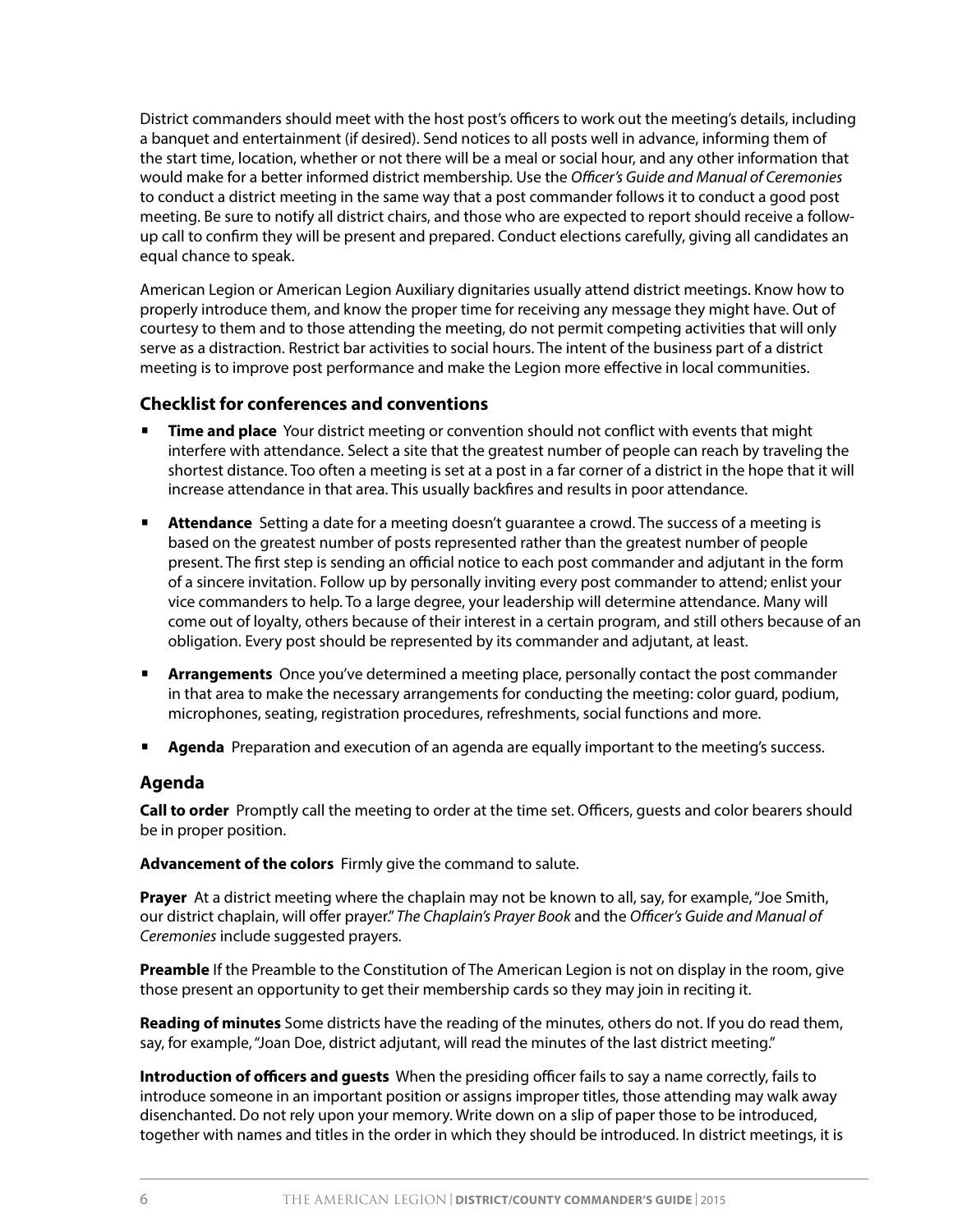always recommended that you introduce past district commanders. Also, do not overlook past department commanders or National Executive Committeemen. When making introductions, do not ask those introduced for remarks at that time. Later, it may be appropriate to hear from certain distinguished guests.

*Department officers* – If department officers are present, they should be given special recognition and the opportunity to extend greetings. A district commander should not say, for example, "We have Department Vice Commander Joe Smith with us, and I am wondering if he has anything to say." Instead, say, "We are delighted to have our department vice commander, Joe Smith, with us today, and we will be happy to hear from him at this time."

*Department commander* – If the department commander is present, he or she should be respectfully introduced and given the floor for such period as may be desired.

**Roll call** This may be done prior to the reading of minutes or introduction of guests, but it is usually best to do just before the meeting's business commences. The person answering for a post should rise and state his or her name and position.

**Reports** Prior to the meeting, inform those who will be called on for a report and go over what the report should cover. Reports to early district meetings should cover plans for carrying out district programs and give hints or suggestions as to posts' role. Suggest to those making reports that they write them out. Call upon those making reports by name, post number and title of office, requesting they come to the front and address the meeting. If you know an official or committee chair has no report, do not call upon that person. If posts are requested to report to the meeting, alert the post commander in advance, outlining what the report should cover. As district commanders, prepare a personal report. Give special recognition to posts or officers doing an outstanding job, as an encouragement to them and to motivate others.

**Announcements** No meeting should conclude without announcement of coming events, such as department conferences, special programs or observances, and membership deadlines.

**Special recognition** Acknowledge posts that have received special awards or recognition for outstanding performance.

**Closing** Close the meeting with an expression of appreciation to those who have attended, for their interest and support, and to the host post for its hospitality.

#### **Helpful hints**

- In conducting a meeting or convention, a presiding officer will command more respect, and have better control over the gathering, by standing whenever the group is addressed or presiding over business.
- As the presiding officer, you are the "boss" of the meeting. When addressed, demand respect and you will be respected. When anyone wishes to address the chair, have that person stand, give his or her name and post number, and be properly recognized before you grant permission to address the conference.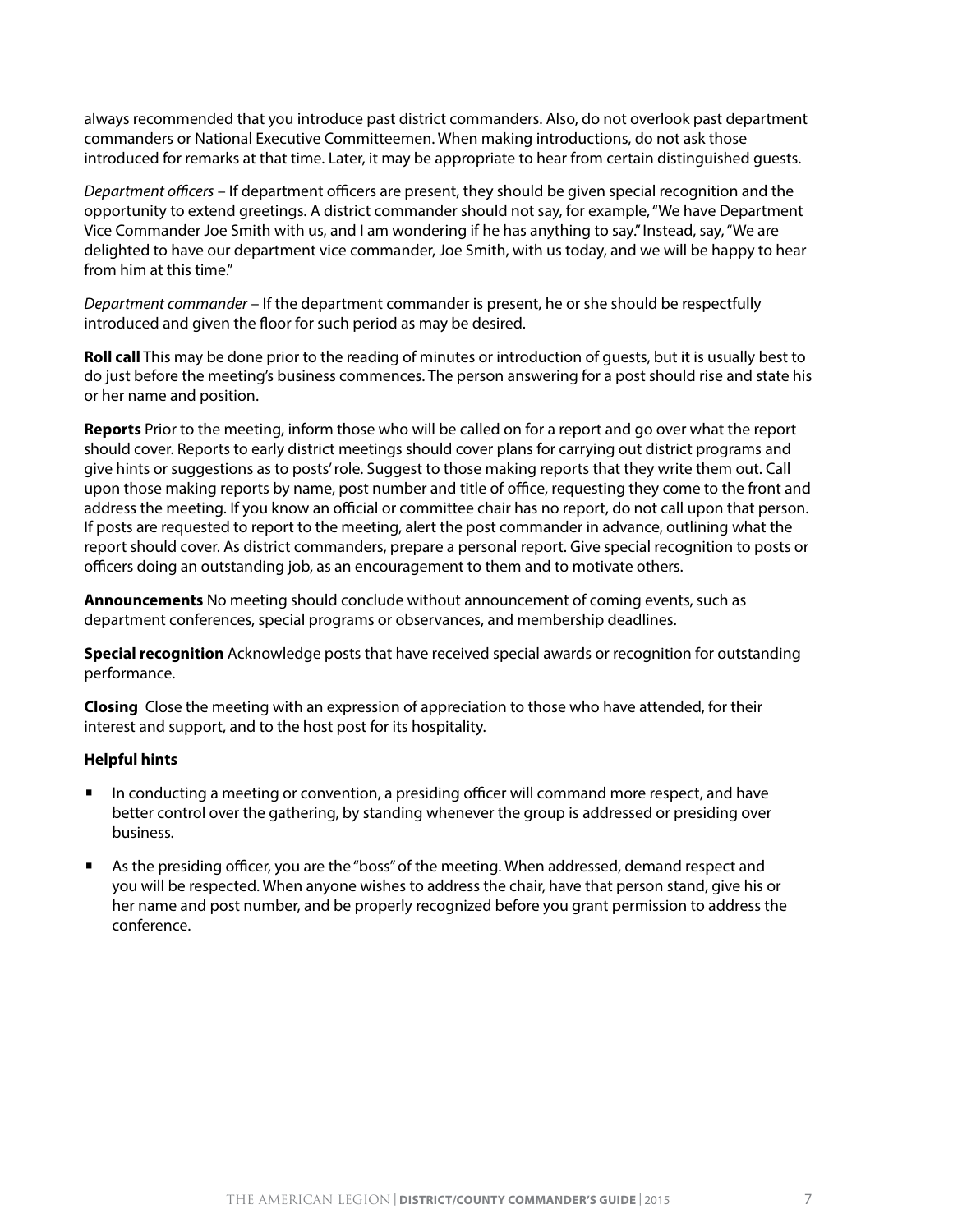# **How to run a district meeting**

All officers should be in uniform, each wearing an official Legion cap and the official badge of office. The commander shall announce the meeting is about to open. Officers shall take their stations. The commander shall seat those present with one rap of the gavel, and the sergeant-at-arms shall close the doors of the meeting hall. The commander shall then give three raps of the gavel, and all who are present shall stand at attention.

**District commander:** "The color bearers will advance the colors."

*As the color bearers start to advance, the commander gives the command to salute.*

**District commander:** "Hand salute."

*Give the command "Two" immediately after the colors have been posted.*

**District commander:** "The chaplain will offer prayer."

**District commander:** "All members and guests in attendance shall remain standing with their caps removed and placed over their hearts from the opening prayer, through the POW/MIA ceremony, and concluding with the Pledge of Allegiance."

*The chaplain offers prayer.*

*Resolution 288, adopted at the Legion's 67th National Convention, calls for designating an empty chair at all official American Legion meetings as a continual physical symbol of POW/MIAs and the cause for which we stand, namely their return or full accounting.* 

**District commander:** "A POW/MIA empty chair is placed at all official meetings of The American Legion as a physical symbol of the thousands of American POW/MIAs still unaccounted for from all wars and conflicts involving the United States of America. This is a reminder for all of us to spare no effort to secure the release of any American prisoners from captivity, the repatriation of the remains of those who died bravely in defense of liberty, and a full accounting of those missing. Let us rededicate ourselves to this vital endeavor."

**District commander:** "Place the POW/MIA flag on the empty chair."

*The first and second vice commanders, or other designated individuals, approach the empty chair carrying a*  folded POW/MIA flag. Upon reaching the chair, they reverently unfold the flag and drape it over the chair with *the crest facing the membership. After the meeting is concluded, the POW/MIA flag should be refolded and stored for future use.*

*The district commander (or appropriate official) leads the assembly in the Pledge of Allegiance. Legionnaires will remove their caps.*

"I pledge allegiance to the flag of the United States of America and to the republic for which it stands, one nation under God, indivisible, with liberty and justice for all."

*Regular meeting opening resumes after the Pledge of Allegiance.*

#### **District commander:** "Cover."

*The district commander and members recite the preamble of the Constitution of The American Legion slowly and in unison, as follows:*

"For God and Country, we associate ourselves together for the following purposes:

"To uphold and defend the Constitution of the United States of America;

"To maintain law and order;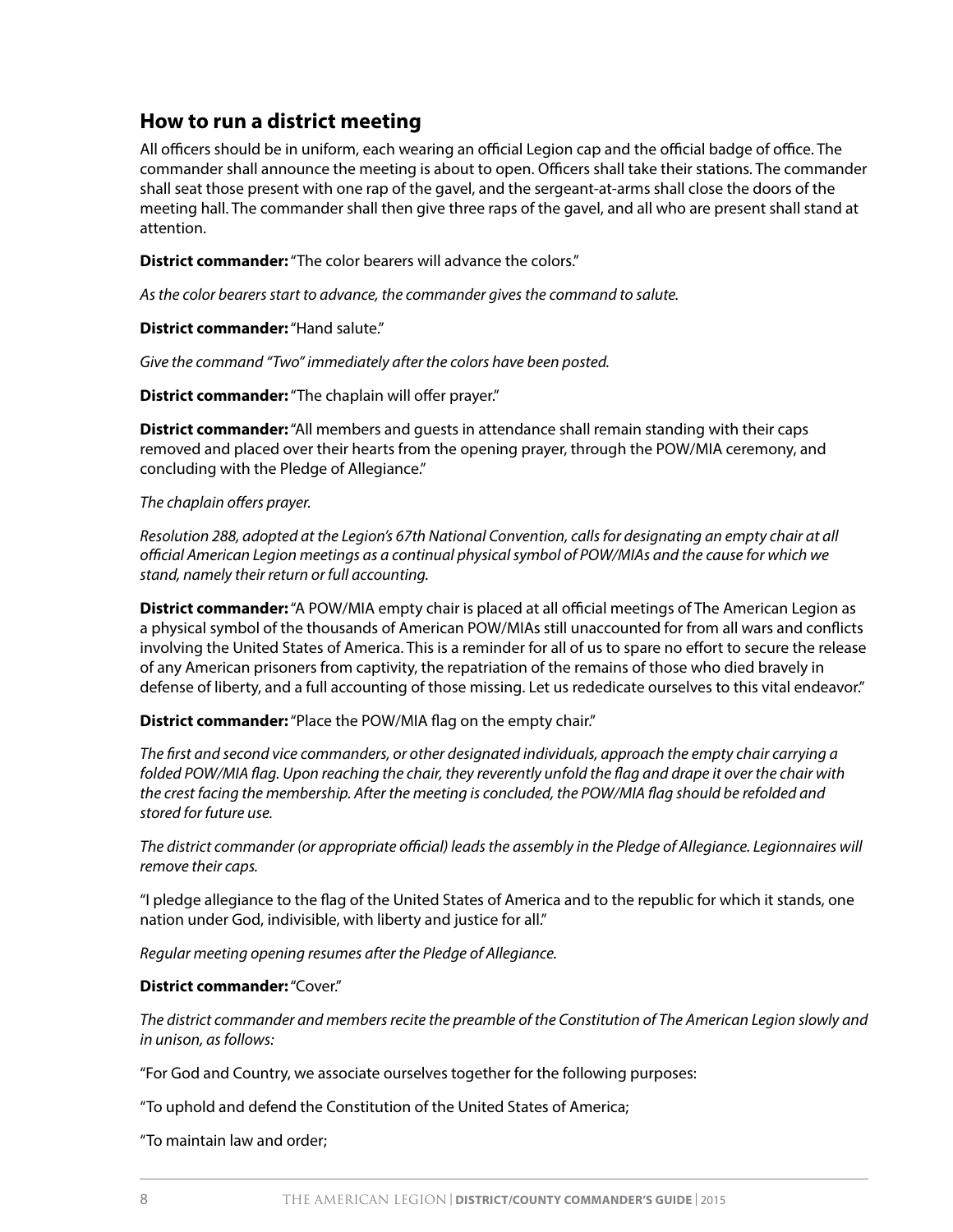"To foster and perpetuate a one hundred percent Americanism;

"To preserve the memories and incidents of our associations in the Great Wars;

"To inculcate a sense of individual obligation to the community, state and nation;

"To combat the autocracy of both the classes and the masses;

"To make right the master of might;

- "To promote peace and good will on earth;
- "To safeguard and transmit to posterity the principles of justice, freedom and democracy;

"To consecrate and sanctify our comradeship by our devotion to mutual helpfulness."

*The commander seats members with one rap of the gavel.* 

| <b>District commander:</b> "I now declare the |                      | District/County/Division of |
|-----------------------------------------------|----------------------|-----------------------------|
| the Department of                             | regularly convened." |                             |

The suggested order of business shall be:

- a. Roll call of officers to determine if quorum is present
- b. Reading of minutes of previous meeting (vote on adoption)
- c. Reading of minutes of previous district meeting
- d. Introduction of guests
- e. Committee reports
- f. Sick call, relief and employment
- g. Service officer's report
- h. Unfinished business
- i. New business and correspondence
- j. Memorial to departed members (if appropriate)
- k. Business for the good of The American Legion

**District commander:** "Is there any further business to come before the meeting? If not, the chaplain will lead us in prayer."

*The commander gives three raps of the gavel, and the membership rises and uncovers. The chaplain prays.*

**District commander:** "Cover. Sergeant-at-arms, recover the POW/MIA flag."

*The sergeant-at-arms steps forward, picks up the POW-MIA flag off the chair, folds the flag, steps back and places the POW-MIA flag on the table in front of the commander.*

"Till we meet again let us remember our obligation to our country can be fulfilled only by the faithful performance of all duties of citizenship. Let service to the community, state and nation be ever a main objective of The American Legion and its members. Let us be ever watchful of the honor of our country, our organization and ourselves, that nothing shall swerve us from the path of justice, freedom and democracy. The color bearers will retire the flag of our country."

*As the color bearers retrieve the colors, the commander shall give the command to salute.*

#### **District commander:** "Hand salute."

*As the color bearers reach the rear of the meeting hall, the commander says, "Two."* 

District commander: "I now declare this meeting of \_\_\_\_\_\_\_\_\_\_\_\_\_\_\_\_\_\_\_\_\_\_\_\_\_\_\_\_\_\_\_District/County/Division No. \_\_\_\_\_\_, The American Legion, Department of \_\_\_\_\_\_\_\_\_\_\_\_\_\_\_\_\_\_\_\_\_\_\_\_\_\_\_\_\_\_\_\_\_ adjourned."

*The commander gives one rap of the gavel.*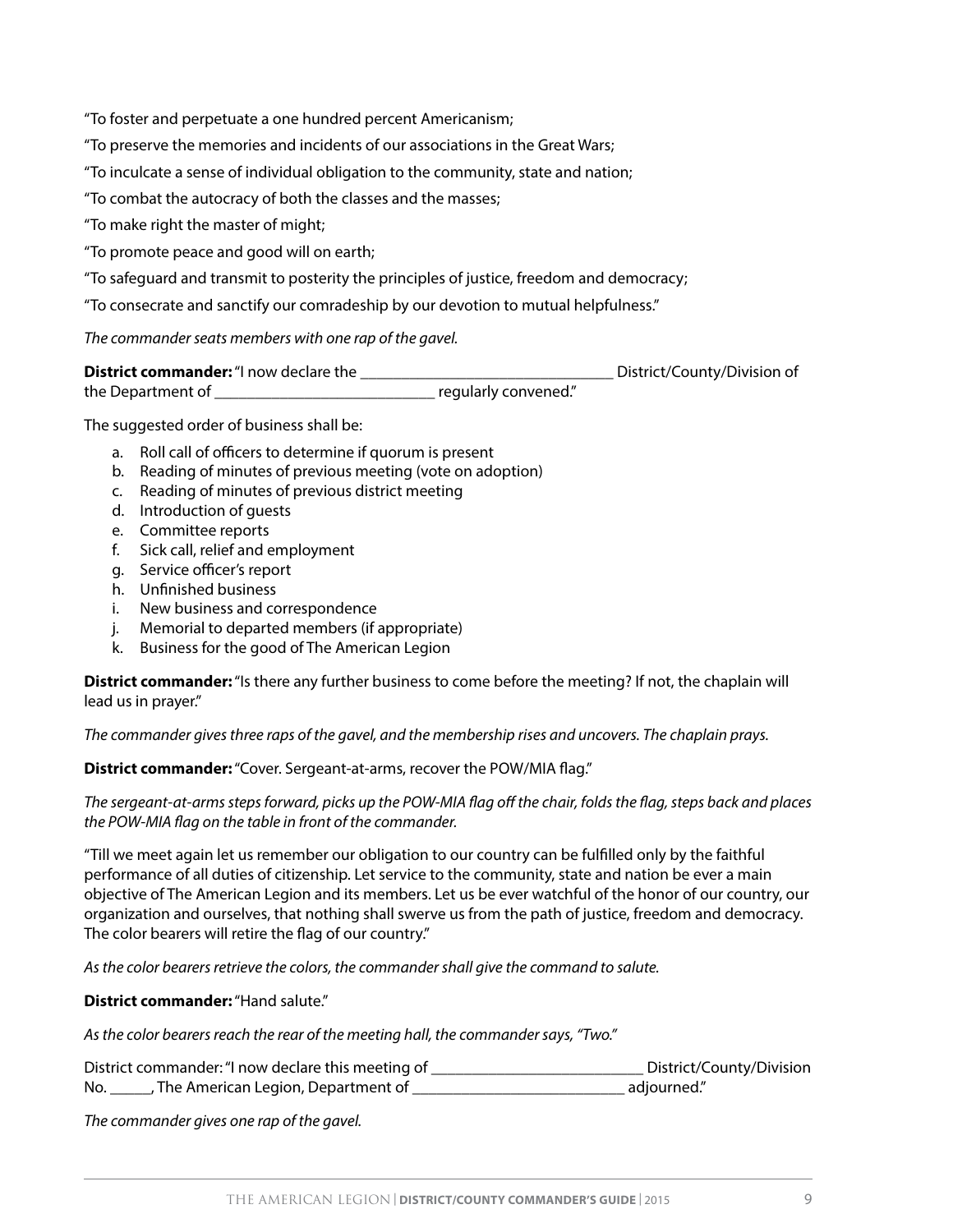# **District training**

Teaching our members how to effectively execute the programs and functions of The American Legion should be a top priority at all levels of the organization. We must mentor new members, whether they are veterans of Vietnam, the Gulf War, Iraq, or fresh from combat operations in Afghanistan. They must know how the nation's largest wartime veterans organization operates and be able to carry on its work.

Thousands of Legionnaires are ready, willing and able to carry on our mission; they just need to be taught how. The responsibility belongs to all of us, not just the top leadership.

#### **Objective**

In a perfect world, members would know the programs of each pillar of The American Legion – Veterans Affairs & Rehabilitation, National Security, Americanism, and Children and Youth – inside and out. They'd know how to run the programs, recruit participants, conduct PR activities to support them and rally community support. They'd know the organization's legislative positions, year by year, and be fully engaged in lobbying elected officials at every level to support legislation we've championed.

In other words, your average Legionnaire would be a walking encyclopedia of American Legion history and knowledge – able to answer any and all questions that a potential member might ask, able to step directly into any chairmanship or officer position and hit the ground running, able to speak to any community group with authority about The American Legion.

Admittedly, not every member is there – yet. Many are delighted to be their post's American Legion Baseball coordinator or Americanism chairman and are happy to continue to serve in that job. Yet others relish an opportunity to sharpen their leadership abilities, expand their knowledge and tap into their potential.

Set the bar high. Strive to help members in your district learn the joy of being active Legionnaires. Appoint a district training chairman and use the many educational and training resources available to assist you in conducting ongoing training at your post, district or county.

#### **Why train?**

A significant amount of the time we spent in the military involved training. From basic training, where we learned how to march and wear the uniform properly and work as a team, to advanced training, where we honed our specialty skills, learning was integral to professional development.

In a nutshell, training made us better at what we did. Likewise, training makes Legionnaires better at what we do. Training guarantees that The American Legion remains able to serve our communities. Only by mentoring new members will we develop in them the expertise to become the next generation of Legion leaders.

Establishing and implementing a well-organized training program in your district will reap dividends that go far beyond the immediate satisfaction of answering questions about how the Legion operates. A well planned curriculum will likely:

- Enhance the quality of programs and post operations
- **•** Offer incentives for new members to learn and sharpen their skills
- Provide new skill sets for long-time members
- Increase social activities at the post centered around training events
- **Establish an effective mentoring process**
- **•** Standardize execution of post programs
- Motivate members to increase their Legion knowledge

An active post training program can increase membership, lift retention, and provide new opportunities for participation in post activities.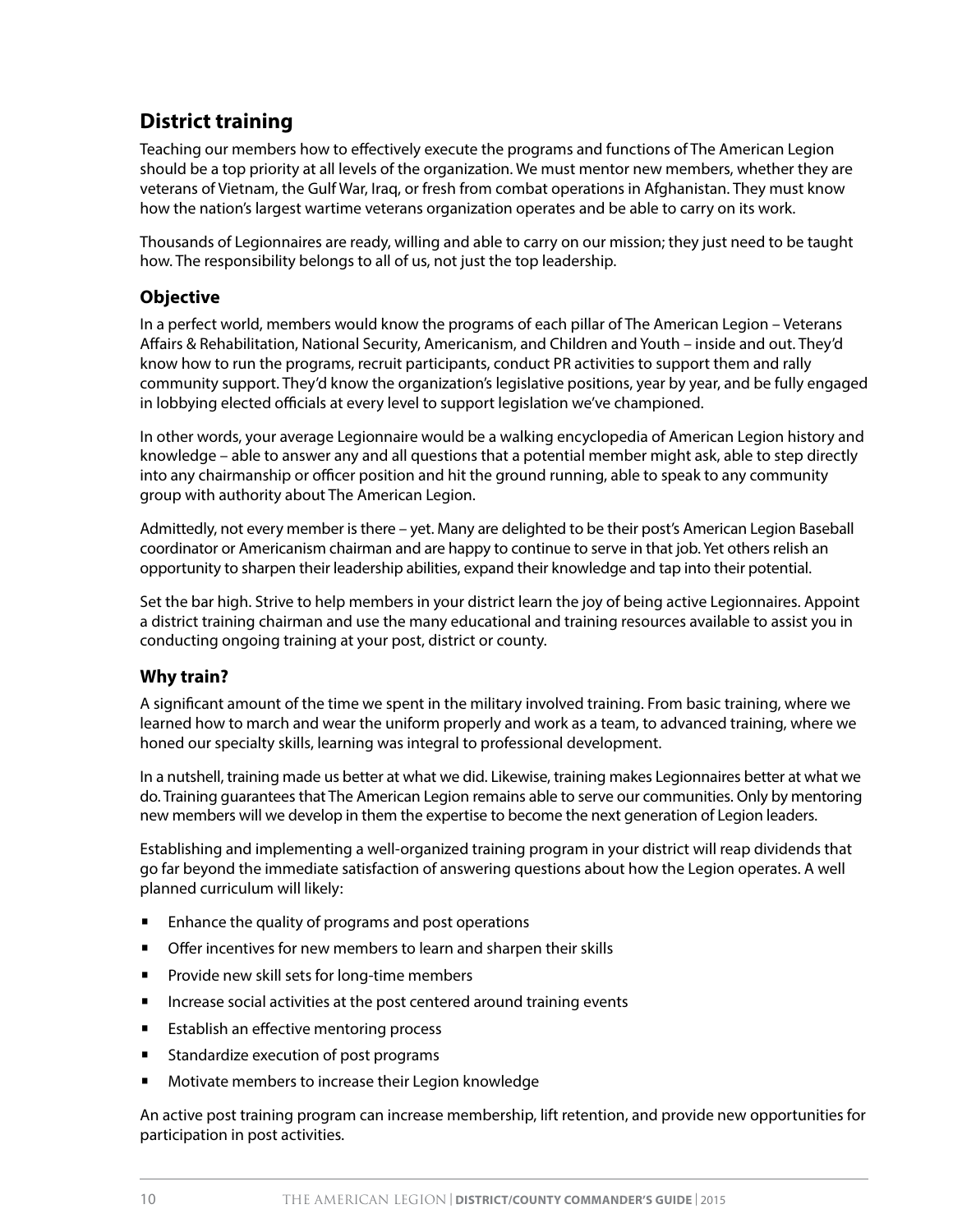# **Develop a district training plan**

Your training can be as intense and formal or as relaxed and informal as needed. First, assign a training chairman to assess the needs of your district or division. There are basic courses ideal for every Legion member and others that are program or subject specific. The chairman can create an annual schedule, set milestones, and carry out the training appropriate to the post, district, division and community. He or she should be familiar with resources and products currently available from National Headquarters. Whether it's a one-hour video about recruiting new members shown at a monthly meeting or a weekend Legion College covering a variety of topics, you can engage members with an exciting and enjoyable learning experience.

Within The American Legion's four pillars are many subjects that can be taught, including:

- The job of post service officer
- Membership recruiting
- Post leadership
- Heroes to Hometowns
- Americanism and Children & Youth programs
- Public relations
- Lobbying
- Planning and executing events
- **•** Conducting town hall meetings and public events
- **•** Post disaster preparedness and response
- American Legion resolutions
- Obtaining sponsors for post community events
- **Fundraising**
- The American Legion Extension Institute (ALEI)

**Leadership Education and Development (LEAD)** LEAD is a one-day, eight-hour training session designed to provide professional development training for Legionnaires serving at the post, district, county and department levels. Members of the National Headquarters staff will cover a wide range of topics relevant to the Legion's organization and operation. Lesson plans, handouts and training materials are provided to departments at no expense. Departments are responsible for providing the training facility and audiovisual equipment.

# **Program reminders**

Each year, districts and departments conduct seminars on general post operations and specific American Legion programs. You can help reduce the risk of future leadership problems in your district's posts by encouraging posts to send representatives to these training sessions. Attendance at district and department functions also helps build the esprit de corps that makes for a good Legion post.

**JANUARY** Initiation ceremonies are good membership stabilizers. Keep working on membership, especially by contacting those who became delinquent Jan. 1. A community service survey can reveal areas where additional effort is needed. This month is also a good time to present flags and copies of the flag code to local schools. Confirm dates for post, district or county, and state Oratorical contests. March is Community Service Month, so now is the time to plan initiatives and projects.

**FEBRUARY – Americanism Month** Plan school awards with local educators. Sponsor religious emphasis activities. Start planning the upcoming American Legion Baseball season. Local veterans employment representatives make great speakers at post and district meetings. Consider hosting observances of Abraham Lincoln's and George Washington's birthdays. Plan a big American Legion birthday program for March.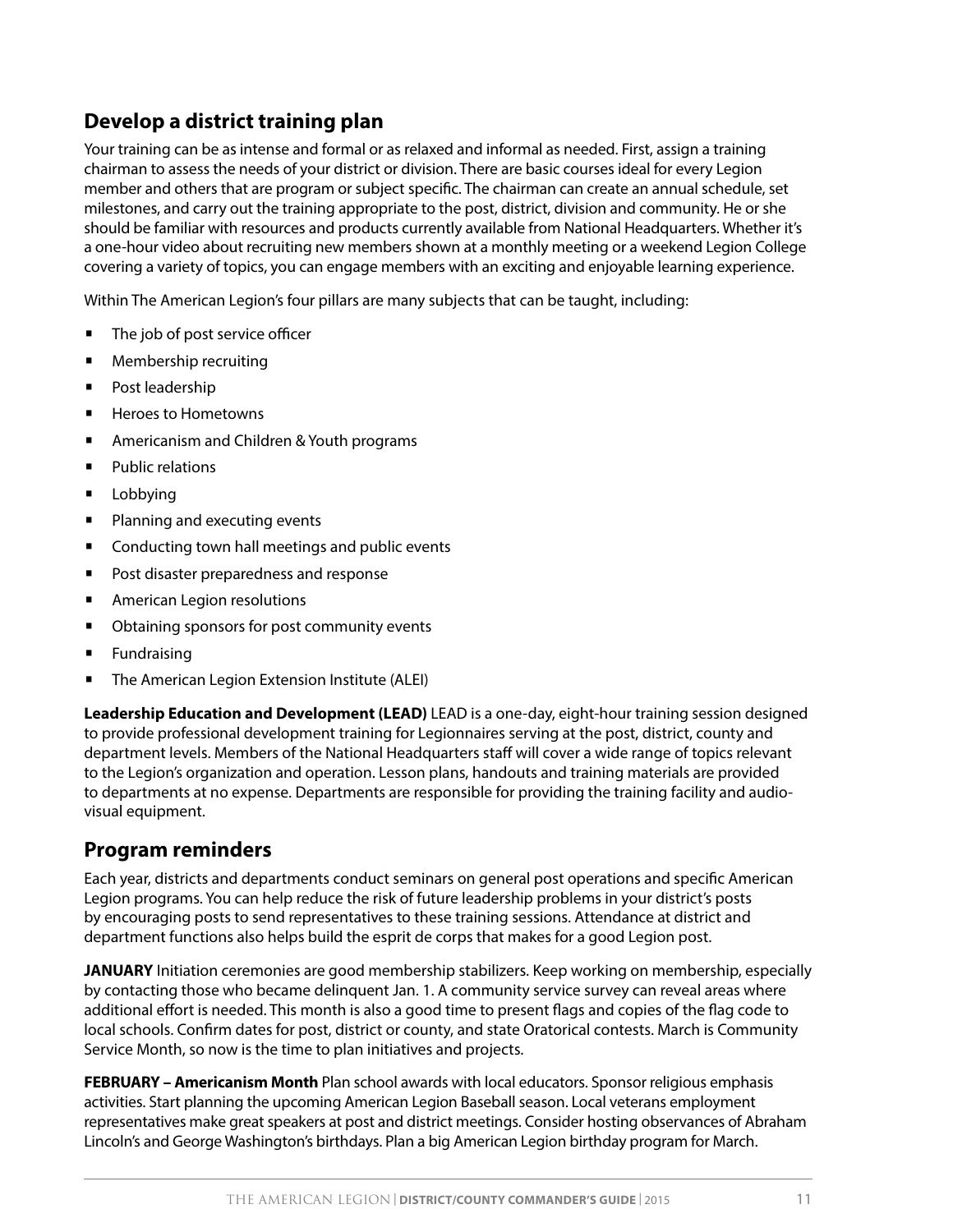**MARCH – Community Service Month** Give priority to Boys State selection this month, or earlier. Close out the membership campaign, and mail dues and cards to the department. Recognize the anniversary of The American Legion's founding March 15-17. This is an occasion for post and district officers to focus on projecting the proper image of The American Legion in the community, in the programs sponsored and services provided, and also in the appearance of post homes and surrounding grounds. These are often perceived as a reflection of the attitude, initiative and civic awareness of the post membership. Posts should be pillars of their community, conscious that they represent the national organization to local citizens. Renewed attention to appearance doesn't require a capital improvement project, merely one of attention to detail and routine fix-ups, from signs to inside and outside improvements. This should be included on an annual Post Responsibility Audit **(see page 25)**. Between January and March, post leaders should consider forming a committee to host a post open house.

**APRIL – Children & Youth Month** Coordinate Children & Youth activities and recognition with the post's Auxiliary unit. Obtain Children & Youth Guide from department headquarters. Plan election of new officers, summer Scouting activities and Boys State. How about an old timers' night? Community service will elevate posts' standing in their community. Urge posts to put American Legion Child Welfare Foundation Week on their calendars.

**MAY** This month marks the anniversary of the St. Louis Caucus, where the organization of The American Legion was completed in 1919. Armed Forces Day, Mother's Day and Memorial Day form the basis for good post programs and outreach to U.S. military personnel in communities nationwide. Consider honoring them with a Blue Star Salute. Do your district's posts have uniformed groups? Do they decorate veterans' graves? Present school awards at the end of the semester. Kick off American Legion Baseball and summer athletic programs. Contact school officials to get Legion activities approved and on the calendar for next year: Oratorical Contest, Boys State, school awards, American Education Week.

**JUNE** Start planning a membership drive for next year, calling on past officers for assistance and guidance. Decide how to go about contacting new veterans. June 14 is Flag Day, so consider surveying people and businesses in the community, asking who flies flags on patriotic holidays. The history of Old Glory would make an excellent program for a post meeting. Summer youth programs need members' support and attendance. Community service is a great activity this month and every month.

**JULY** Host an old-fashioned community Fourth of July celebration. Certify new officers with department headquarters. Installation of officers makes an impressive ceremony at post meetings. Continue efforts on behalf of summer youth programs.

**AUGUST** By now, the district's posts should have received next year's membership cards from department headquarters. In many communities, school starts at the beginning or middle of the month. Begin planning a community Veterans Day observance.

**SEPTEMBER – National Disaster Preparedness Month** Sept. 2 is V-J Day, so consider asking churches to ring their bells. Encourage the community to recognize Patriot Day, Sept. 11. Celebrate the anniversary of Congress' charter of The American Legion on Sept. 16, perhaps with an event including civic leaders. Sept. 17 is Constitution Day, an ideal time for a citizenship program. Provide schools with copies of "Let's Be Right on Flag Etiquette." The third Friday of the month is National POW/MIA Recognition Day. Obtain ad materials for Veterans Day.

**OCTOBER** Launch an all-out district membership campaign. Remember that dues for next year are payable by Oct. 20. Organize and participate in Halloween safety programs.

**NOVEMBER** Continue full speed ahead on the membership campaign by conducting membership roundups. Get them in before Dec. 31. Lead your community in observing Veterans Day and American Education Week. Remind members they need next year's card number when paying American Legion life insurance premiums. The deadline for payment is Dec. 31.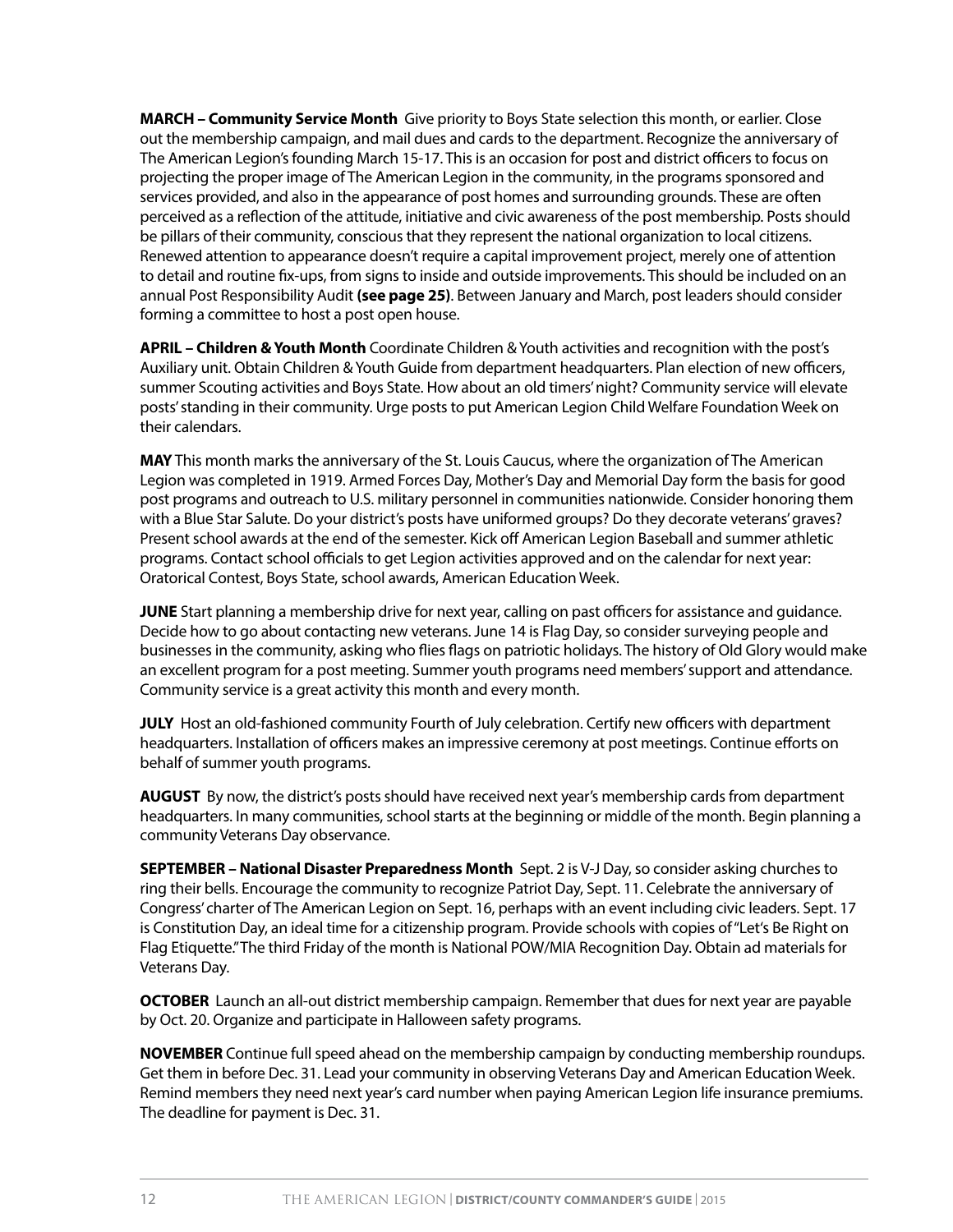**DECEMBER** Don't let Dec. 7 go by without an acknowledgment of Pearl Harbor, "a day that will live in infamy." As the holiday season begins, encourage and support activities that bring Christmas cheer to needy families. How about a Christmas party? Work toward an all-time high in district membership. Keep plugging for renewals and new members. Visit veterans who are ill or in the hospital.

# **Goal setting**

Successful leaders know what they want and devise ways to get it. The secret is their ability to set and achieve specific goals. If you cannot identify and communicate your goals and make a plan to achieve them, you will have difficulty fulfilling other leadership responsibilities.

### **Characteristics of goals**

Goals should not be grand or complex. They need only be statements of results you hope to achieve. For example, a district commander's goal may be to visit all posts within his or her district over a two-year period.

A goal should be:

- **Specific**It clearly states what must happen.
- **Measurable**Results can be easily validated.
- **Action-oriented** It begins with the word "to," followed by a verb.
- **Realistic** It is challenging, yet practical and achievable not too high or low.
- **Time-limited** It has a measurable period for achievement.

#### **Pursuing goals**

- Involve team members when setting goals. People are more likely to be committed to achieving goals when they play a part in setting them. They feel a sense of ownership and take responsibility for results when they have a personal stake in the process.
- Write out each goal for the best results. This makes them easier to remember and to track your progress.
- Consider what you must do to achieve your goals. What problems or obstacles might you encounter? By identifying and resolving potential conflicts now, you will be able to focus on them.
- Regularly review your progress. Are you where you should be on the path to accomplishing your goals? If not, determine the reason for the delay and take action.

### **Planning process**

- A plan outlines necessary activities, resources to be allocated and task distribution.
- A plan gives guidance and direction to everyone involved in achieving the goal.
- Planning reinforces goals, putting them in the forefront. Since goals are the starting point for plans, leaders always remember their goals.
- Planning makes leaders future-oriented, looking beyond the present to project what could happen.
- Planning helps leaders to make decisions having considered their possible effects.
- Planning ensures that goals will be achieved efficiently and effectively, making the best use of resources.

Without planning, resources are often overused or wasted, straining deadlines and raising stress levels. Leaders who make wise use of manpower and materials have happier workers and higher productivity.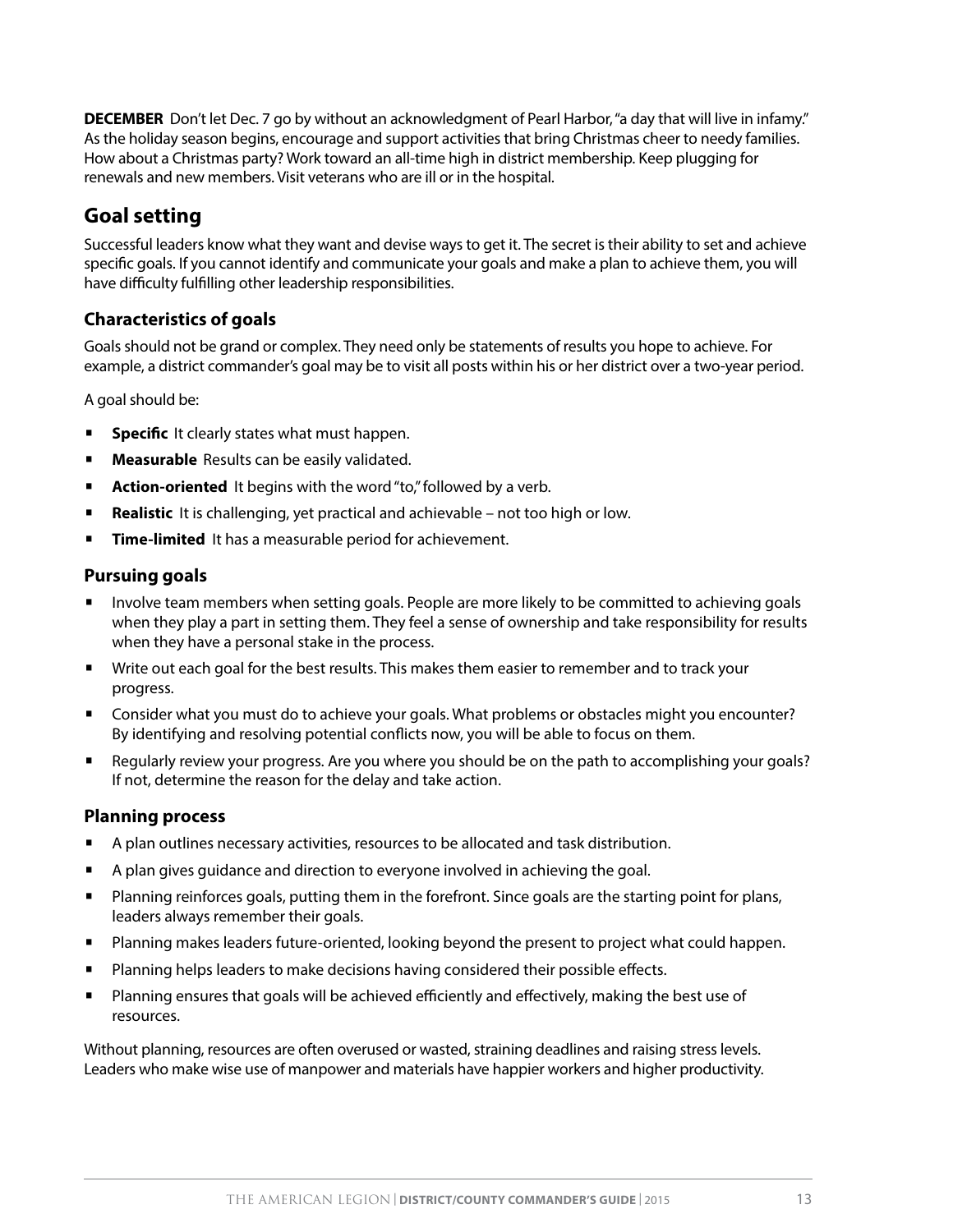# **SECTION II – COMMUNICATIONS, PUBLIC RELATIONS & RECRUITING**

- **myLegion, knowing your posts**
- **Social media**
- **District PR team, officer**
- **Recruiting commands**
- **Recruiting active duty, Guard and reserve**

### **Communications**

The jobs of post commander and district commander depend on good communication with members. As district commander, though, you'll be communicating with many more Legionnaires.

**Department** You should be receiving information about every week from department officers. Reply and relay it to your posts. Communications to the department should be as swift; keep department leaders aware of program updates and potential problems.

**Post** As the department sends you information on the Legion and its programs, quickly pass it on to posts. Try putting out a weekly email update, posted on the district's website and/or Facebook page. Also, relay in brief all pertinent information at district meetings and your post visits between them.

**Social media** Consider setting up a Facebook page for your district to update post officers and members on events and other information. This is also a good way to send invitations for district events.

**myLegion.org** Posts have their own pages at myLegion, where they can post calendars, newsletters and more. These sites should be updated frequently, as post members can access myLegion for this information as well as communicate with other Legionnaires across the 55 departments via member forums.

**myLegion for districts** MyLegion for districts is a secure website designed to assist membership efforts at the district level. The site can help identify members who have failed to renew so that you can help posts achieve their 100 percent goal, along with headquarters post members. This information can benefit post development and revitalization efforts in your district.

Key features include:

- **E** Searching members by post, ID numbers or name (view only)
- Addresses, dues remittance addresses, dues amounts, adjutants, commanders, post homes and more
- Access to Consolidated Post Reports
- **•** Tracking posts that submitted a CPR
- Retrieval of post CPR data in a PDF
- **•** List of posts and members using myLegion
- **•** Lists of expired members and headquarters post members in the district
- Post and district manuals
- **•** Access to read/comment in officers forum

For more information, contact Customer Service at **1-800-433-3318**.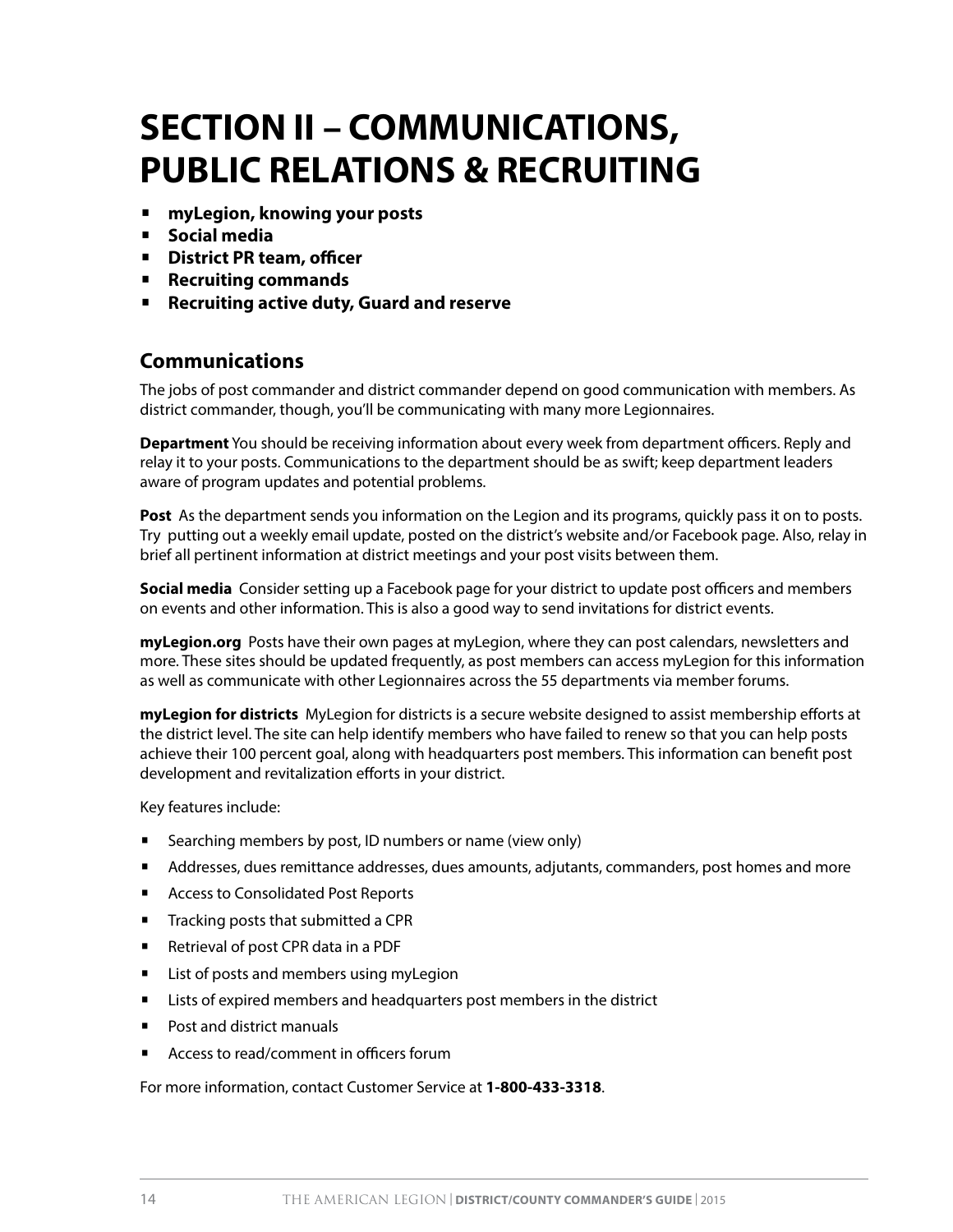**Distribution of resources and information** Establish a resource board to display at all district meetings, featuring current American Legion program brochures and booklets. Encourage post officers to take copies to distribute at their post and in their area. At the beginning of the year, go through all national and department guides and craft a plan of action that tracks posts' program deadlines and all district meetings and events, by date.

**Confirm receipt** When you send information to posts or up the chain to your department, ensure your message has been received by requesting a reply. Don't send an email or leave a phone message and think that's sufficient. Ask if your message was clear to avoid misunderstandings.

**Know your officers** Know the strengths and weaknesses of each of your district officers so you know who should be given certain jobs and who may need trained. Mentor them in every way; as district commander, try to train yourself out of a job. You will not be in the position forever, so teach others to do your work in the event that you are away.

**Post POCs** Know each post's point of contact, as well as the strengths and weaknesses of each post commander, adjutant, and any past or current department officers in your district.

# **Public relations**

Several "publics" require our attention as PR volunteers, including:

- Our members
- The media
- Local and national elected officials and decisionmakers
- Local community members
- U.S. citizens in general

Narrow the list to specific target audiences, such as participants in American Legion programs and recipients of our support and charitable contributions. How you relate to the public depends on which public it is and your message to it.

Public relations is primarily about image, and every Legionnaire plays a role in communicating it. The positive and negative things seen and heard at every level of the organization shape how people perceive The American Legion and what we stand for. And for most people, perception is reality.

The familiarity and reputation of its name are two of the greatest assets of any product or organization. In modern advertising parlance, it's called branding. For instance, what is the first thing you think of when you hear the word Lexus? Do you think of luxury and quality? How about McDonald's or Hyundai? Now apply the same exercise to The American Legion. Just remember that your perception will be different than anyone else's, because your image of a product or organization is based on your experiences and knowledge.

An organization's image is based on its character, integrity and total performance. It has many facets, including:

- The organization's history in dealing with people
- Internal attitude toward members
- External attitude toward community responsibility and involvement
- News releases, interviews and other dealings with the media
- Internal and external publications
- Institutional advertising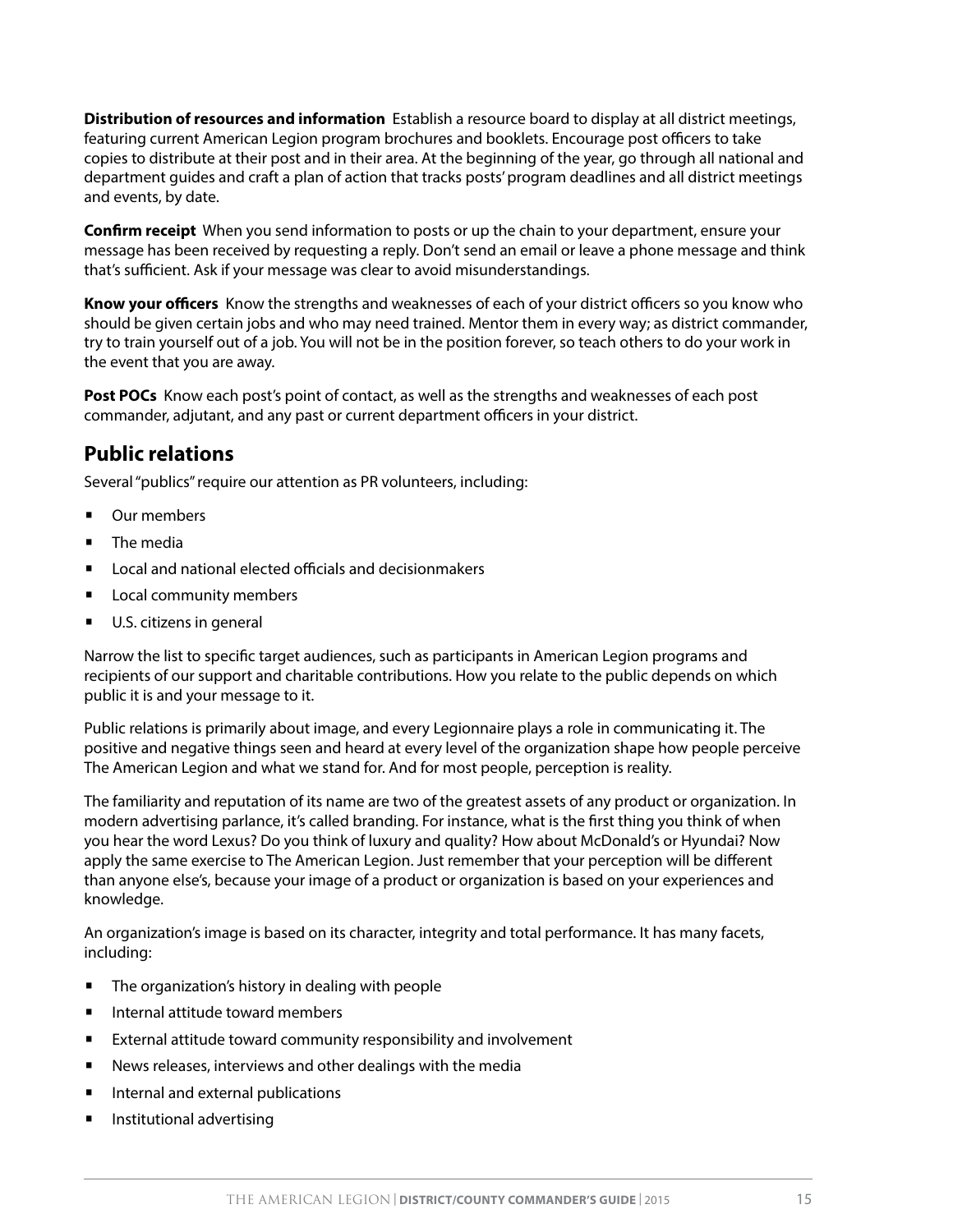What is the image of The American Legion today? It depends on which public you ask. To the media in general, we are the nation's largest wartime veterans organization and a reliable source of information concerning veterans issues. In some communities, the Legion has no image because the local posts don't conduct community programs. In other communities, Legionnaires are champions of social issues and pillars of the community. Still others may view an American Legion post as a watering hole for older veterans, with little to offer their younger counterparts and their families. Again, each public's perception is its reality.

# **District PR team**

Appoint a district public relations chairman and committee to oversee internal PR (within the district's posts) and external PR (outside the district's posts). The committee should also promote The American Legion throughout the district by encouraging each post to establish its own public relations committee.

The district PR team would be responsible for the following:

- Internal attitude toward members (email and phone calls)
- External attitude toward community responsibility and involvement
- News releases and other dealings with the media
- **•** Internal and external publications
- Advertising

Something is happening every day within The American Legion and your district. Your district PR team should have a weekly to do list to get the word about the Legion, your district and its posts. *Remember, image will make or break your district.*

### **American Legion National Public Relations Guide**

This guide explains how to organize PR teams, and includes sample letters and radio voice scripts for specific holidays, programs and other events. In addition, the Media & Communications Division produces DVDs with public service announcements for radio and TV. Ask department headquarters or order them for free at **(317) 630-1253**.

# **Responsibilities of a district PR officer**

Public relations professionals have any number of titles in corporate and government circles: public affairs, communications, publicity, marketing, media relations, new media. All these roles figure into the job of a district's public relations officer or chairman.

In some ways, public relations is the most important function at any level of The American Legion. It is a district PR officers' job to inform, enlighten, persuade and convince the Legion's many publics of our beliefs, events and goals.

The district PR officer's first responsibility should be to determine The American Legion's image in your area, if he or she doesn't already know. Ask media representatives how they perceive the Legion. Talk to community leaders and post neighbors. Talk to local members – not just those who are always there to help, but those who seldom show up for meetings or events. Find out why they don't participate so you can begin to change their perceptions about the Legion and get them involved.

Next, the PR officer's task is to alter or maintain the image of the district and The American Legion, and to communicate the Legion's various messages to each of its many publics. Based on your knowledge of the Legion's image, you can better focus your message(s) to achieve your goals, whether it is to rally support for a veterans issue or convince members to support a district function.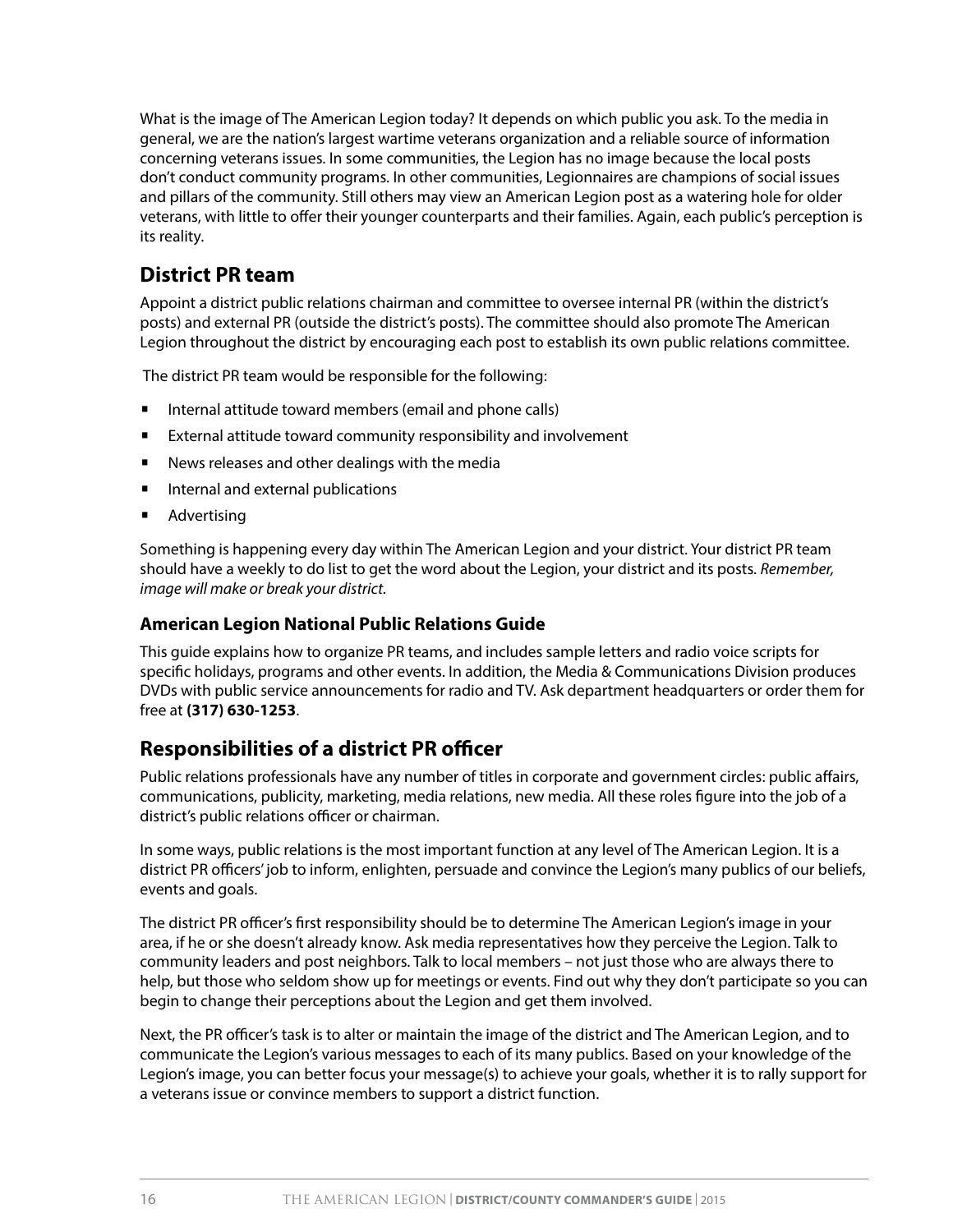Good public relations begins with the district commander establishing policies and practices that are ethical, honest and in keeping with the public interest. Then the PR officer can take those policies and practices to the public for acclaim, understanding and, if need be, clarifying any misconceptions.

The district PR officer is expected to provide four basic services:

- **Advice and counsel** The PR officer should advise district officers of the effect policy decisions will have on the media, community and members.
- **Communications service** The district PR officer oversees efforts to inform members and the public about events and policies via newsletters, brochures, speeches, news media, good citizenship and other means.
- **Public relations research** The district PR officer identifyies, evaluates and communicates information about the community and world events to district leaders and members to help their posts manage their affairs better.
- **Public relations promotion** District PR includes developing and executing a variety of programs and activities designed to gain acceptance for the Legion among members and within the community.

# **Social media**

As district commander, consider appointing a district social media chairman to start a district Facebook page, at minimum. He or she should use every available social media channel to connect members of the district and department members, along with anyone else who would want information about events in your district and its posts. Posts should be encouraged to establish their own Facebook pages, too. This is a fun and easy way to publicize events, invite others and share photos.

Think of regular media as a one-way street: a person reads a newspaper, watches a report on TV or clicks on an article online. He or she has a limited ability to interact or share your own thoughts. Social media, on the other hand, is a two-way street, offering people the opportunity to communicate and participate, too. Social media is a way to interact with others by sharing opinions and visual content.

Characteristics of social media include:

- Contributions from everyone, blurring the line between media and audience
- Open voting, comments and the sharing of information
- Two-way exchange of ideas and opinions
- Connection with people who share common interests, such as love of photography, a political issue or a favorite TV show
- Links to other sites, resources and people

#### **Social networks**

Social networks such as **Facebook** allow you to build personal web pages and then connect with family and friends. You can share opinions, links, photos, videos, news and more.

**Facebook** is the website that turned "friend" into a verb – as in, "I wasn't going to, but she asked, so I friended her." Your Facebook friends are the people who receive updates you post and are allowed to view the information – birthday, age, relationship status ("it's complicated"), likes, dislikes – that you choose to post on your Facebook page. It's reciprocal, of course; you can see their pages, too, and their updates show up in your news feed.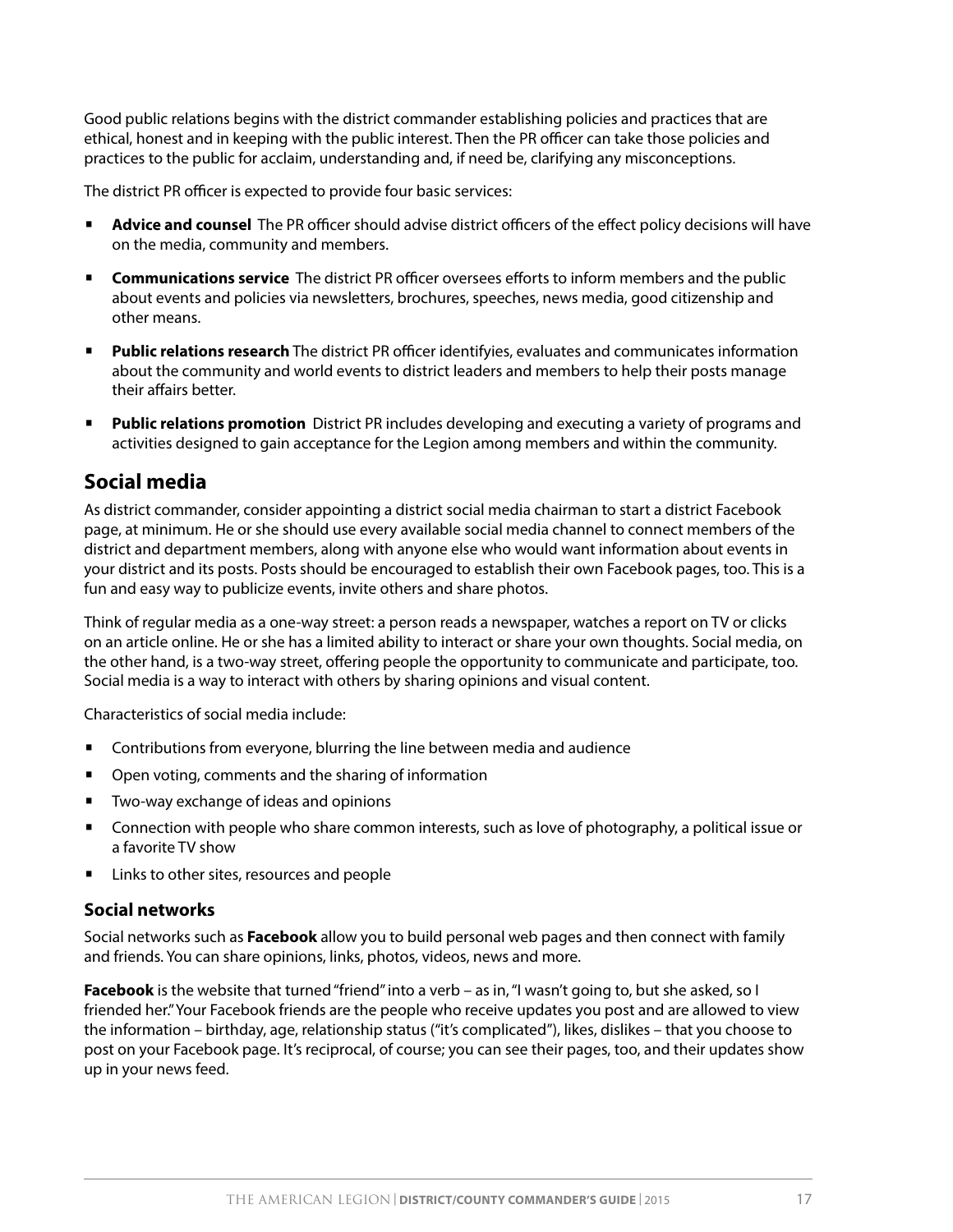**Twitter** is a site where messages can be no more than 140 characters. For comparison, the preceding sentence has 57. You find out what others are "tweeting" by "following" them, just as they can follow you – but only with permission. Once you have an account, tweets from others are listed chronologically on your Twitter home page, which includes a field where you can post your own 140-character-long thoughts. Tweets can range from random ("I could really go for a candy bar right now") to reporting breaking news ("Opposition claims more than half the 14,000 killed since #Syria uprising began were slaughtered in past 4 months.").

**Blogs** are perhaps the best known form of social media. They are online diaries in which the entries appear with the most recent on top. Bloggers rely on text but also embed photos, videos, links to other sites and other content to support their viewpoints.

**Microblogging** is social networking combined with bite-sized blogging. Small amounts of content or updates are distributed online and through a mobile phone network. Twitter is the most common microblogging site.

**Content communities** organize and share particular kinds of content. The most popular – Pinterest, YouTube and Flickr – tend to form around photos and videos.

**Wikis** are websites that allow you to add content to or edit the information posted – a sort of communal document or database. The best-known wiki is Wikipedia, the online encyclopedia.

**Podcasts** are audio and video files that are available by subscription, through services such as Apple iTunes.

**Forums** are areas for online discussion, often centered on specific topics and interests. They predate social media and are an element of online communities.

**LinkedIn** is a business social-networking site where people can post their résumé, search for jobs and establish contact with professionals in their industries.

**Google+** offers direct competition with Facebook, integrating the portfolio of Google Apps, including Gmail, Calendar and Docs.

# **Recruiting and retention**

#### **Project Stay Active**

Project Stay Active helps local posts maintain contact with members who move into your area. National Headquarters prints a summary of the veteran's membership on a 3 x 5 card, including both new and old addresses, the member's department, the post number, the number of continuous years, and the date the card was printed. If the member is a life member, it is noted. The card is printed in ZIP code order and mailed to department adjutants for distribution to the post most accessible to the member. This post is then asked to contact and welcome the member to the area. This is an ideal time to offer assistance and to invite the member to visit your post.

In many cases, the Legionnaire may wish to transfer membership to a post in the community. As may be expected, some of these Legionnaires are involved in temporary moves, some may have a life membership "back home," and others may have sentimental feelings toward their hometown post. However, many of them will be receptive to an offer to transfer to your post when asked.

Departments actively participating in Project Stay Active usually distribute the cards each month through district or county commanders.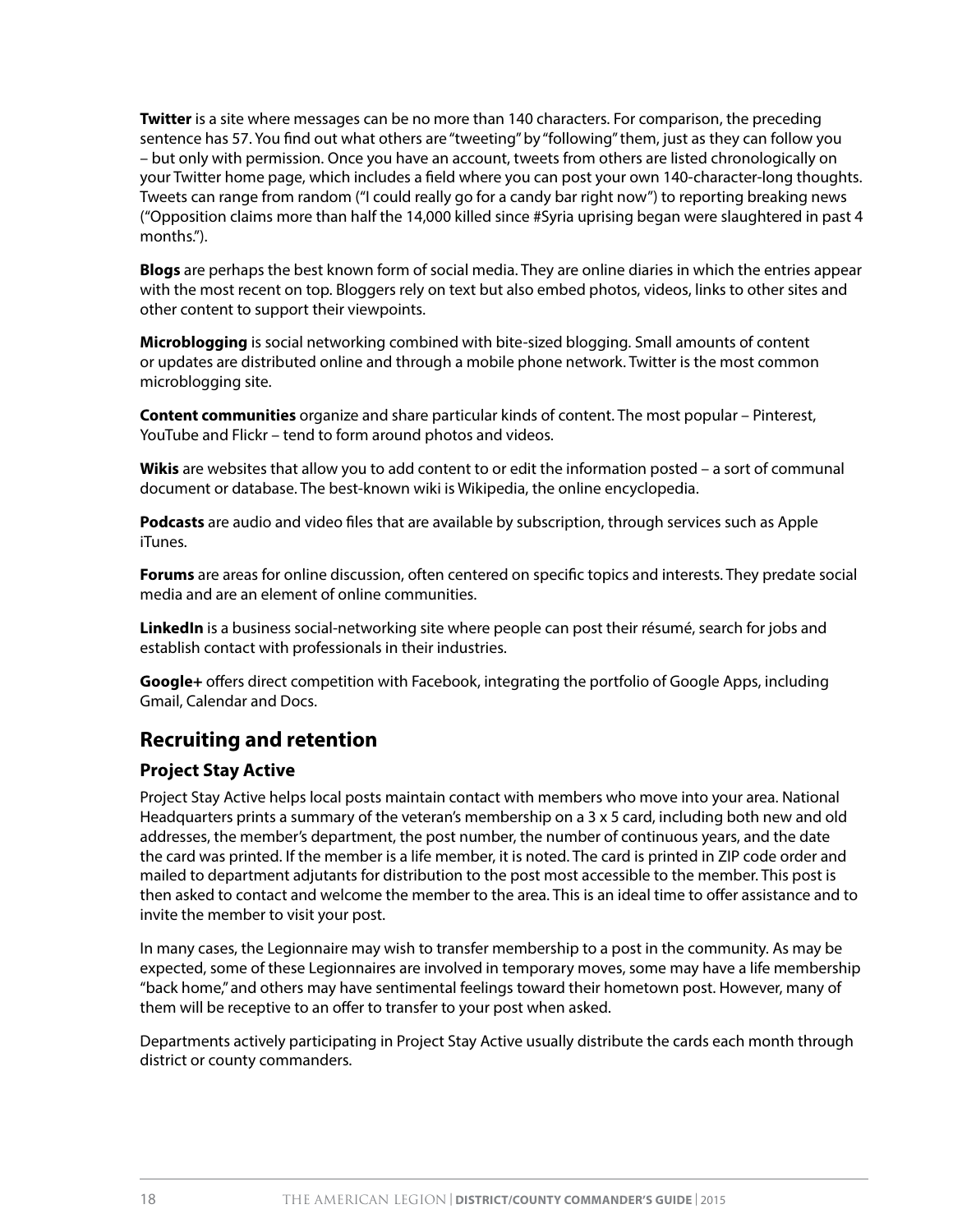### **Military recruiting commands**

These sorts of partnerships are an overlooked membership possibility. Military recruiters are stationed in more than 1,500 communities nationwide. Usually far from home, they need a support network for themselves and their families. Recruiters are also the first point of contact for new soldiers, sailors, Marines, airmen and Coast Guardsmen. All are potential members of The American Legion, the American Legion Auxiliary and Sons of The American Legion – not only the recruiter and his or her family, but recruits and their families, too.

The majority of Americans volunteering for military service are sons and daughters of a veteran. Their parents understand well the importance of a support network and the values of The American Legion. A partnership with a military recruiting command gives Legionnaires an opportunity to make a lasting positive impression on a young servicemember. That new recruit will hopefully recommend the Legion to others in basic training, especially when care packages and well wishes roll in from a post. This is not a onetime contact, but a project that can last as long as there are recruiters and new recruits.

#### **Suggested programs**

- Invite recruiters to special dinners at the post home, such as an American Legion birthday dinner or installation of officers.
- Invite recruiters to be guest speakers at post and district meetings.
- **Attend recruiter training events to brief them on the benefits of American Legion membership.**
- **•** Create welcome packets for new recruiters and their families. Include discounts from local merchants, names of local hospitals and doctors, a list of day cares and more.
- Offer recruiters a community tour, introducing them to the mayor, city council, police chief, teachers, principals and other local leaders.
- Send care packages to local military personnel while they are in basic training.
- Place American Legion brochures and posters in recruiting offices.
- **•** See that newspaper editors are aware of recruiting efforts and names of new recruits.
- Write stories about successes in post and district newsletters, and forward them to department and national headquarters.
- Celebrate branch of service birthdays, inviting recruiters to be guests of honor at post and district functions.

# **Recruiting active-duty military**

Military installations are ripe with potential members. How do you gain access to them? It's not easy, but if you follow these simple guidelines, you can overcome some of the hurdles:

- Prepare a letter over the signature of the department commander, addressed to the installation's commander, stating who, what, when, where, and why. Be precise. Consider asking permission for the department service officer to address servicemembers that have decided to separate concerning their VA benefits. Another option might be to request permission to set up an information booth in the vicinity of the commissary or base exchange. Whatever action you pursue, do not simply state your purpose as member recruiting. Offer The American Legion as a benefit and resource to military personnel.
- Establish district recruiting teams that are knowledgeable about American Legion programs and project a favorable image of the organization. Personal appearance is important, since they are selling the Legion in a military environment; first impressions are often lasting impressions. You may have members in your department who are either active military or work on the installation. These Legionnaires can provide insight or act as a liaison to support your efforts. Seek their assistance in this endeavor. They may be able to expedite the process or at least open a door or two.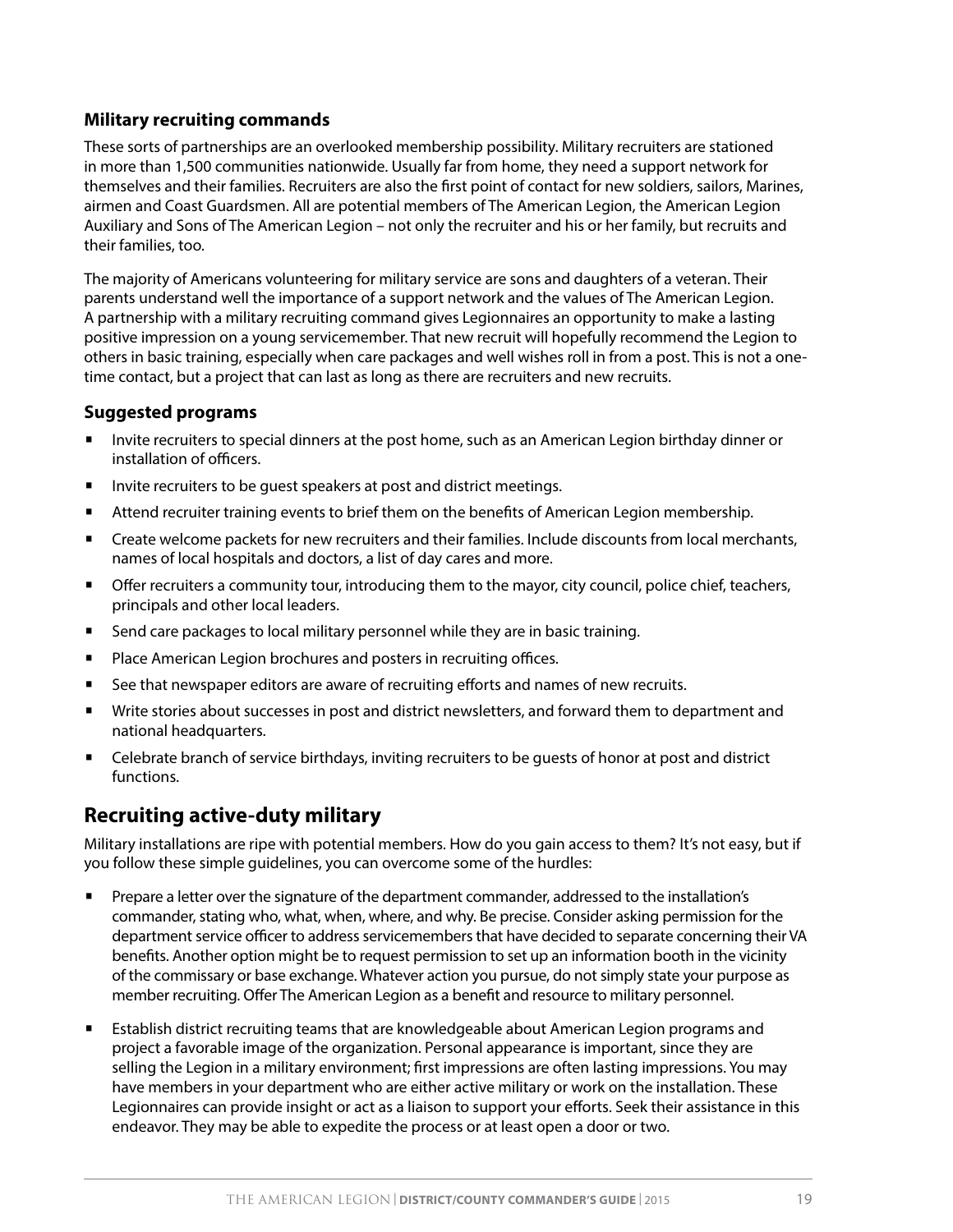- **Plan a presentation. Ensure you have the resources and manpower necessary to make it a success.** Assign your team specific duties to perform, matching needs with skills. Plan to have an information table there, with brochures and other literature. Have a sign-up roster for those who may desire additional information, collecting names, phone numbers and email addresses for a follow-up.
- Conduct the event. Wear American Legion attire with cap. Act professional at all times, and be prepared to address questions during and after the presentation. Let your audience how they can contact you and the American Legion posts in their area. Depending on your audience, you might want to extend an invitation for them to visit a local post (an open house of sorts).
- Evaluate the event immediately after it ends to discuss what went well what needs improvement. Looking for the lessons helps us strengthen our skills and strive to be more effective next time.

# **Recruiting among the National Guard and reserves**

Another market full of potential members is the National Guard and reserve forces. Both are full of eligible veterans who may be interested in becoming members of The American Legion, but have not done so because they have not been asked, they're unaware of what we do and have done on behalf of all veterans, or they simply don't think they're eligible. Many of these veterans have chosen to affiliate with reserve components due to the downsizing of the active military, and as a result, the membership potential is great.

The following steps are a place to start:

- Write a letter to the state adjutant general asking permission to approach subordinate units. Include the department commander's signature to get the appropriate attention and response.
- Identify locations of units/armories in your area that you wish to approach. In the years following 9/11, many National Guard and reserve units were activated and deployed in support of Operation Iraqi Freedom, and many are still tapped for Operation Enduring Freedom in Afghanistan.
- Again, establish recruiting teams that are knowledgeable about American Legion programs and project a favorable image of the organization. They must understand that they will be selling our organization in a military environment and that first impressions set the stage for future opportunities. Legionnaires who belong to these units are usually beneficial to your efforts. Solicit their assistance when forming your recruiting teams. The focus should be service first and membership second.
- Make initial contact in one of two ways. First, send a letter to the commander of a specific unit asking for a date and time when you and your team could provide an overview of The American Legion. At this point you are simply trying to get your foot in the door. Your letter should mention just a few of the Legion's programs and how they could benefit the citizen soldiers or reservists of the unit. Examples include service officers willing to discuss VA benefits, the National Emergency Fund, Temporary Financial Assistance, the Family Support Network, Troop Support Services (TS2), Heroes to Hometowns, Operation Comfort Warriors and other programs. Next, visit the unit in person. Each unit has at least one person who works in the unit on a full-time basis. Prepare in advance a letter addressed to the unit commander, outlining the information above. Take the opportunity to sell yourself and the Legion during this visit. Full-time personnel have direct communication with the commander and can help you make an appointment.
- Your presentation to the commander should be no more than 30 minutes. Ensure your team knows the material and is prepared to answer questions. You must persuade the commander that a presentation would be of great benefit to unit members.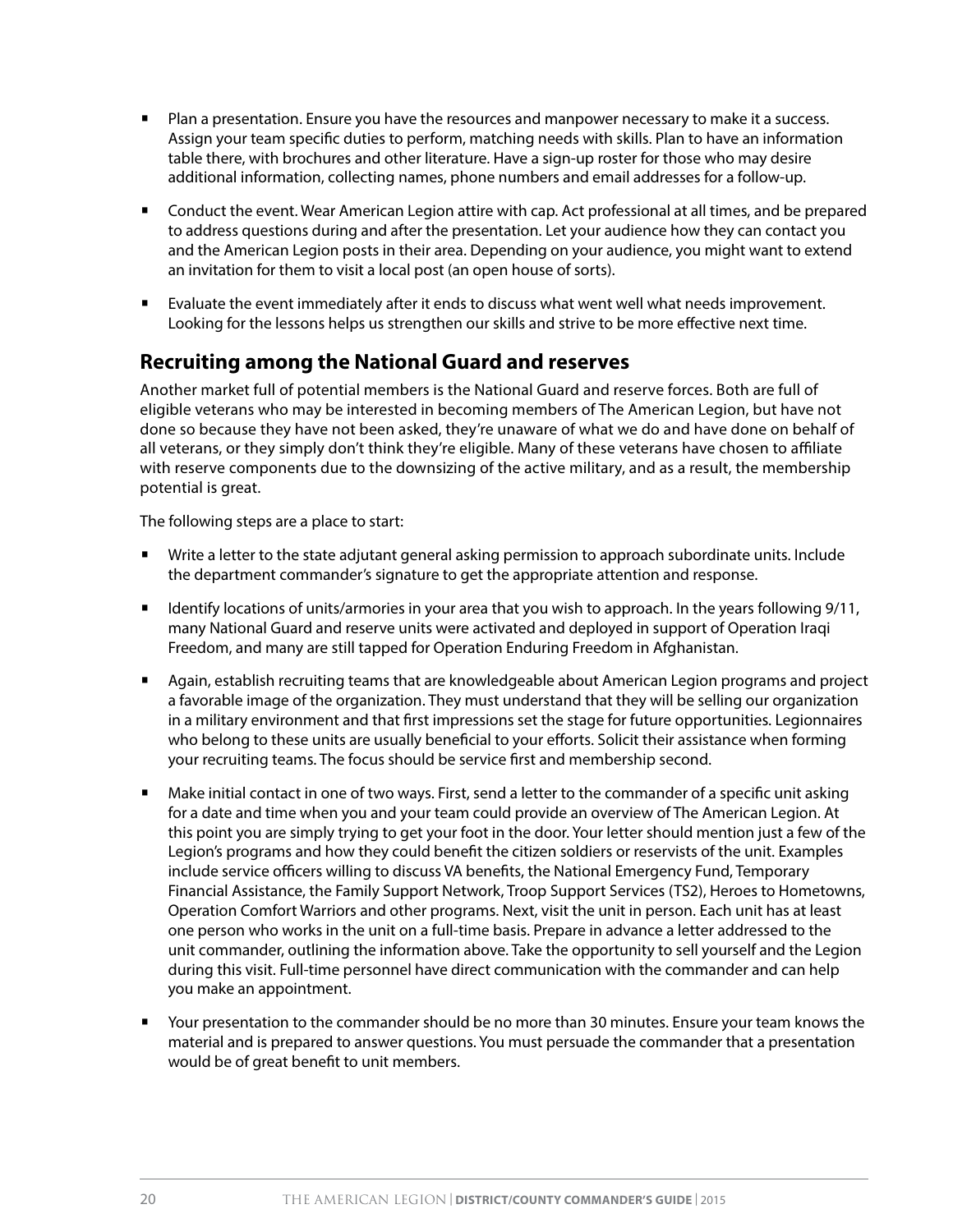- Be prompt for the appointment and cut straight to the purpose of your visit. Highlight the benefits of presenting information about The American Legion to the unit. Ask for a date and time. Remember, you are trying to get your foot in the door, so do not say that you wish to recruit new members.
- Have brochures and other literature to leave with the commander (available from department headquarters). Commanders are often looking for speakers to present information to their unit, but keep in mind that unit leaders make a training schedule several months in advance; it may not permit you an opportunity immediately. Be patient. The purpose is to get a date and time.
- Plan the event. Ensure you have the resources and manpower necessary to make it a success. Assign your team specific duties to perform, matching needs with skills. Plan to have an information table there, with brochures and other literature. Have a sign-up roster for those who may desire additional information, collecting names, phone numbers and email addresses for a follow-up.
- Conduct the event. Wear American Legion attire with cap. This will identify you as being from The American Legion, and we want to be remembered. Be professional at all times. Again, be prepared for questions addressed by members of the unit. Tell your audience how they may contact you and where they can find local American Legion posts. Finally, extend an invitation for them to visit a local post at a pre-determined date and time.
- Evaluate the event immediately after it ends to discuss what went well and what needs improvement. Looking for the lessons helps us strengthen our skills and strive to be more effective next time.

# **National Guard and reserve eligibility**

Veterans of the National Guard and reserves must meet the same eligibility requirements as full-time federal active veterans. To be eligible, they must have served at least one day on federal active duty during any of the delimiting periods set forth in Article IV, Section 1 of the Constitution of The American Legion, and have an honorable discharge or currently be serving in the Guard, reserve or on federal active duty.

The key to determining if a Guardsman or reservist has been on or currently serving on federal active duty is the "authority line" on his or her activation orders. In both cases, Title 10, Subsection 672 or 12301 are orders from the Secretary of Defense and are federal orders.

The authority a governor uses to activate the National Guard as an individual or unit is Title 32 orders, i.e. weekend drills and annual training. These are not federal orders. The reserves have similar reserve orders, which are Title 10, Subsection 270. This authority code gives the reserve component the authority to activate the reserves for weekend drills and annual training.

Use Military Law Chapter 39 when determining eligibility for National Guardsmen and reservists.

|                       | <b>ELIGIBLE</b>                        | <b>NON-ELIGIBLE</b>     |
|-----------------------|----------------------------------------|-------------------------|
| <b>National Guard</b> | Title 10 Subsection 672<br>or $12301*$ | Title 32                |
| <b>Reservists</b>     | Title 10 Subsection 672<br>or $12301*$ | Title 10 Subsection 270 |

*\* This subsection was created to replace 672 following Operation Desert Storm.*

**Note:** A DD 214 will be issued for the time on federal active duty, or a DA-1059 for completion of a school will be issued with a character type of discharge. All reserve components send their members to basic training using Title 10, Subsection 672/12301 orders.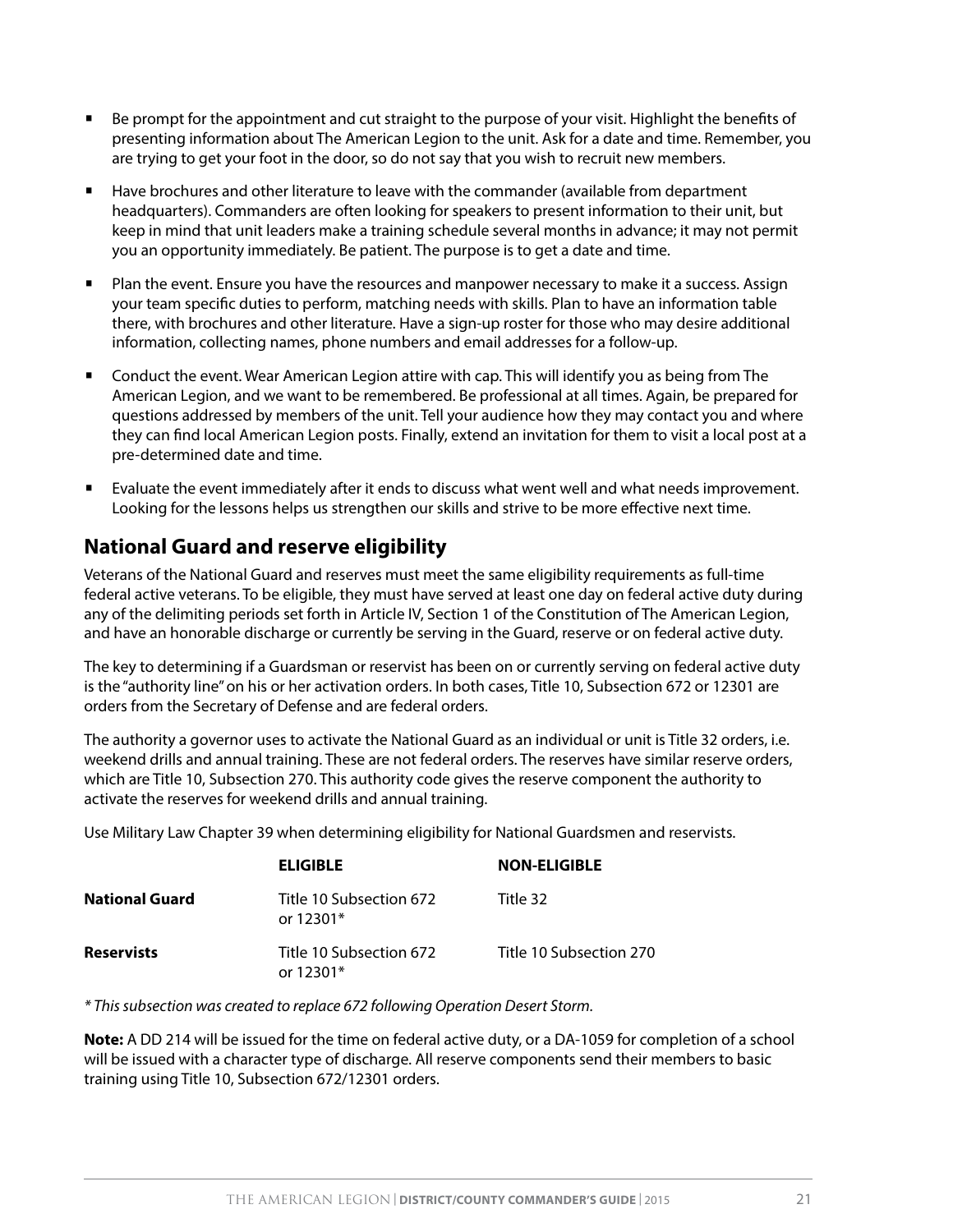# **SECTION III – POST EVALUATIONS AND ANALYSIS, MOTIVATION & RECOGNITION**

- **Visiting and evaluating posts**
- **Analysis of post operations**
- **Post Responsibility Audit (PRA)**
- **Steps to a better post**
- **Revitalizations and new posts**
- **District and post recognition awards**

# **Visiting and evaluating posts**

A good way to evaluate changes in American Legion programs is to review their history. For example, in the field of child care, the Legion has been an innovator. Many nationwide programs first saw the light of day as an American Legion resolution. But today's Children & Youth program bears little resemblance to the program of the 1920s and 1930s. Then, we emphasized orphanages; today, we focus on the "whole child" and keeping the family's home and life as intact as possible.

The program has changed over the decades, but don't be surprised if at your first post visit, the entire program centers on a discussion about whether to enlarge the club parking lot. And don't be too shocked if at the second, you are greeted with, "Well, we didn't have any program for tonight, so we'll just turn it over to the district commander." Perhaps at the third, someone will report, "We've had the same program with the school since World War II. Now the school officials want to change it. Well, they won't get away with it. I've got an appointment with the school board."

This may be business as usual, but it's not good enough. Your job is to search out and help post officers find programs that have meaning for a new generation of veterans. Opportunities are all around you. Veterans young and old are eager to talk to someone who realizes there are problems in readjusting, in retaining a pension, in finding work, or in getting training to make a decent living. Every community needs a program for recognizing its veterans. Through the press, Internet, TV and radio, posts can take on the job of building support. Leading authorities say the best way to combat drug abuse is through public education. Urge posts to find out what local schools are providing; they organize a public meeting with a respected speaker and take the lead in developing a community drug education council.

What happens after local posts' delegates return from Boys State? Perhaps they could help organize a Junior Law Cadet program like one sponsored by the Department of Nebraska, where high school juniors visit the state patrol training center for a week of instruction involving all branches of law enforcement.

# **Analysis of post operations**

President Abraham Lincoln is said to have remarked, "A man's legs need to be long enough to reach the ground." In the same way, a post's membership needs to be large enough to carry on the work of the post – and it will be, for a post's activities cannot exceed what its membership can support. But before discussing a post's membership and how big the post ought to be, consider these questions:

- What does the post do that would make a veteran want to belong?
- **•** Is the post looking to the future?
- What further activities could the post reasonably expect to carry out?
- How many members can the post expect to handle?
- How many members does the post actually want, and how many could it be expected to handle?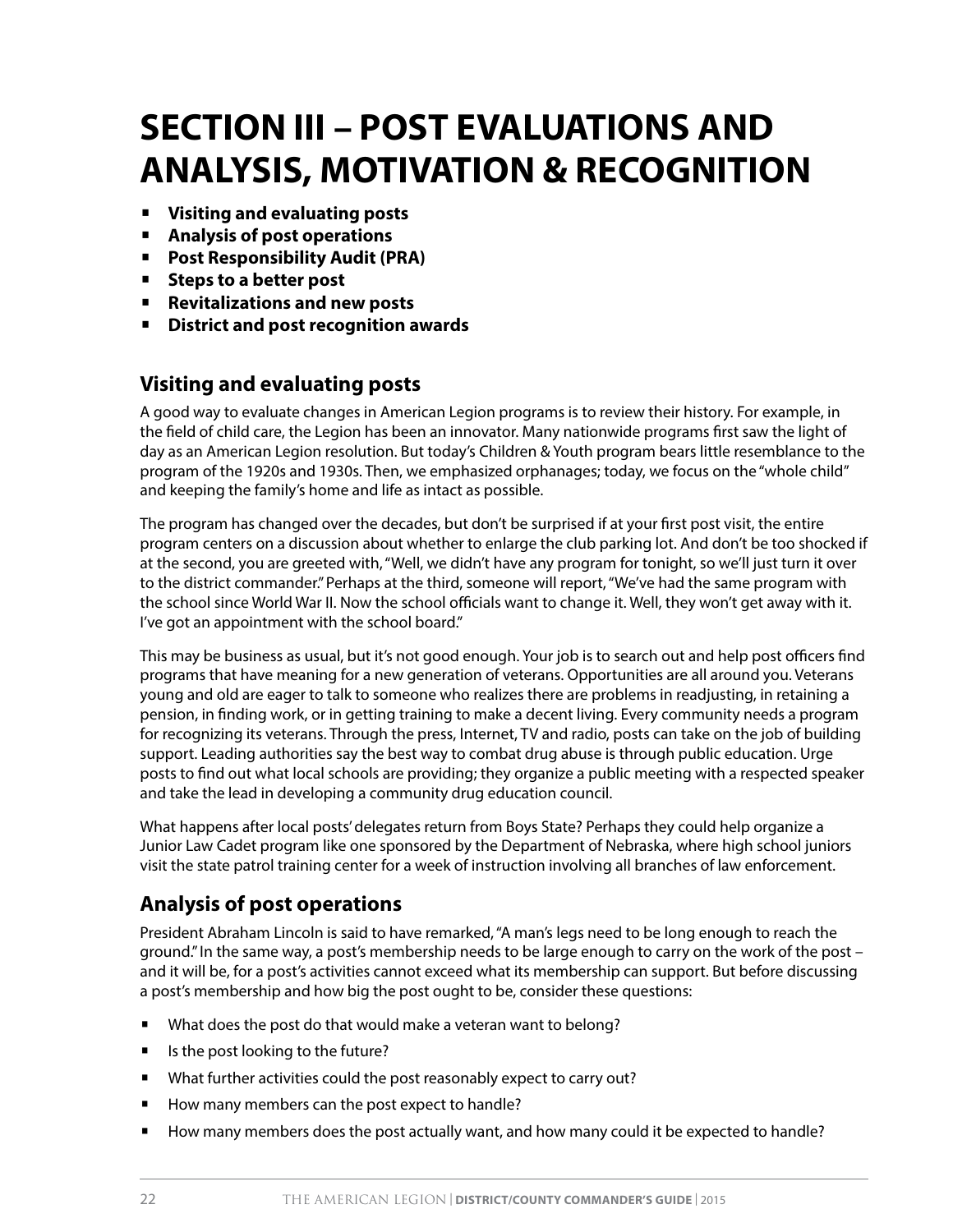- Are post members satisfied with their current membership?
- What kind of post is it or do members want it to be?
- What is the reason for the post's existence?

The answers for every post will be different, revealing which posts are capable of membership growth and which must improve and modernize their programs before healthy membership growth can be supported.

In any given post, there is a reliable group of members who do most of the work. Nearly all posts build their programs around this manpower pool. Even so, this percentage of active members does not need to hover at the same mark. Pick up department and national planning manuals for ideas on how to increase the number and contributions of active Legionnaires, and use this material as a base for your own presentation to make your post more effective.

# **Limits of authority, methods of obtaining information**

Many posts resent what they perceive to be interference in their operations. At the same time, the department counts on district commanders to have detailed knowledge and understanding of each post in their districts. This conflict is usually be resolved by the use of proper methods in working with posts to obtain information and improve operations. A sample Post Analysis Sheet (PRA) is on **page 26**. Experience in the field has shown the actual sheet can be left in the briefcase as the information is gathered. As district commander, you should be prepared with several key questions on programs or activities; they may be your own pet interests. In a meeting with post officers, these key questions can be the start of a good discussion, allowing you to obtain the information needed and at the same time offer suggestions for improvements. There is no value in handing an analysis sheet to one or more post officers and asking them to complete it without consultation with the district commander or whoever requested the form be completed.

### **How to use the information**

As important as it is for district commanders to know the internal operation of each post, it is equally important that this information be put to proper use. It has no value if the district commander simply obtains this information for information's sake. First, put it to work assisting the post in improving its programs and procedures. Secondly, pass the information on to the department. Thirdly, consider it a way to make district officers better informed.

If posts adopt an approach geared to satisfying the needs of potential Legionnaires and communities, projecting The American Legion as a vehicle for service, this makes for easier acceptance. The possibilities are endless if the primary motive behind continuing or forming a post is to provide service. For example, many enjoy a post with a good clubroom. They like the social atmosphere of a good bar, but that doesn't appeal to all veterans, some of whom are community leaders who are needed in the Legion. Sure, the first membership "sale" may be made, but you probably aren't gaining a continuing or active member. There must be people within our organization whose primary responsibility is analyzing post structure, particularly those located in metropolitan and urban areas. Their purpose is not to make individual contacts, but help posts figure out how to filling the present and future needs of veterans and their communities.

Further, we must build a task force of people capable of making contacts at the highest level of a community and developing with those leaders a marketable American Legion presence for the area. Ask yourself, "What can this post and its membership do to better serve local veterans and the community?" The PRA attempts to answer such questions by helping determine the quality of a post operation and its relationship to membership growth.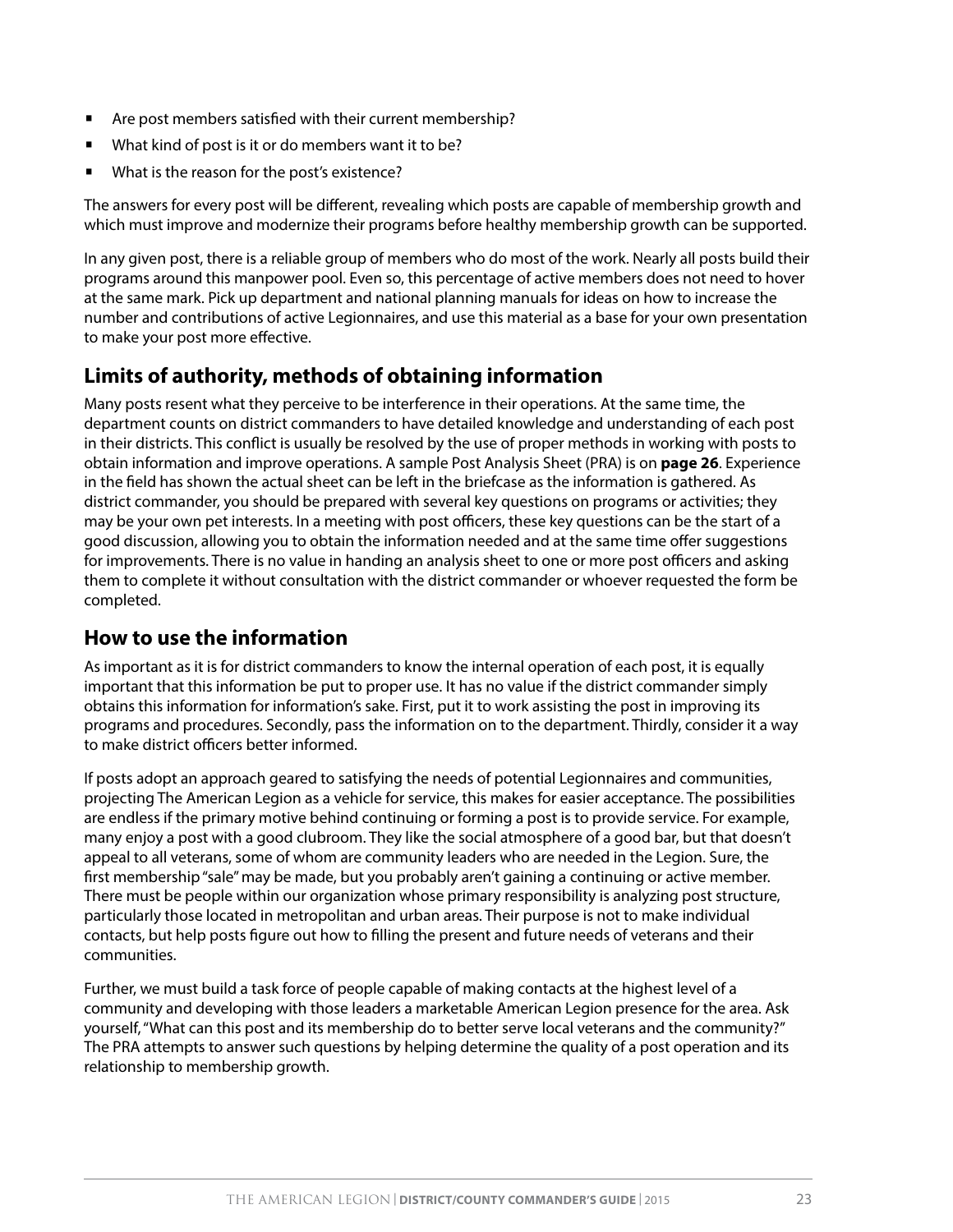# **Post Responsibility Audit (PRA)**

A post responsibility audit, or PRA, anticipates that a post participates, through its members, in meaningful activities within the community where its members reside. The PRA is a helpful way to measure the results of these activities.

Over the decades, The American Legion and its posts have developed programs largely in response to pressure. These pressures take many forms: a drop in membership, acceptance by the wider community, changing economic factors, or the return of a new generation of veterans from war. These challenges and others must be faced head-on. Unfortunately, some posts respond by reacting rather than acting.

As individuals, and in our personal lives, we know the value of planning ahead. But when a person has been active in a post for a long time, "blinders" or "tunnel vision" can set in. You'll hear statements like, "Be active" or "Promote community service," but members may choose to react instead of act ahead of any emergency.

There are no precise standards developed to provide both a qualitative and quantitative post analysis, but one must start somewhere, and the accompanying PRA form can be used as a barometer to help measure a post's effectiveness.

The intent of the PRA is not necessarily to indicate how you can quickly rate your posts, although this could be a valuable tool. The primary purpose is to indicate how, by evaluating what the post is doing, you can see if it is fulfilling a useful function, attracting veterans and benefiting the community.

If you honestly evaluate your posts, you are going to be surprised. More important, such evaluations will indicate where improvement is most needed.

Perhaps the social aspects have been underplayed, although it would be easy to cover all such activities under the fifth item, "Post is a community center" or the eighth item, "Is a friendly place to be." If the PRA is used, there may need to be increased emphasis on planned social or recreational programs. In the meantime, do not lose sight of the fundamental question, "Is this post doing the things that justify its continued existence in the community or for your veterans?"

A score of 24 usually reflects a post that's doing a respectable job of hanging on to old members. But it's doubtful many are coming out to meetings, and it's more doubtful it would be attracting the necessary new blood to make the post grow.

Most average posts, with a bit of effort, can become outstanding posts. By improving in each area listed on the PRA, that can happen. One area in which a better performance is most visibly observed is in post meeting attendance. Others are members' enthusiasm and a brightening of the membership outlook.

Evaluate what the post is doing by using the following PRA form to audit post activities. Run a beginning audit with periodic follow-ups for comparison – perhaps quarterly – to see whether or not the post has made any improvements in specifically identified areas.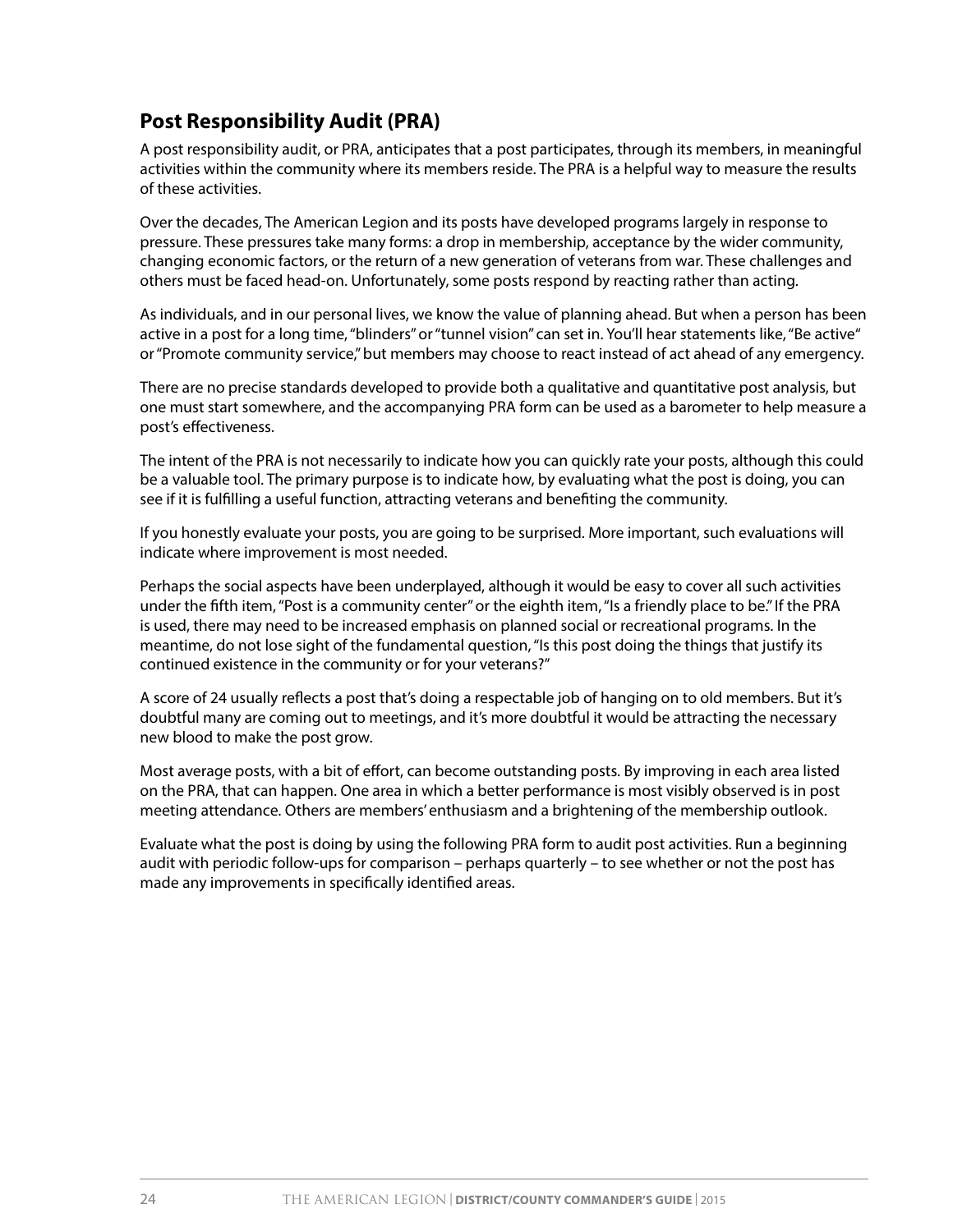# **POST RESPONSIBILITY AUDIT**

# **Rating schedule**

- 0 No participation
- 1 Poor
- 2 Below average
- 3 Average
- 4 Above average
- 5 Excellent

|                                        | 0 | 1 | 2 | 3 | 4 | 5 |
|----------------------------------------|---|---|---|---|---|---|
| 1. Follows principles of Preamble      |   |   |   |   |   |   |
| 2. Has good youth programs             |   |   |   |   |   |   |
| 3. Members are interested and active   |   |   |   |   |   |   |
| 4. Is a real asset to the community    |   |   |   |   |   |   |
| 5. Post is a community center          |   |   |   |   |   |   |
| 6. Veterans needing help are helped    |   |   |   |   |   |   |
| 7. Has businesslike operation          |   |   |   |   |   |   |
| 8. Is a friendly place to be           |   |   |   |   |   |   |
| 9. Is well thought of by the community |   |   |   |   |   |   |
| 10. Is well thought of by veterans     |   |   |   |   |   |   |
|                                        |   |   |   |   |   |   |

### **TOTAL POST SCORE**

**DATE OF AUDIT** 

# **Overall rating (assessment) from post total**

| በ - 4     | Dead          |
|-----------|---------------|
| 5 - 14    | Poor          |
| $15 - 24$ | Below average |
| $25 - 34$ | Average       |
| $35 - 44$ | Above average |
| $45 - 50$ | Excellent     |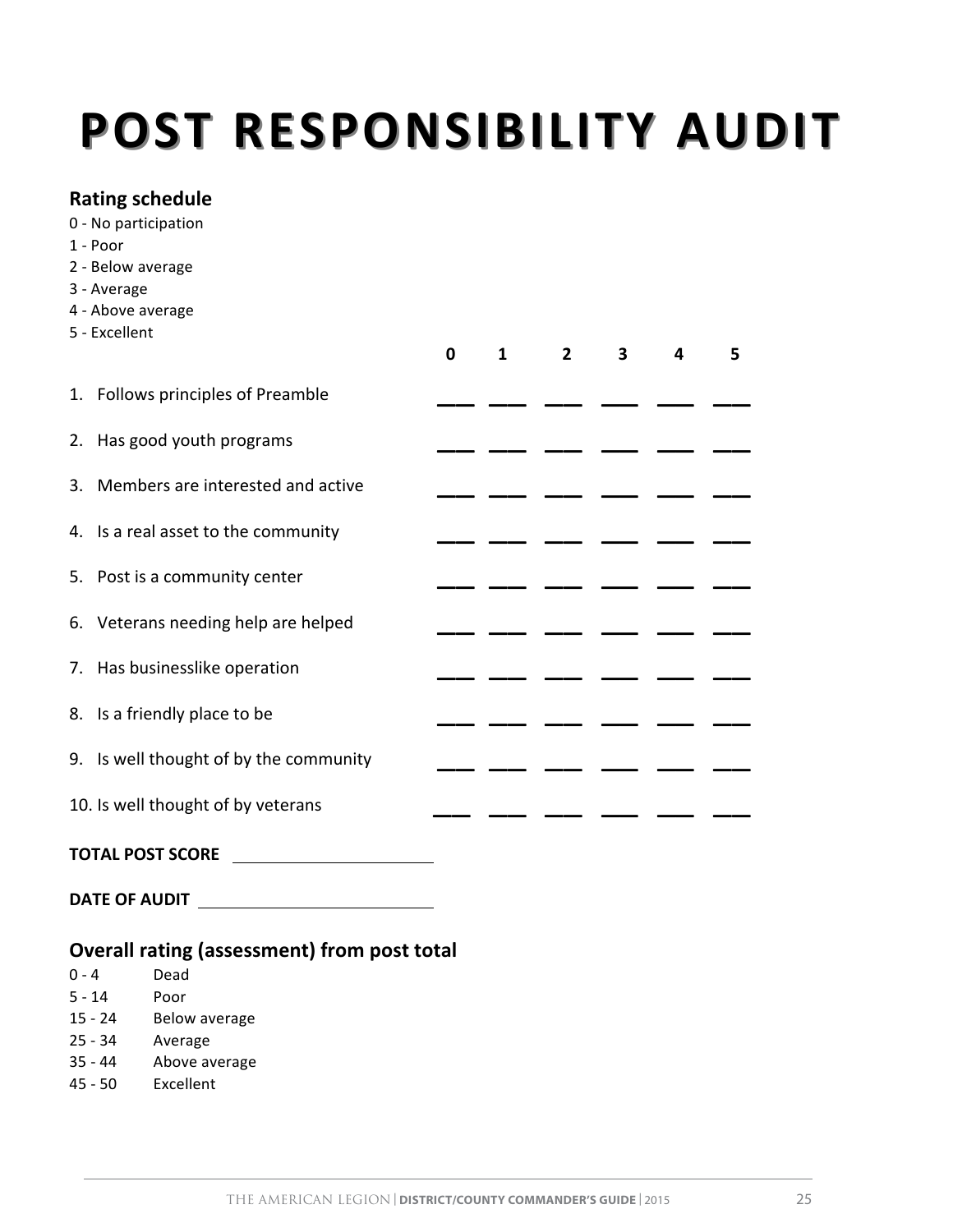# **POST 
ANALYSIS POST 
ANALYSIS POST 
ANALYSIS POST 
ANALYSIS**

| <b>COMMITTEES</b>                                                                               | Yes | No | Yes | Committee appointed Achieved last year's goal<br>No | Number of events |  |
|-------------------------------------------------------------------------------------------------|-----|----|-----|-----------------------------------------------------|------------------|--|
| Americanism                                                                                     |     |    |     |                                                     |                  |  |
| Membership                                                                                      |     |    |     |                                                     |                  |  |
| Children & Youth                                                                                |     |    |     |                                                     |                  |  |
| <b>Veterans Affairs &amp; Rehabilitation</b>                                                    |     |    |     |                                                     |                  |  |
| Veterans Employment & Education                                                                 |     |    |     |                                                     |                  |  |
| <b>National Security</b>                                                                        |     |    |     |                                                     |                  |  |
| <b>Boys State</b>                                                                               |     |    |     |                                                     |                  |  |
| Legion Baseball                                                                                 |     |    |     |                                                     |                  |  |
| Oratorical                                                                                      |     |    |     |                                                     |                  |  |
| Other committees                                                                                |     |    |     |                                                     |                  |  |
| Community patriotic observances                                                                 |     |    |     |                                                     |                  |  |
| <b>MEMBERSHIP</b>                                                                               |     |    |     |                                                     |                  |  |
|                                                                                                 |     |    |     |                                                     |                  |  |
|                                                                                                 |     |    |     |                                                     |                  |  |
|                                                                                                 |     |    |     |                                                     |                  |  |
| Does the post have a five-year strategic plan? _______ When was it last reviewed? _____________ |     |    |     |                                                     |                  |  |
|                                                                                                 |     |    |     |                                                     |                  |  |
|                                                                                                 |     |    |     |                                                     |                  |  |
|                                                                                                 |     |    |     |                                                     |                  |  |
|                                                                                                 |     |    |     |                                                     |                  |  |
|                                                                                                 |     |    |     |                                                     |                  |  |
|                                                                                                 |     |    |     |                                                     |                  |  |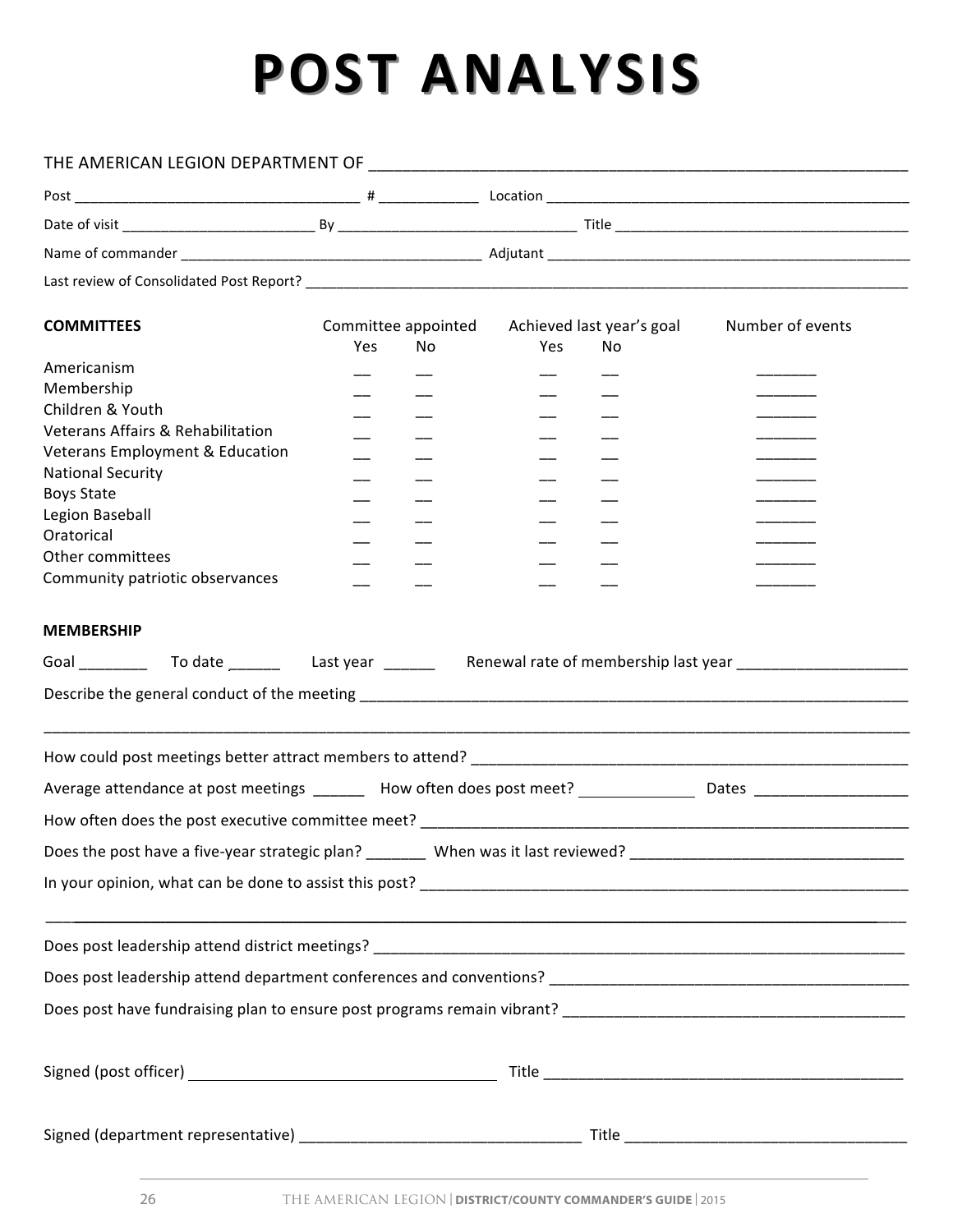# **The value of organized posts**

Each district commander will have, under his or her jurisdiction, posts ranging from highly successful to dormant. To a large degree, your success depends upon how effectively you can get the greatest number of Legion posts to operate during your year in office. When a post has a completely successful operation, it needs minimal supervision. But as district commander, you will still want to be familiar with these posts' procedures so that their ideas and programs can be recommended to less successful posts.

Many times, new post officers are eager to do a job but lack the background. You have several options as to how best to help them. You may want to call a post officers' seminar early on, asking district chairmen and officers to present the program for the coming American Legion year. District conventions offer the same opportunity, keeping in mind time limitations.

Maintain a list of phone numbers of all district/county and post officers for emergencies. District officers should also make post visits. At times, the district commander will need to go directly to a post and sit down with the officers available and offer plans or procedures he or she knows will work. The following outline can be recommended in district seminars or when meeting with individual posts.

# **Steps to a better post**

**1.** Obtain post records and get new material from department headquarters to become familiar with the policies and traditions of the post, district, department and National Headquarters.

**2.** Call an early meeting of your newly elected officers. Invite the outgoing commander and adjutant and other influential Legionnaires to meet with you.

A suggested agenda should include:

- a. Budget
	- 1. Old, and possibly new, sources of income
	- 2. Estimated expenditures
	- 3. Possible methods of financing selected programs with other than post funds
- b. Assignments and outline of duties of elected officers
- c. Discussion of individual programs and committees to determine the following:
	- 1. Qualifications and suggestions for committee chairs and members
	- 2. Established programs
	- 3. Possible new programs (use available handbooks and department material as guides)
	- 4. Program schedule
- d. Discussion programs unique to your post
- e. Initiate study of the post and community for new programs, conduct post analysis
- **3.** Activate committees.
	- a. Select chairperson and members
	- b. Make personal contact with each chair to determine willingness to serve
	- c. Arrange meeting of committees to formulate program
	- d. Instruct chairmen on programs, available materials, post reports and more
	- e. Build timetable for each committee to fit into the overall post calendar
- **4.** Coordinate with the post's Auxiliary unit. Many programs depend on Auxiliary support to be successful.
- **5.** Conduct a post meeting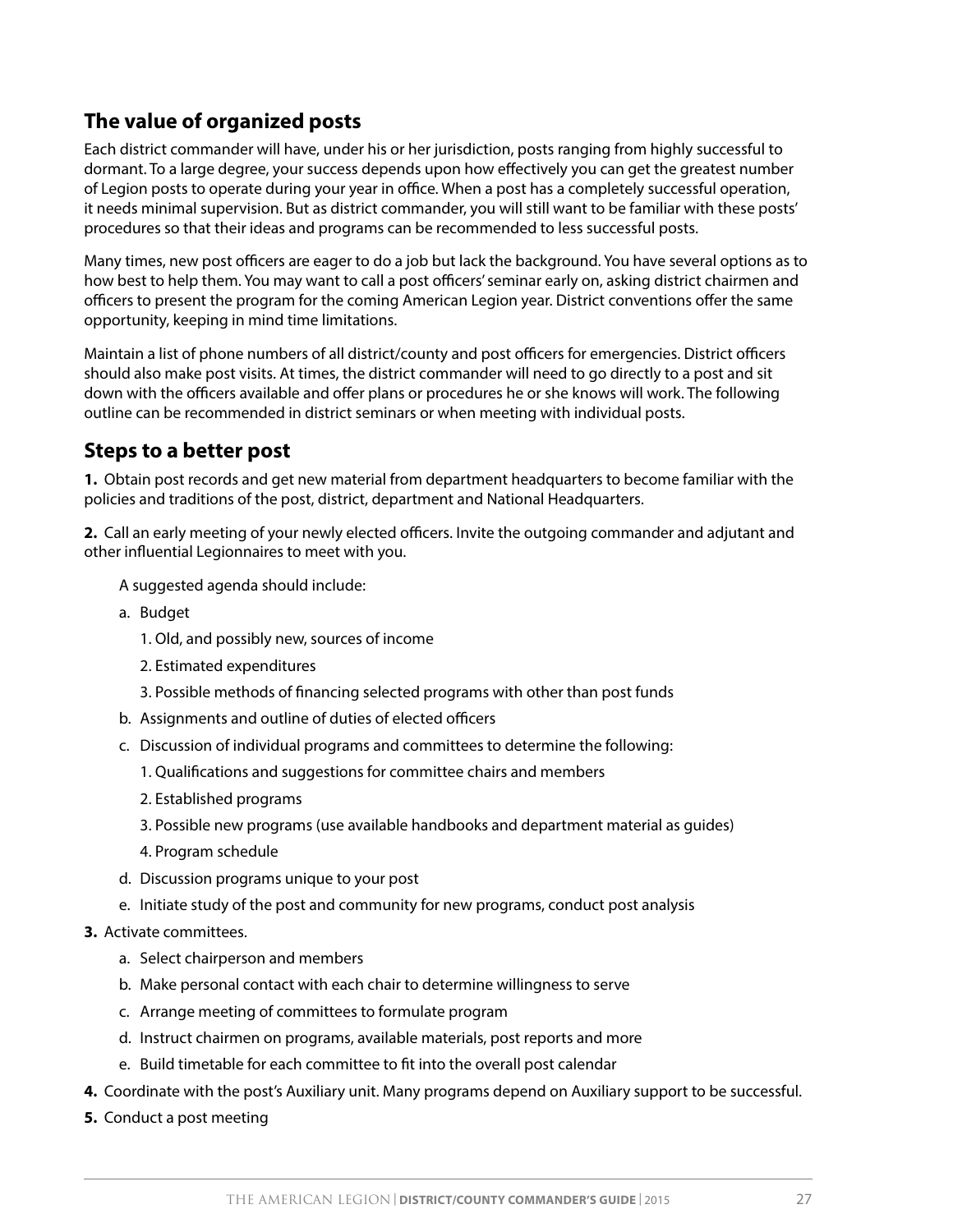- a. The first post meeting tends to set a pattern for the entire year.
- b. Work closely with the adjutant, officers and committee heads.
- c. Run a formal meeting, following the ritual in the Manual of Ceremonies.
- d. Post business should be attended to as briefly as possible.
- e. Know department and national material in advance and report items of interest to the membership.
- f. Committee reports should be brief and to the point.
- g. Consider qualified speakers at some or all meetings for briefings on some phase of Legion programs.
- h. Don't neglect the social side.
- i. Announce the main business of the next meeting.
- j. Have the welcome committee established.
- **6.** Conduct a Public Relations Committee meeting.
	- a. Discuss ways and means.
	- b. Formulate instruction to post officers and committee chairs on standard procedure for keeping the Public Relations chair and editor of your newspaper or bulletin informed.
- **7.** Plan for a more informed membership.
	- a. Talks at post meetings
	- b. Give everyone a job.
	- c. Encourage enrollment and completion of the American Legion Extension Institute (ALEI) online.
	- d. Pass on information.
	- e. Publish a monthly post newspaper or bulletin.
	- f. Acquaint active members with veteran benefits.
- **8.** Appoint a coordinating committee for patriotic observances.
	- a. Work with standing committees, including younger members.
	- b. Work with the entire community to recognize local active military personnel and all veterans.
	- c. Include uniformed groups if available.
- **9.** Give proper credit.
	- a. Awards and citations
	- b. Thank-you notes
	- c. Recognition at meetings

**10.** The voice of the Legionnaire and the post is only heard by active participation in meetings, whether district, department or national.

- a. Plan election of delegates as part of the post timetable.
- b. Attend district, department and national conventions and conferences.
- c. Present sound resolutions of concern to The American Legion.
- d. Report back to the post.

**11.** Follow standard procedures and schedule all year round. Plan post meetings three months ahead, and social activities six months ahead.

**12.** It is never too early to evaluate possible post officers for next year.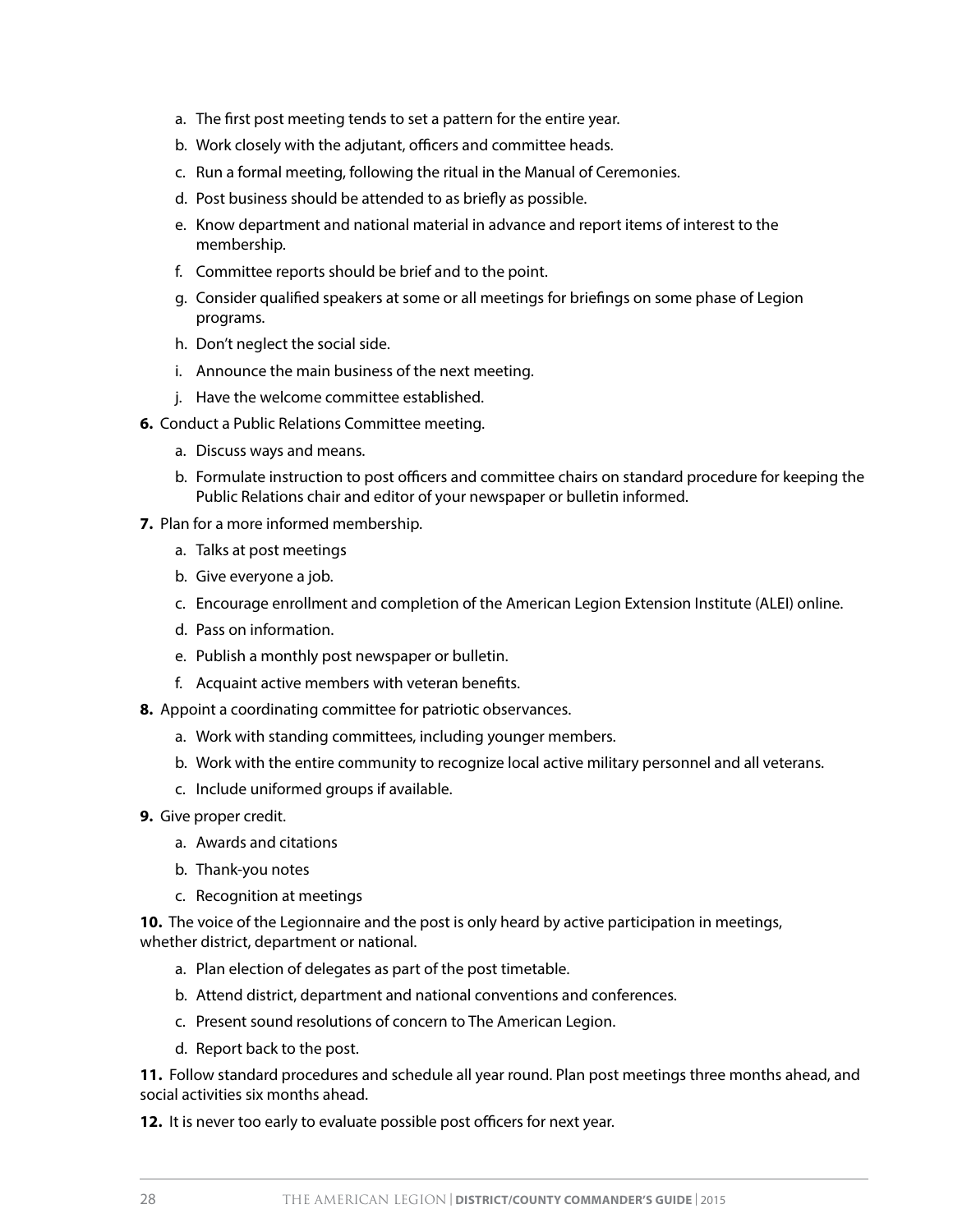# **Post revitalization**

A community with no American Legion post and a community with a dormant post have an almost identical void – one characterized by the complete lack of activities in the various fields of concern to the Legion. Actually, the community or neighborhood with a dormant post is often a greater problem to those responsible for American Legion programs. Many times there is an adjutant, commander or both on record, and district or department officers continue to attempt a post revitalization through them. Obviously, these are post officers who have only a token interest or do not have leadership ability. If this were not true, the post would be functioning. District officers are usually wasting their time if these are the only contacts that can be made. The solution lies in reaching out to other Legionnaires to find a new nucleus for a post. In doing so, the situation is exactly the same as if a new post were to be organized. Remember: one or two key people can change a post completely.

For information on conducting a district revitalization, see the District Strategic Plan for Sustained Membership Growth on **page 35**.

# **New posts**

When the department-prescribed minimum number of eligible veterans has decided to form a new post, and they have the go-ahead from the county or district and department officers, set a time and place for an organizational meeting. Spread the word via local newspapers, email, websites, and social media such as Facebook and Twitter.

Establishing a new post or reviving a dormant one is not difficult if a group follows certain steps. Determine first that The American Legion is not serving a particular community or neighborhood where there are sufficient veterans to support an active and growing post. Someone of stature from the district or the department must visit the area and find out where the community's and veterans' needs. This may take the form of a survey, asking where The American Legion might serve in connection with local schools and school programs, drug abuse and teen suicide prevention, Scouting, care for disabled or aging veterans, or the community's need for volunteer groups such as the American Legion Auxiliary. Such a survey should certainly take into account the community's recreational and social facilities.

Often, even while such a survey is in progress, you can go a long way toward achieving the second step, which is the recruitment of eligible veterans who have the ability and willingness to be the core group around which an American Legion post can be built. The local school superintendent or principal might suggest some names of those who would be interested. Federal employees are often eligible members. The local Scouting executive may also know some veterans who would see a new Legion post as a way to expand the Scouting program. Adults active in Little League or other youth baseball programs are usually interested in ensuring that there is an American Legion Baseball team and can be instrumental in assisting in the search for the necessary number of veterans to start a post. Other organizations, such as Lions or Kiwanis, may need the cooperation of an American Legion service officer to round out a program. Banks and other businesses are often interested in being represented in such a venture, particularly if the bank or business is headed by a Legionnaire from another post but has many employees living in the desired area. Also, National Headquarters can assist in identifying names and addresses of Legionnaires belonging to posts in other communities or other states who live within the boundaries where a new post is proposed.

Sometimes district officers will still lack a key person or group to form a new post. Make a list of places to look, starting with banks, insurance and real-estate offices, school principals, and local government.

Pay a visit to these places, explaining what you're attempting and why you believe an American Legion post will be an asset to the neighborhood or community. At each stop, request the names of any veterans who might be interested in getting on the ground floor of a new American Legion post. Oftentimes, this method will produce one, two or three key people who can take the lead, locally, in forming the post. In a chain reaction of sorts, their friends and acquaintances will likely be a source of additional members.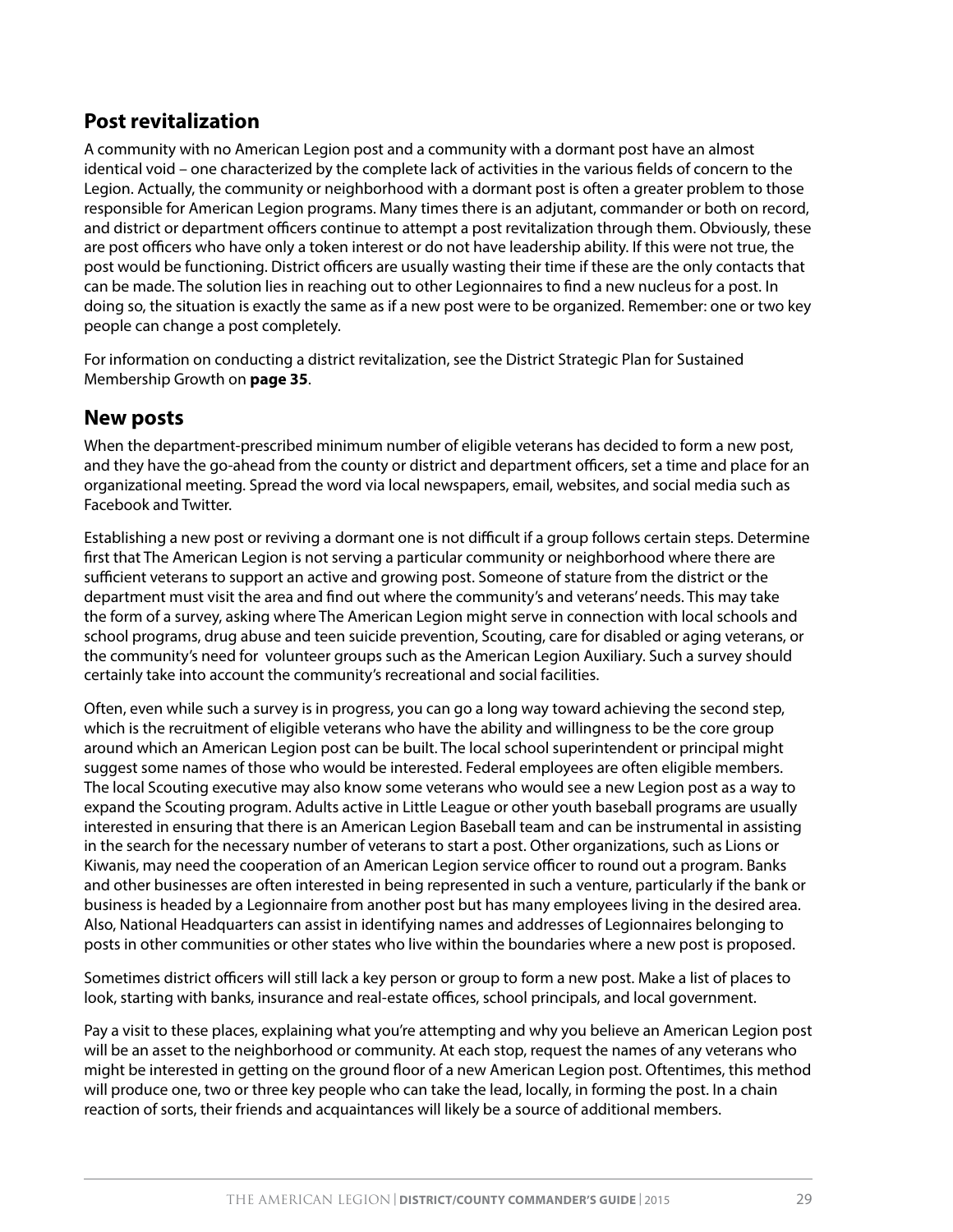In making the first contacts with a prospective new member or business, it is not necessary to offer a detailed explanation of the Legion. That can come later. Actually, a copy of *The American Legion Magazine* is a simple item of substance that makes the selling job easier. If the right people are recruited, only a small number are required to ensure the success of a new post. These people will do most of the recruiting among their friends, business associates and acquaintances. In fact, the job of finding the "nucleus" of a new post is simplified by drawing upon friends of Legionnaires in adjacent posts or district officers.

Several decisions must be made when starting a new post. Select a temporary name, set initial dues and, most importantly, identify three or four reasons why a new post is needed.

Two important reasons to organize a post are 1) to assist veterans and local families, and 2) to make the community or neighborhood a better place to live. However, these reasons should be spelled out in terms of programs that have meaning to area residents.

Once you have recruited the minimum number of eligible veterans necessary to start a post, conduct a brief organizational meeting to elect a temporary chairman and secretary. There then exists an organization that can set the date for a second meeting, where the procedures outlined in Article IX, Section 4, of the Constitution of The American Legion should be followed to organize a post. This group should make sure proper publicity is given to the second meeting, and that those Legionnaires who have volunteered to assist the new post during its formation and the first few crucial months – including a service officer – are in attendance.

The work of dedicated Legionnaires who unselfishly devote time and effort to assuring the success of a new post should not go unrecognized. For this purpose, the National Membership & Post Activities Committee issues "Pioneer Award" citations, which a new post can award at the time it receives a permanent charter to the individuals or posts most instrumental in its success. The department and districts should also give awards to those most active in establishing new posts.

Although the majority of posts are community-oriented, drawing their membership from a cross-section of the local population and carrying on such standard American Legion activities as they are capable of, there is room within the broader American Legion for a variety of specialized posts. There are highly successful luncheon-type posts, made up primarily of business and professional members. Others limit their membership to employees of a particular business or industry. There are doctors' posts, nurses' posts, and posts made up entirely of church members or federal employees. Some posts cater to veterans of a particular military outfit or those who were stationed in a particular country. Any area of interest or activity with which a group of veterans identifies itself can provide the reason for an American Legion post as well as the means of organizing it.

Regardless of the post's type, there must be a legitimate, recognizable need to be served by establishing an American Legion post. Then, a core group of eligible members should be brought together, and they should be interested in taking the initiative to form a post. Finally, there must be help, encouragement and expertise from knowledgeable Legionnaires in a position to advise and inform the group.

#### **Step-by-step procedures**

When establishing a new American Legion post, a positive attitude is essential. Don't say, "If we form a post." It's "when we form a post." Remember, you'll be providing a genuine service to the community and its veterans. The following steps can serve as a guide:

- 1. Determine the city, town, neighborhood or other identifiable area where veterans are without a readily available post.
- 2. Decide that a new post will be established to serve the selected area.
- 3. Communicate with the Legion's department headquarters and, if necessary, the district commander. (Others may already be working to establish a post in the area.)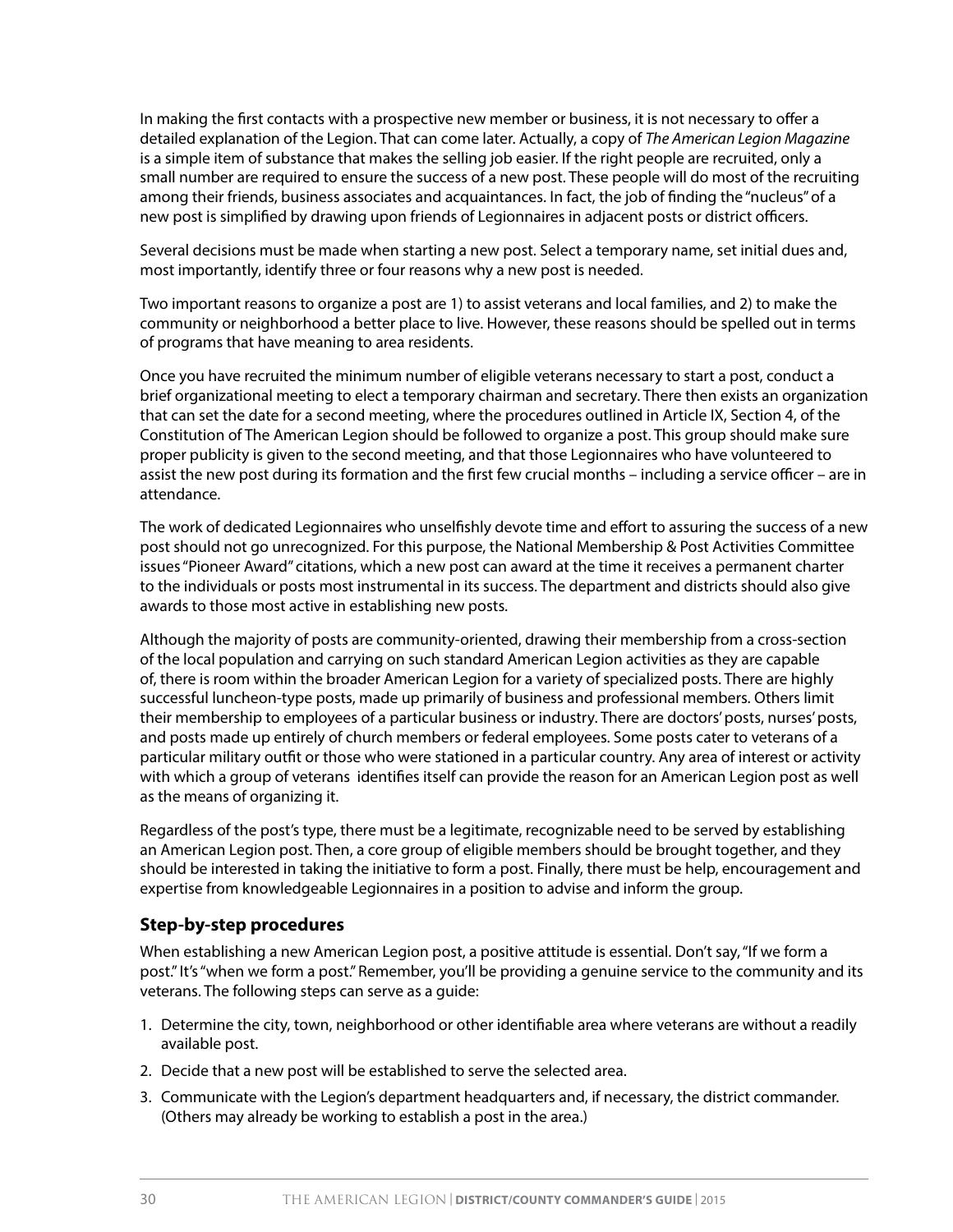- 4. Find out from the department the minimum number of members required for a post charter.
- 5. At the same time, ask the department for an application for temporary charter, a copy of the *Post Adjutant's Manual* and membership applications.
- 6. Select two or three projects that the new post can carry out to meet local needs or aspirations.
- 7. Contact key people in the community and get their approval for a new post, along with suggestions for possible leaders and members. Ask the mayor, police officers, fire department officials, the school superintendent, teachers, bank managers, real-estate agents, insurance agents, barbers and business owners.
- 8. Pick a key individual who can serve as the presiding person during organization. Look for leadership, talent, enthusiasm and stature in the community.
- 9. Pick a name for a post. (A post may not be named for any living person.)
- 10. Ask the department headquarters to assign a number to the post.
- 11. Establish post dues before the first organizational meeting, keeping them in line with neighboring posts.
- 12. Designate a secretary/treasurer to serve during the organizational period.
- 13. Open a bank account for the post. (Two signatures should be required on all checks.)
- 14. Start signing members. (Be familiar with eligibility requirements.)
- 15. Set a time and place for an organizational meeting.
- 16. Get the required number of signatures on the application for a temporary charter.
- 17. Notify all members in writing of the time and place of the organizational meeting.
- 18. Publicize the post's formation and organizational meeting through local press, social media, notices on shopping center bulletin boards and other outlets.
- 19. Check to make sure you have signatures of all members on the charter application and that the form is fully completed with necessary copies.
- 20. Do not overwhelm members and prospective officers with literature or too much information. Take it one step at a time.
- 21. Select one or two needed community projects. Emphasize how The American Legion can help meet the needs of veterans and the community.

#### **Initiation and installation**

This is a first-class social event that should be carefully planned with department and district officers.

- 1. Publicize the organizational meeting.
- 2. Temporary officers should preside (if it is a revitalization).
- 3. Key Legionnaires responsible for the post should be present.
- 4. Initiate new members.
- 5. Install officers.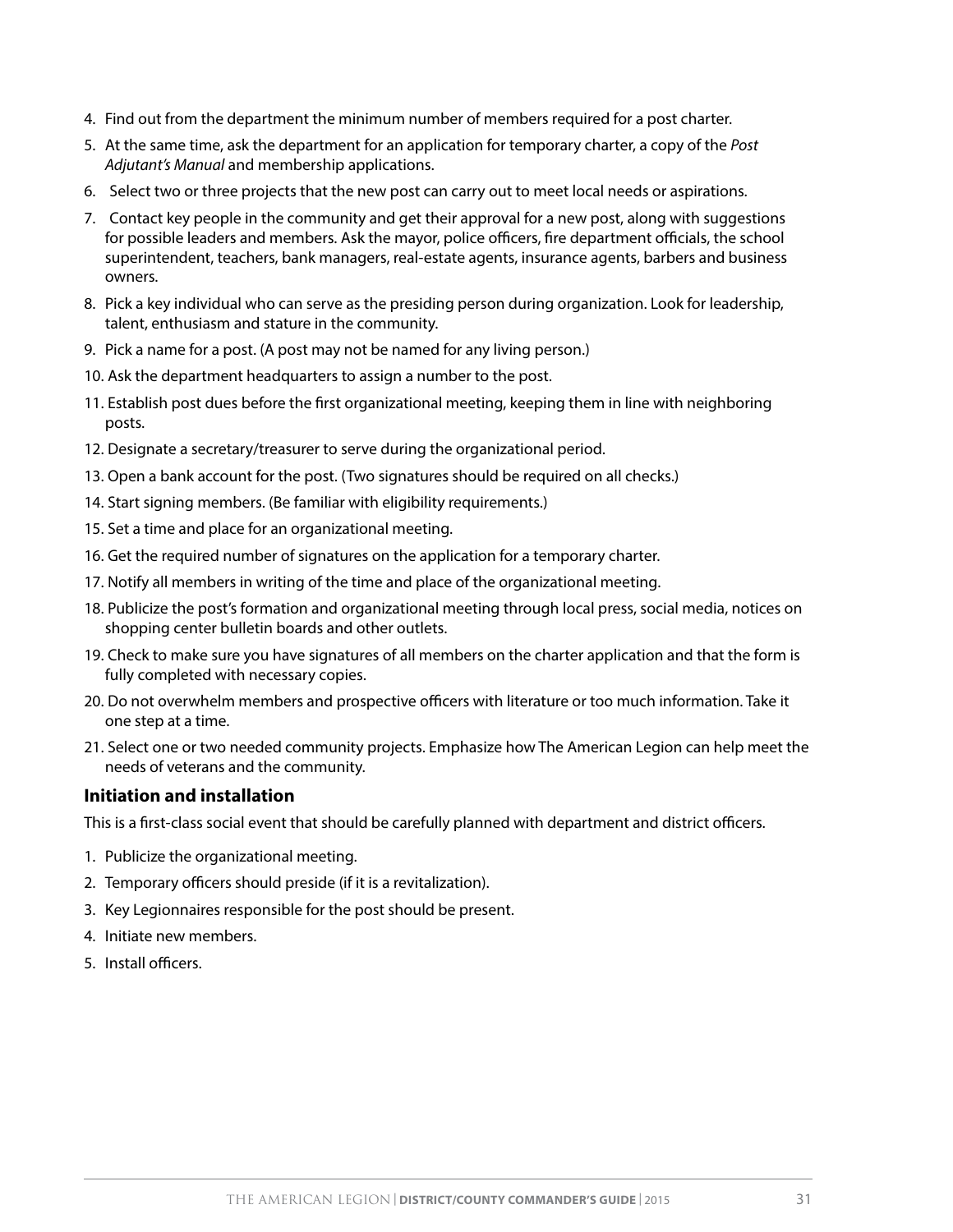### **Consolidated Post Reports (CPR)**

Each post receives a three-part, snap-out Consolidated Post Report (CPR) form as the reporting year comes to a close. This may be the most important document that your district's posts complete this year; the first two copies go to department headquarters, and the third copy is to be retained by the post. The CPR form may also be completed on myLegion.org and is available for download at **www.legion.org/publications**, under "Membership Service."

All reports should be sent to department headquarters on or before the June 15 deadline, or sooner if the department has set an earlier date. The deadline for department submission of the CPR to National Headquarters is July 1.

The CPR form covers a post's participation in the Legion's basic programs: Americanism, Children & Youth, Veterans Affairs & Rehabilitation, Employment & Education and National Security. Other requested items are the number of funeral honors provided for deceased members, and whether the post sponsors a uniformed group or distributes a regular publication to members. Don't be discouraged if a post doesn't have something to report in every blank on the CPR. Very few posts have every Legion program. Many outstanding posts devote their energies and resources to just two or three programs or activities, more than justifying their existence.

Information from CPR forms is included in a final report presented to Congress each year by the national commander as justification for the Legion's nonprofit status and to elaborate on what the organization does in local communities, giving Washington a snapshot of the valuable community service provided by American Legion, American Legion Auxiliary and SAL members.

If your post had projects, activities or events which cannot be adequately covered on the report form, attach a written description with pictures and articles, if applicable, to the national and department copies of the form. The narrative report will be reviewed by personnel at National Headquarters responsible for specific programs and shared with *The American Legion Magazine* staff. Each post has a story to tell, and when we speak collectively our strength is magnified.

In addition to being the basis for good local news releases, the CPR also helps in the preparation of membership promotional material. And there's always the possibility a post's reports will result in national recognition for one or more of its outstanding programs.

### **Motivation and recognition**

National Headquarters has a number of district and post recognition awards. For a complete list and full explanation of each award, download the *National Membership Awards Points Manual* at **www.legion.org/ publications**.

### **Race to the Top competition**

Competition is divided into five categories based on district membership without regard to geographic locations. District commanders compete in each of the following categories based on final membership year totals, and a top district commander is selected from each of the five categories for the national award. Post ribbons are awarded to each top district commander for all posts in those districts.

Second and third place awards are also presented in each category. District commanders are awarded checks in the amount of \$500 for second place or \$375 for third place, but no additional ribbons are awarded for the posts in these districts.

| Districts with 15 to 1,499 members    |
|---------------------------------------|
| Districts with 1,500 to 2,999 members |
| Districts with 3,000 to 4,999 members |
| Districts with 5,000 to 7,499 members |
| Districts with 7,500 or more members  |
|                                       |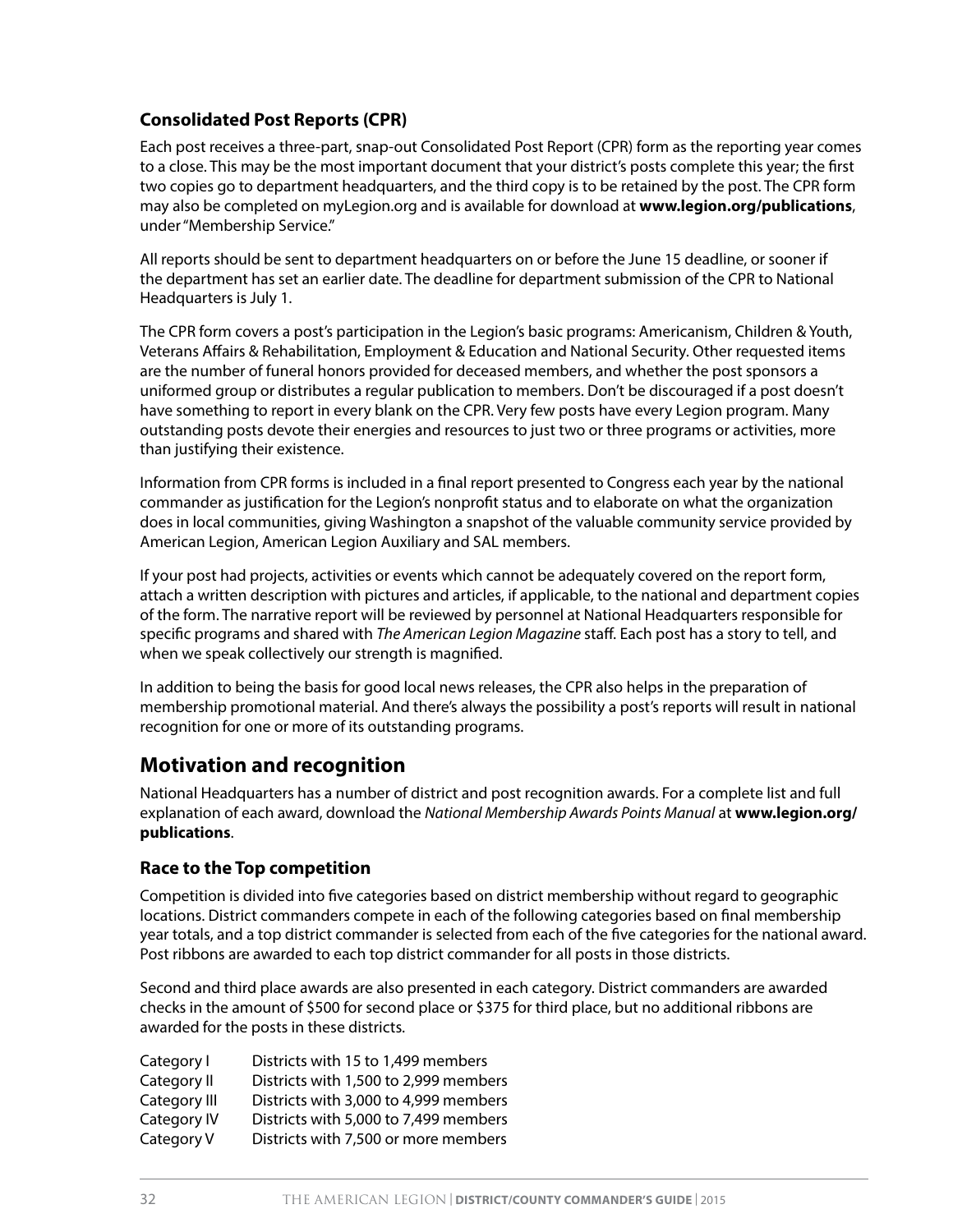**First place** A trip to the national convention is awarded to the top district commander and guest in each category whose district membership on March 31 represents the greatest percentage over the final previous year membership. Cannot be less than 100 percent to qualify.

**Second place** A check for \$500 is awarded to the district commander in each category whose district membership on March 31 represents the second highest percentage over the final previous year membership. Cannot be less than 100 percent to qualify.

**Third place** A \$375 check is awarded to the district commander in each category whose district membership on March 31 represents the third highest percentage over the final previous year membership. Cannot be less than 100 percent to qualify.

#### **New Post Achievement Award**

District commanders who create new posts in their respective districts and have the new posts' temporary charter applications on file at National Headquarters by the May target date will receive a distinctive framed certificate.

#### **100% District Commander Pin**

This special pin is worn only by Legionnaires who as district commanders accomplished at least 100 percent of their assigned district membership goals. These commanders may be nominated at any time during the calendar year.

### **District Commander Achievement Award and District Honor Ribbon**

All district commanders whose May target date membership exceeds the previous year's membership by at least the number of posts in that district will receive a framed certificate award. In addition, the district will receive an honor ribbon for its district colors.

### **Individual awards and recognition**

**National Recruiter of the Year** The Legionnaire certified with the highest number of new members recruited from among all the departments will be awarded a trip to the national convention. The trip includes six days and five nights for the Legionnaire and a guest, round-trip air transportation, hotel accommodations and reserved seating at the National Commander's Banquet. Monetary awards are given to the next highest 26 individuals.

**The Gold Brigade Award** A Legionnaire who recruits 50 or more new members (not transfers) by the May target date qualifies for enrollment in the elite Gold Brigade of The American Legion. These Legionnaires will be awarded unique gifts that designate affiliation with the Gold Brigade. The gifts awarded to a Gold Brigadier will depend on the number of times he or she has qualified for the award.

**The Silver Brigade Award** A Legionnaire who recruits 25 to 49 new members (not transfers) by the May target date qualifies for this award. A silver pin and certificate will be awarded.

Note: Silver Brigade and Gold Brigade awards cannot both be awarded to a recruiter during the same membership year.

### **Miscellaneous trophies and awards**

**Pioneer Award** The National Membership & Post Activities Committee created the Pioneer Award in 1965 to recognize Legionnaires who are directly involved with forming new posts. However, the recognition and awarding of this citation are the new post's responsibility.

**Five or More Consecutive Year All-Time High Post Award** This citation may be ordered at any time for a qualifying post. After a post has won the award for five consecutive years of all-time membership highs, it may continue to win the award each year thereafter as long as each year's membership sets a new all-time high.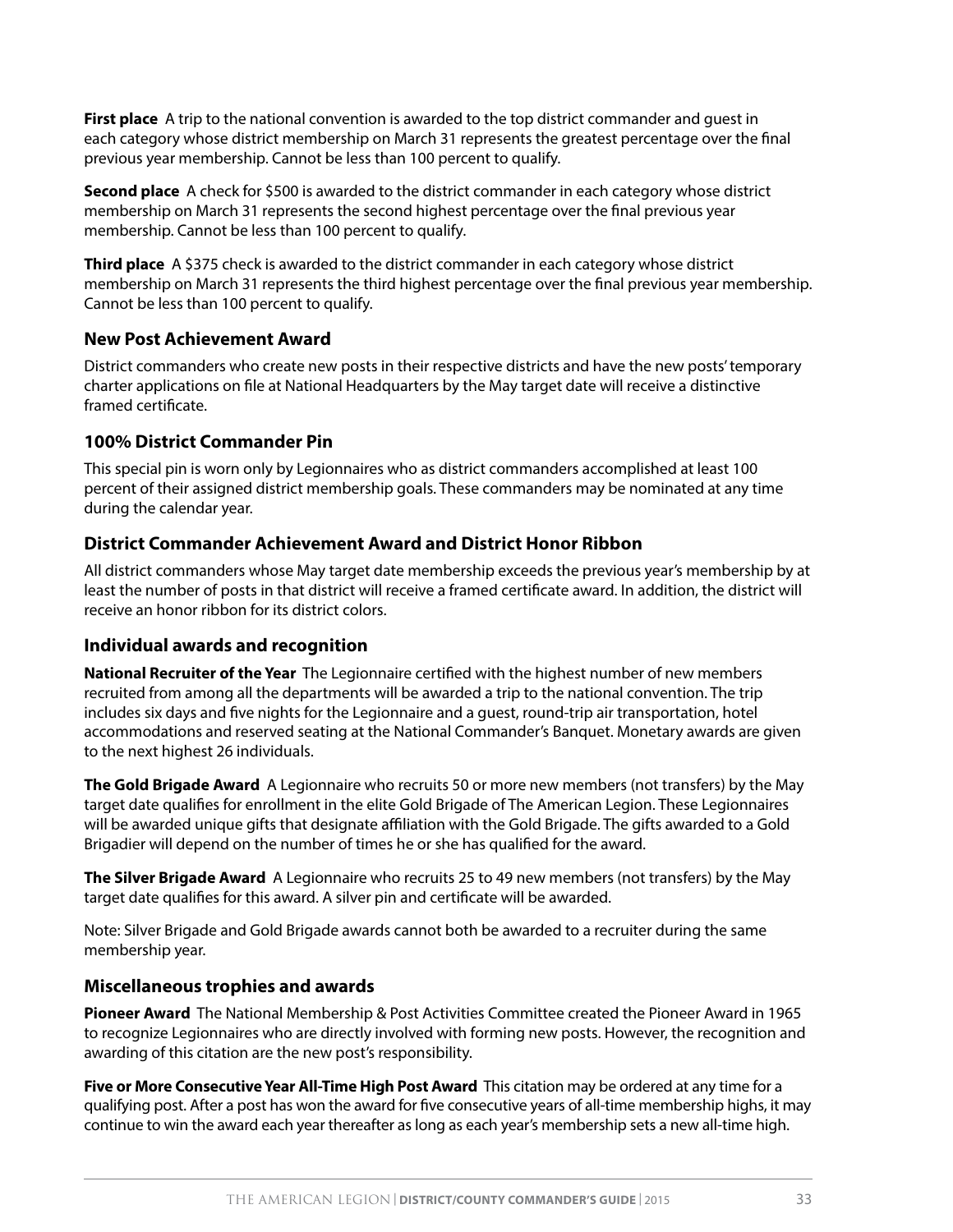**Post Revitalization Recognition Letter** Legionnaires who assist in revitalizing a post will receive a recognition letter from the national commander. The revitalized post will receive a letter from the national commander welcoming it back into The American Legion.

**New Post Development Pin** This award is available to members of The American Legion, American Legion Auxiliary and Sons of The American Legion who assist in starting a new post. Volunteers can be nominated for the pin any time during the year.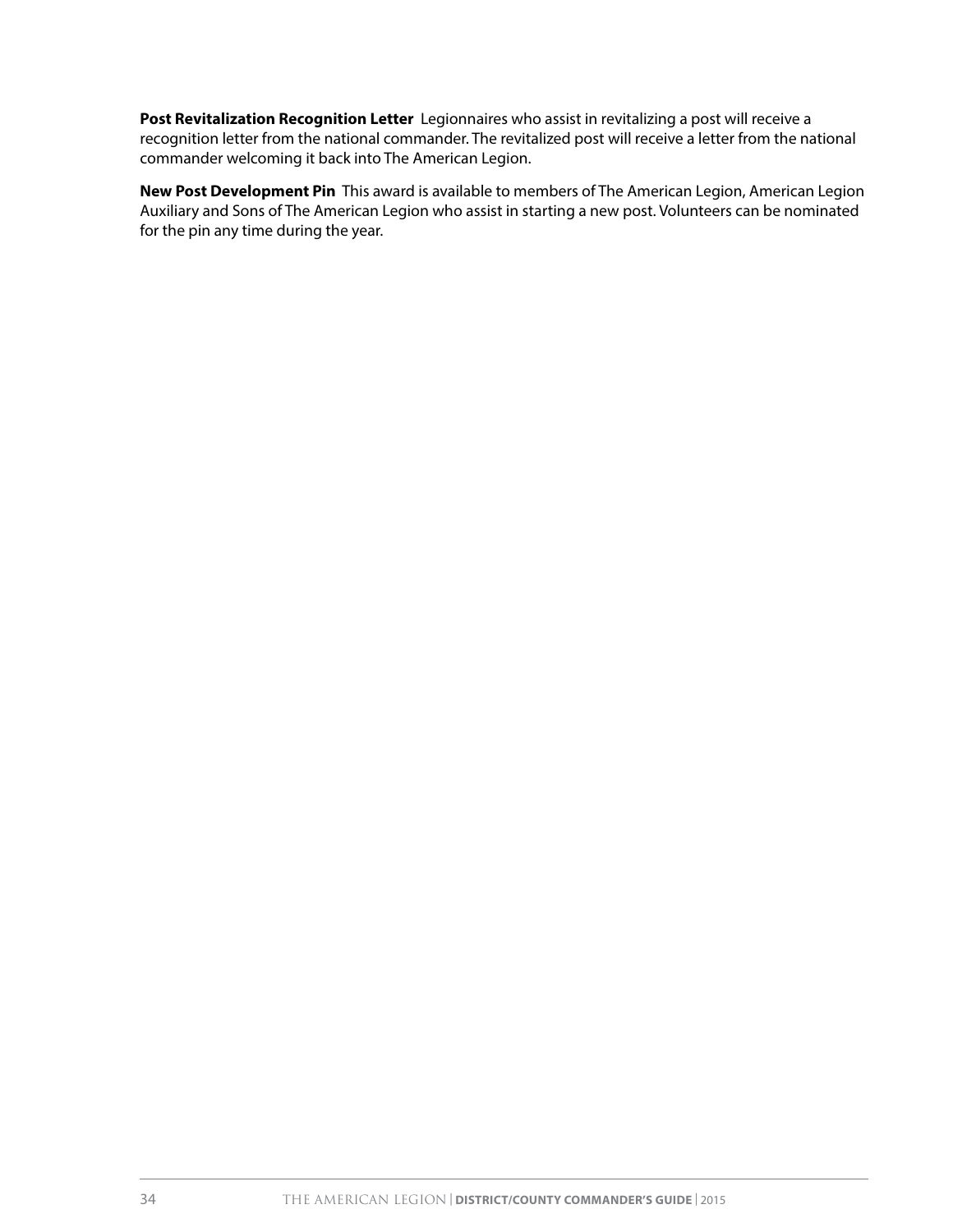# **APPENDIX**

The following worksheet can be used by district/county commanders and mirrors the department strategic plans submitted for review by the Membership & Post Activities Committee and leading candidate for national commander.

# **District Strategic Plan for Sustained Membership Growth**

|  |  |  |  | <b>Priority No. 1 - Creating Brand Awareness</b> |
|--|--|--|--|--------------------------------------------------|
|--|--|--|--|--------------------------------------------------|

**Is The American Legion a household name in the district?** YES \_\_\_ NO \_\_\_

Explain.

**Is the district actively promoting programs to the general public?** YES \_\_\_ NO \_\_\_

How and what program(s) is the district actively promoting?

What is the plan to continue building awareness for these programs?

**Priority No. 2 – Communication**

**Does the district have a media/public relations team?** YES \_\_\_ NO \_\_\_

What are its responsibilities and how is it being utilized?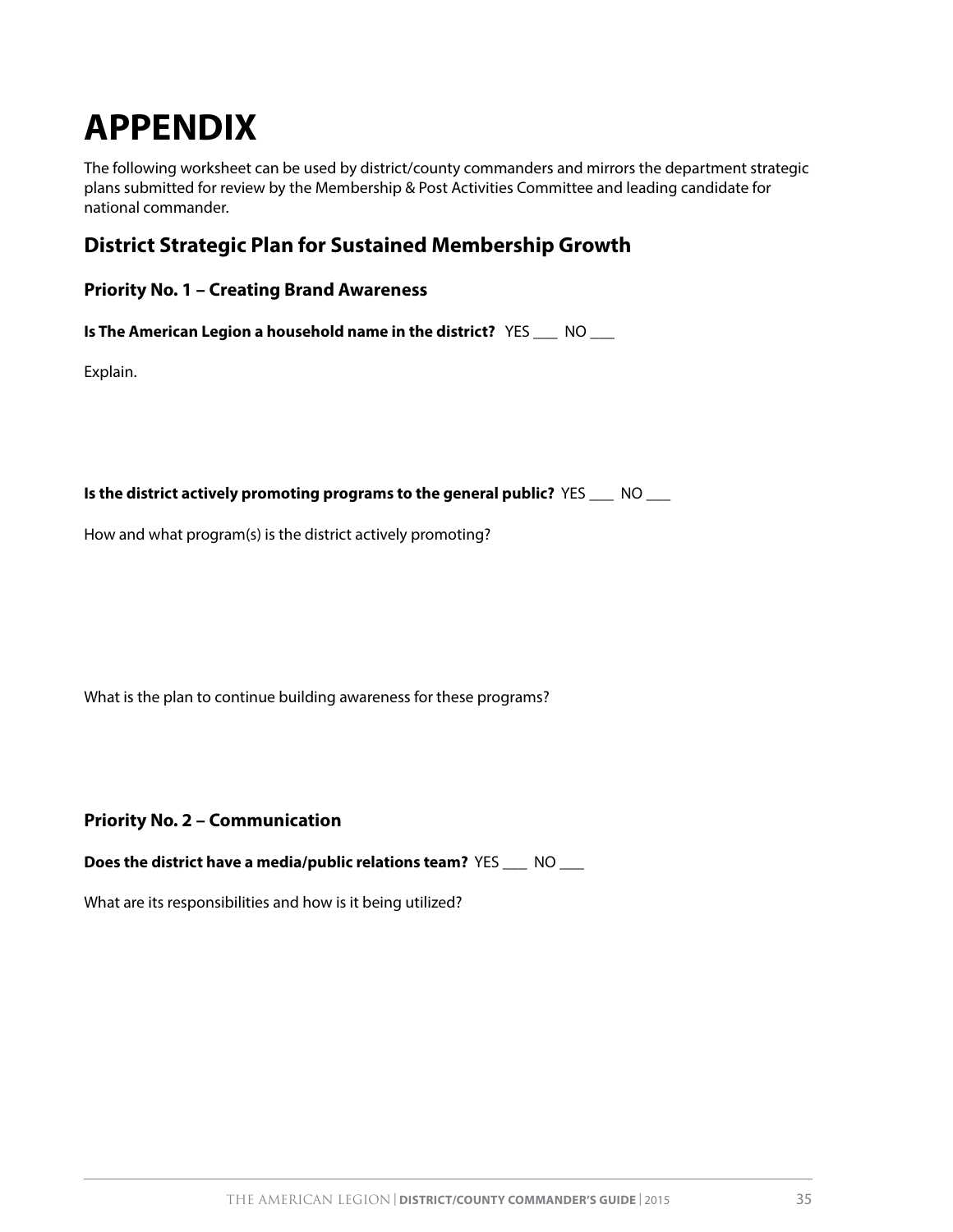#### **How is the district communicating with its members, and how often?**

| Newsletter:       |  |
|-------------------|--|
| Email:            |  |
| Personal contact: |  |
| Other:            |  |
|                   |  |
|                   |  |
|                   |  |

**Does the district have a website?** YES \_\_\_ NO \_\_\_

How is it utilized to assist in providing information to members and the general public?

#### **Is the district communicating with the general public?** YES \_\_\_ NO \_\_\_

How is the district communicating with the public, and will it generate other opportunities for the public to be involved with The American Legion?

**Does the district have a relationship with local media outlets?** YES \_\_\_ NO \_\_\_

Explain the relationship.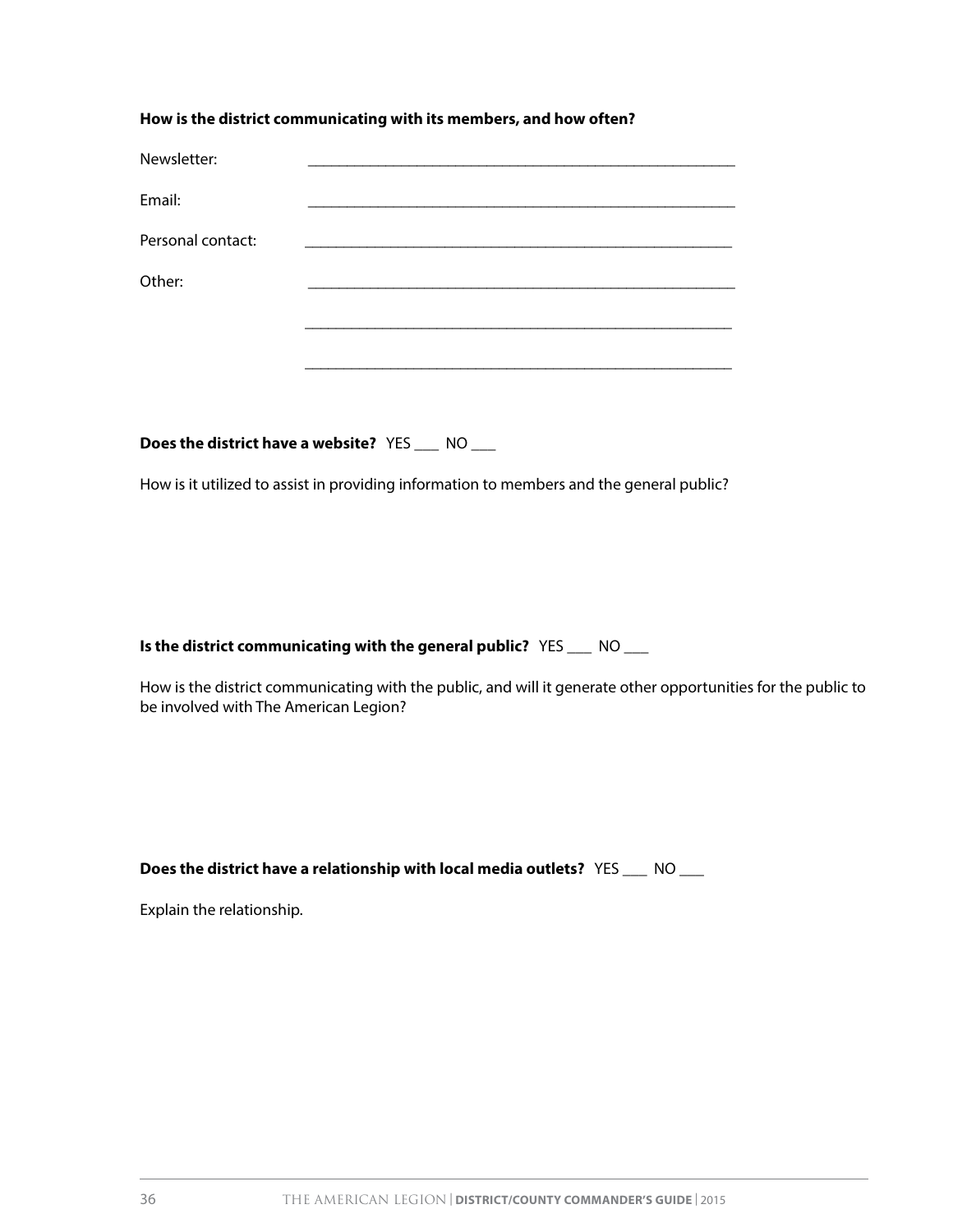**What is the plan to build a stronger relationship with media outlets so they can help tell The American Legion's story?**

**Is the district maintaining an email database?** YES \_\_\_ NO \_\_\_

How is it being utilized? Does it include non-members?

### **Priority No. 3 – Training/Education/Leadership Development**

**Does the district have a training/education team?** YES \_\_\_ NO \_\_\_

Explain its responsibilities.

How is it being utilized?

**Does the training team have the capability to travel to posts and offer training for those who do not attend conventions and conferences?** YES \_\_\_ NO \_\_\_

How would this be implemented?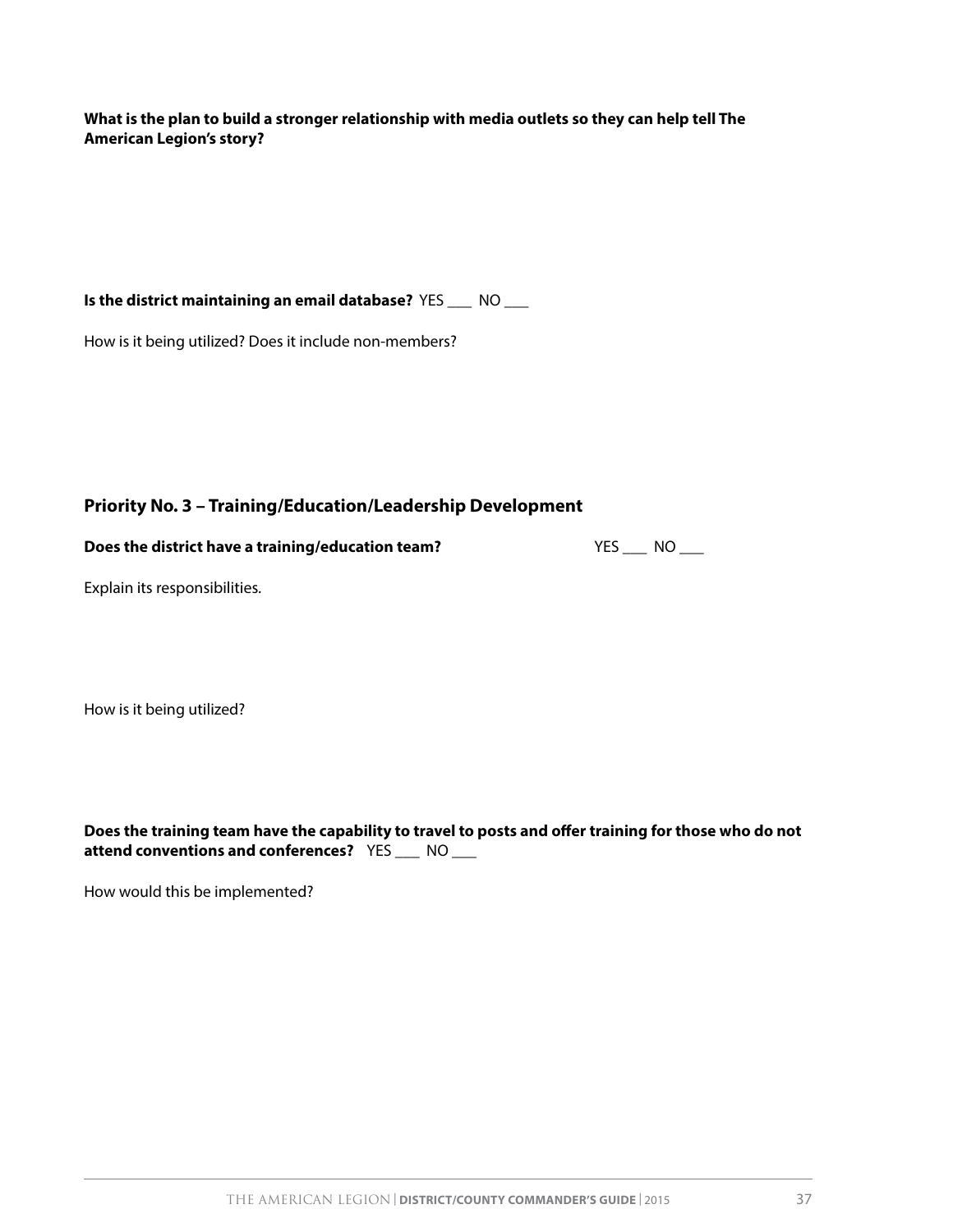#### **Does the district have a mentoring process in place to develop new leaders?**

 $YES$  NO \_\_\_\_

Explain.

**Does the department/district have an American Legion College?** YES \_\_\_ NO \_\_\_

When and where is it offered, and what is the purpose?

**Are there requirements for post/district/county officers to take and successfully complete the American Legion Extension Institute (ALEI) online?** YES \_\_\_ NO \_\_\_

Explain.

**What other training is offered for members**?

**Priority No. 4 – Revitalization, Development and Post Creation**

**Do district and post officers have copies of the department's Strategic Plan for Sustained Membership Growth?** YES \_\_\_ NO \_\_\_

**How does the district identify a potential area to revitalize?**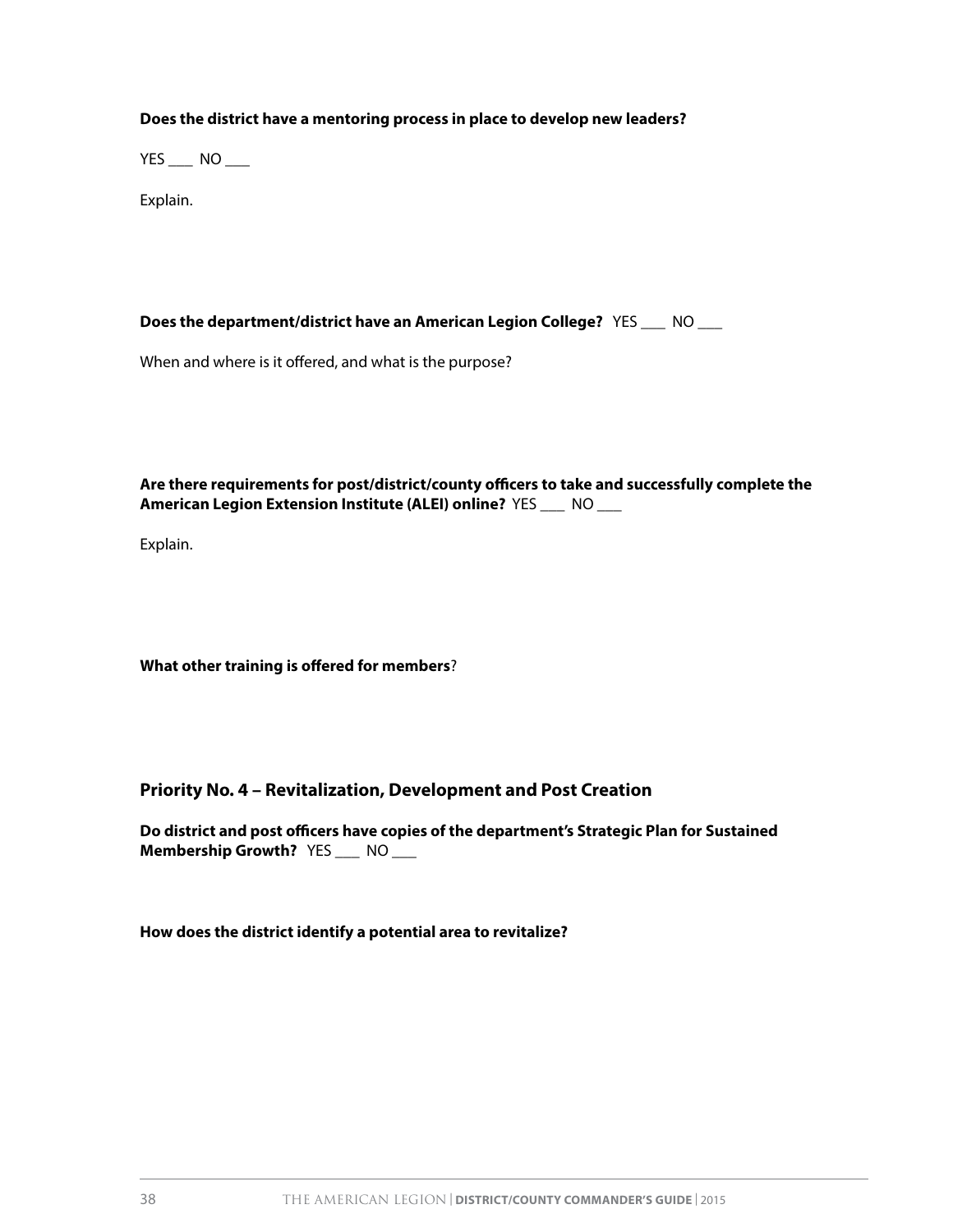**Does the district have an annual goal for revitalizing posts?** YES \_\_\_ NO \_\_\_

How many revitalizations?

**Do district officers use the Post Responsibility Audit (PRA) form?** YES \_\_\_ NO \_\_\_

**How does the district identify a potential area to start a new post?**

**Does the district have an annual goal for starting new posts?** YES \_\_\_ NO \_\_\_

How many new posts?

#### **Priority No. 5 – Membership Recruiting and Retention**

**Does the district commander or adjutant have access to myLegion?** YES \_\_\_ NO \_\_\_

Explain how they are using this access.

**Does the district have a membership team?** YES \_\_\_ NO \_\_\_

Explain its responsibilities and how the team is utilized.

**Does the team focus on both recruiting and retention?** YES \_\_\_ NO \_\_\_

#### **Does the team assist with renewal and transfers for headquarters members?**

YES \_\_\_ NO \_\_\_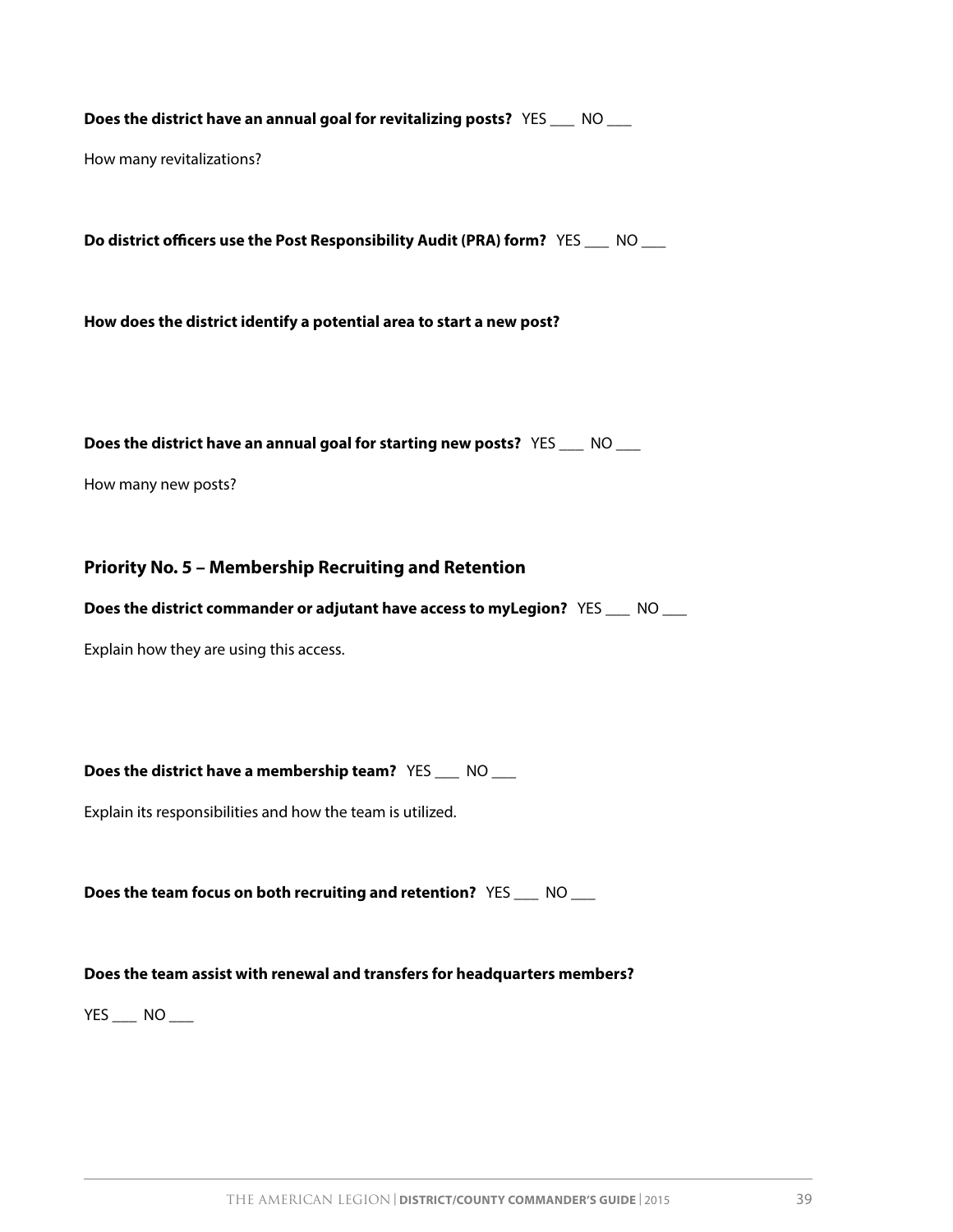**Does the membership team offer training for posts?** YES \_\_\_ NO \_\_\_

Explain.

**Does the district have an awards program in place to recognize members for their recruiting and/or retention efforts?** YES \_\_\_ NO \_\_\_

Explain.

**Are awards annually evaluated for effectiveness?** YES \_\_\_ NO \_\_\_

**How is the department/county/local service officer involved in membership?**

**Does the district have a relationship with all military components and installations located within the district?** YES \_\_\_ NO \_\_\_

Explain all relationships.

**How will the district build upon and increase involvement with active and reserve components?**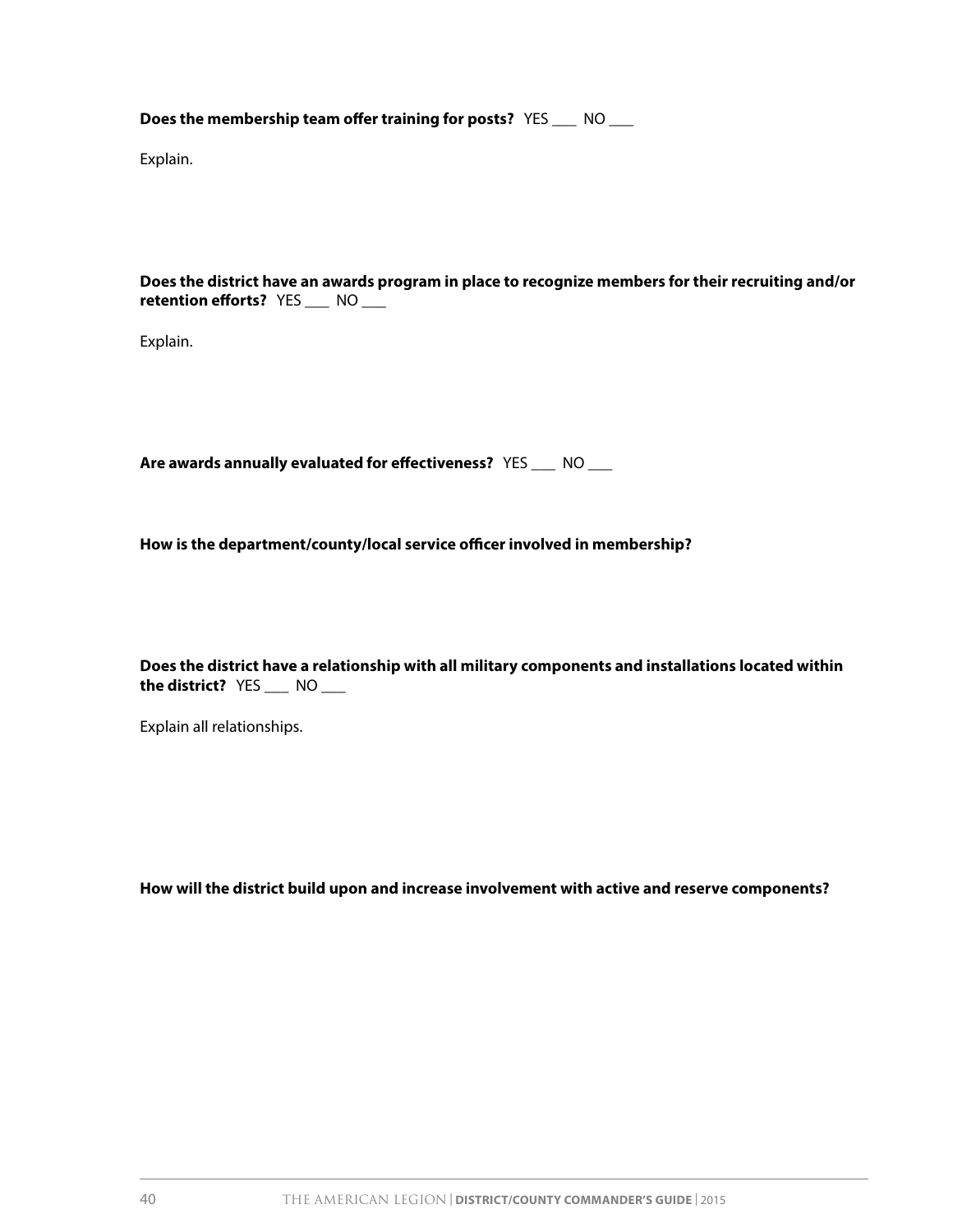**Does the district have a relationship with universities, trade schools, etc., located within the district?** YES \_\_\_ NO \_\_\_

Explain all relationships.

**How will the district expand these relationship(s)?**

**What is the district's relationship with other members of the American Legion family (American Legion Auxiliary, Sons of The American Legion)?**

**How will the district expand these relationship(s)?**

**Explain in detail other relationships, events and/or other procedures the district has implemented that are not outlined in one of the above five priorities.**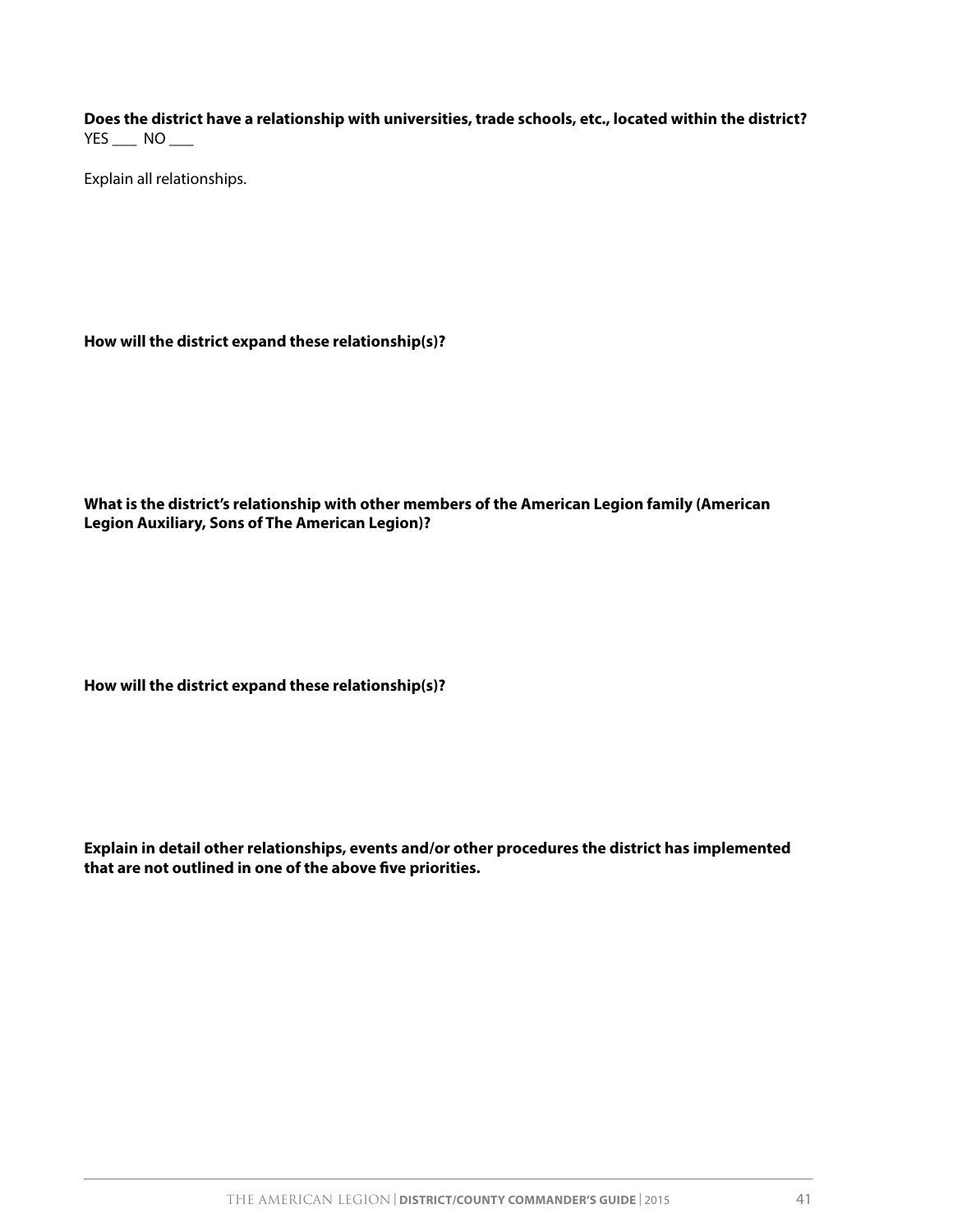### **How to contact American Legion National Headquarters**

**Customer Service** (800) 433-3318, cs@legion.org

*Membership dues questions, membership record verification, membership application, change of address, notification of member death, change of magazine subscription, insurance programs*

**Americanism / Children & Youth** (317) 630-1203, acy@legion.org *American Legion Baseball, Boys State, Boys Nation, flag education, scholarships, Junior Shooting Sports, Oratorical Contest, Scouting, Child Welfare Foundation*

**Convention & Meetings** (317) 630-1313, convention@legion.org *National Convention, other meetings, color guard*

**Employment & Education** (202) 263-5771, econ@legion.org *Veterans employment, homeless veterans, veterans preference*

**Emblem Sales** (888) 453-4466, emblem@legion.org *Order inquiries, item availability, problems with merchandise*

**Finance** (317) 630-1222, finance@legion.org *Department accounts, financial questions*

**Human Resources** (317) 630-1346, hr@legion.org *Employment opportunities*

**Membership & Internal Affairs** (317) 630-1330, ia@legion.org *Membership programs/policies, Paid Up For Life, post information/concerns, American Legion Riders, National Emergency Fund, Sons of The American Legion*

**Membership Support Services** (317) 860-3013, mbrben@legion.org *Member discounts programs*

**Legislative** (202) 263-5752, leg@legion.org *Federal government issues and legislation*

**Library & Museum** (317) 630-1366, library@legion.org *Legion history, memorabilia, resolutions*

**Media & Communications** (317) 630-1298, magazine@legion.org *References to articles, magazine requests, Vet Voice, advertising information*

(317) 630-1253, pr@legion.org *Press releases, media advisories, speeches, editorials*

**National Security & Foreign Relations** (202) 263-5765, nsfr@legion.org *Military, national security, foreign relations, retirement benefits, ceremonies*

**Veterans Affairs & Rehabilitation** (202) 263-5759, var@legion.org *Help with claims and benefits, health issues, veterans cemeteries*